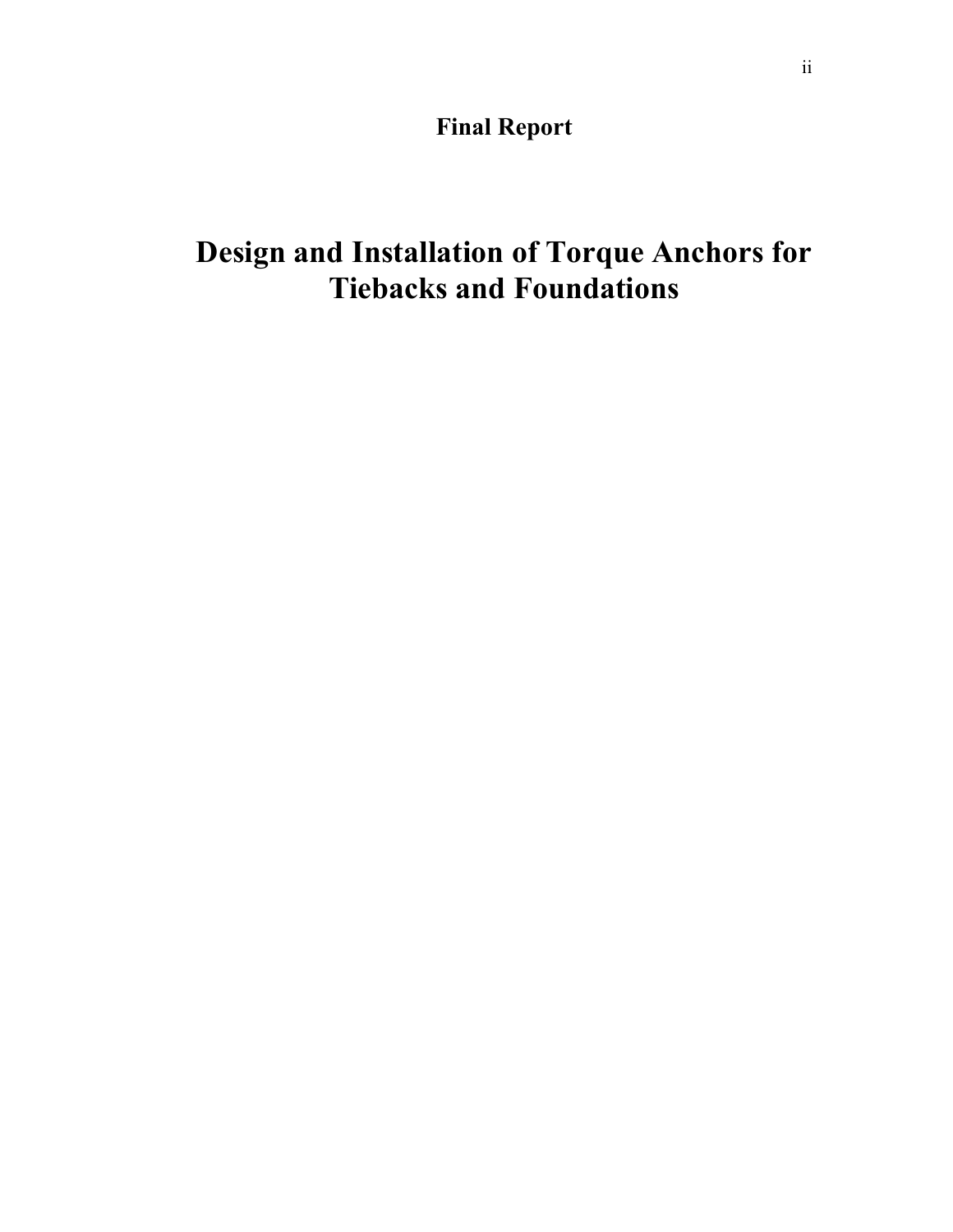# **TABLE OF CONTENTS**

|       |                                                      | Page |  |  |
|-------|------------------------------------------------------|------|--|--|
|       |                                                      |      |  |  |
|       |                                                      |      |  |  |
|       |                                                      |      |  |  |
| 1.1   |                                                      |      |  |  |
| 1.2   |                                                      |      |  |  |
| 1.3   |                                                      |      |  |  |
| 1.4   |                                                      |      |  |  |
| 1.5   |                                                      |      |  |  |
| 1.6   |                                                      |      |  |  |
| 1.7   |                                                      |      |  |  |
| 2.0   |                                                      |      |  |  |
| 2.1   |                                                      |      |  |  |
| 2.2   |                                                      |      |  |  |
| 2.3   |                                                      |      |  |  |
| 2.3.1 |                                                      |      |  |  |
| 2.3.2 |                                                      |      |  |  |
| 2.3.4 |                                                      |      |  |  |
| 2.4   |                                                      |      |  |  |
| 2.5   | <b>IMPACT OF HELICAL ANCHOR INSTALLATION ON SOIL</b> |      |  |  |
|       |                                                      |      |  |  |
| 3.0   |                                                      |      |  |  |
| 3.1   |                                                      |      |  |  |
| 1.1   |                                                      |      |  |  |
| 3.3   |                                                      |      |  |  |
| 4.0   | <b>EARTH CONTACT PRODUCTS DESIGN EQUATIONS  20</b>   |      |  |  |
| 1.2   |                                                      |      |  |  |
| 4.2   |                                                      |      |  |  |
| 4.3   |                                                      |      |  |  |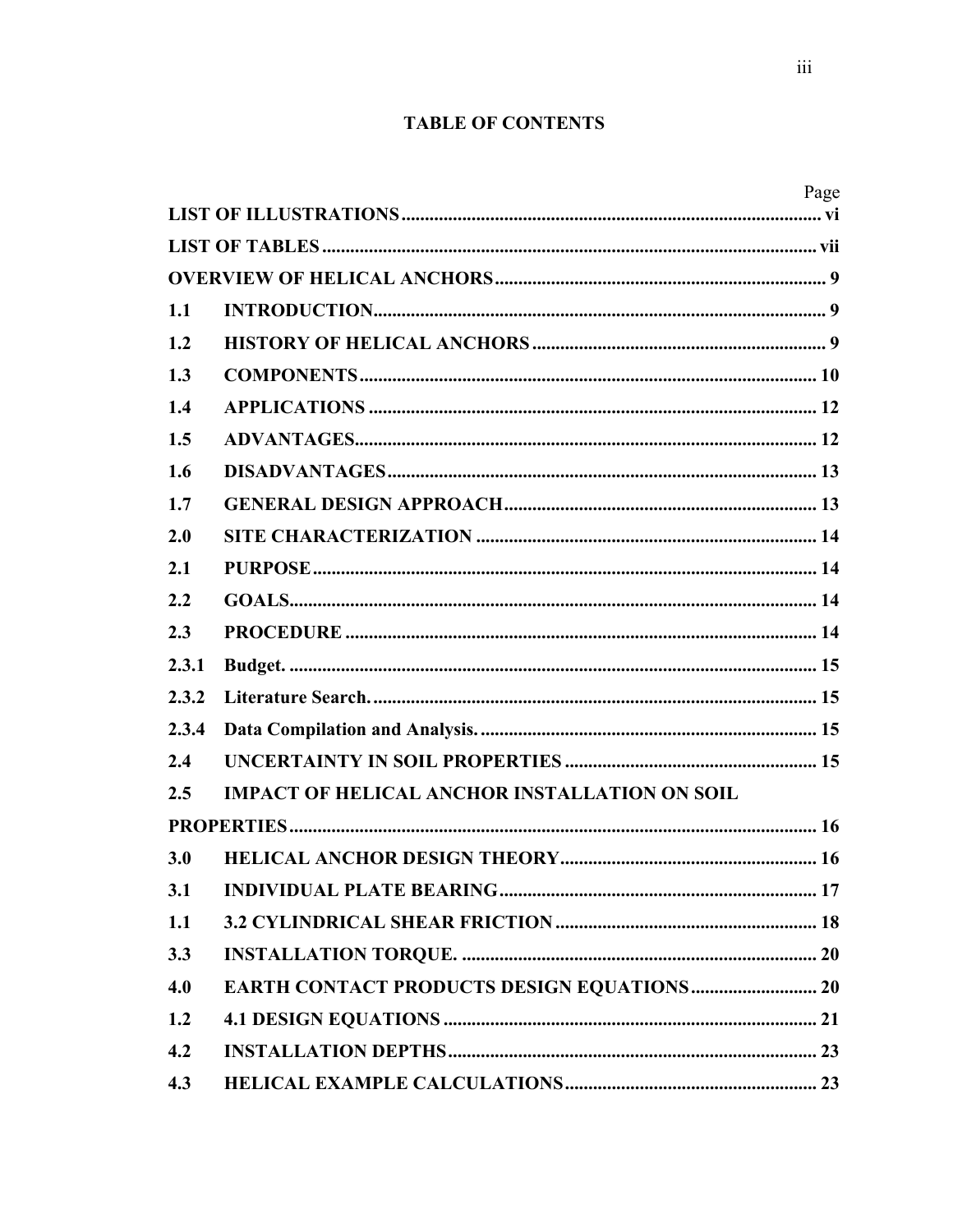| 4.3.1 |                                                                                  |
|-------|----------------------------------------------------------------------------------|
| 4.3.2 | Single Helix Anchor in Sand with Groundwater at the Surface  24                  |
| 4.3.3 |                                                                                  |
| 4.3.4 |                                                                                  |
| 4.3.5 |                                                                                  |
| 4.3.6 | Double Helix Anchor in Clay with Groundwater at the Surface  26                  |
| 4.3.7 | Horizontal Pullout – Single Helix Anchor in Sand with No Groundwater  27         |
| 4.3.8 | Horizontal Pullout-Single Helix Anchor in Clay with Groundwater at the           |
|       |                                                                                  |
| 4.3.9 | Horizontal Double Helix Anchor in Sand with No Groundwater 29                    |
|       | 4.3.10 Horizontal Double Helix Anchor in Clay with Groundwater at the Surface 30 |
| 5.0   |                                                                                  |
| 5.1   |                                                                                  |
| 5.2   |                                                                                  |
| 5.2.1 |                                                                                  |
| 5.2.2 |                                                                                  |
| 5.2.3 |                                                                                  |
| 5.2.4 |                                                                                  |
| 6.0   |                                                                                  |
| 6.1   |                                                                                  |
| 6.2   |                                                                                  |
| 6.3   |                                                                                  |
| 6.4   |                                                                                  |
| 6.5   |                                                                                  |
| 6.6   |                                                                                  |
| 6.7   |                                                                                  |
| 6.7.1 |                                                                                  |
| 6.7.2 |                                                                                  |
| 6.7.3 |                                                                                  |
| 6.8   |                                                                                  |
| 6.8.1 |                                                                                  |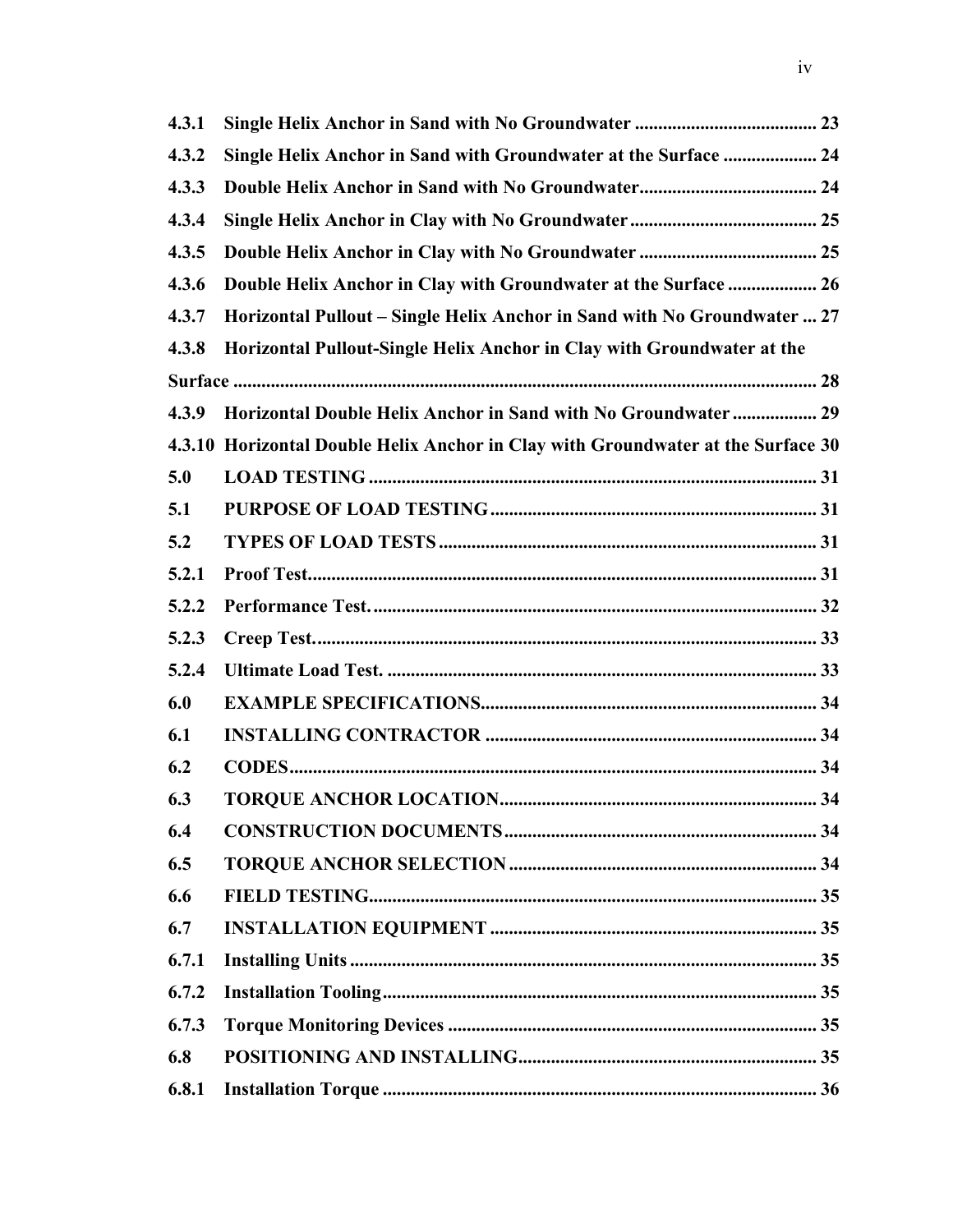| 6.8.2 |                                                                               |  |
|-------|-------------------------------------------------------------------------------|--|
| 6.9   |                                                                               |  |
| 7.0   |                                                                               |  |
| 8.0   |                                                                               |  |
| 8.3.1 |                                                                               |  |
| 8.3.2 |                                                                               |  |
| 8.3.4 |                                                                               |  |
| 8.3.5 |                                                                               |  |
| 8.4.1 |                                                                               |  |
| 8.4.2 |                                                                               |  |
| 8.4.3 |                                                                               |  |
| 8.6.1 |                                                                               |  |
| 8.6.2 |                                                                               |  |
| 8.6.3 |                                                                               |  |
| 8.6.4 |                                                                               |  |
| 8.6.5 |                                                                               |  |
| 9.0   |                                                                               |  |
| 9.1   | <b>Earth Contact Products Torque Anchor foundation Systems Components. 41</b> |  |
|       |                                                                               |  |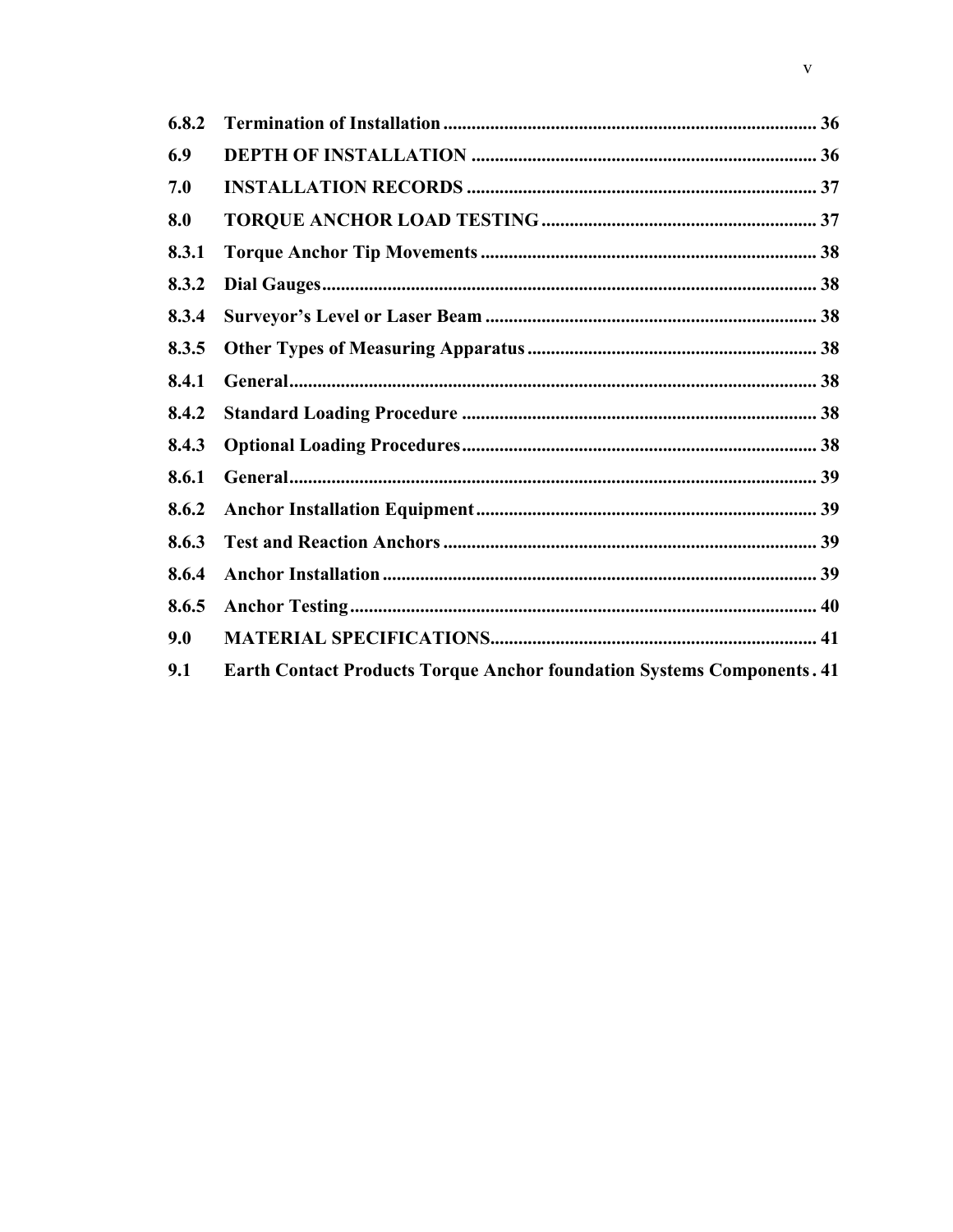# **LIST OF ILLUSTRATIONS**

| Figure | Page |
|--------|------|
|        |      |
|        |      |
|        |      |
|        |      |
|        |      |
|        |      |
|        |      |
|        |      |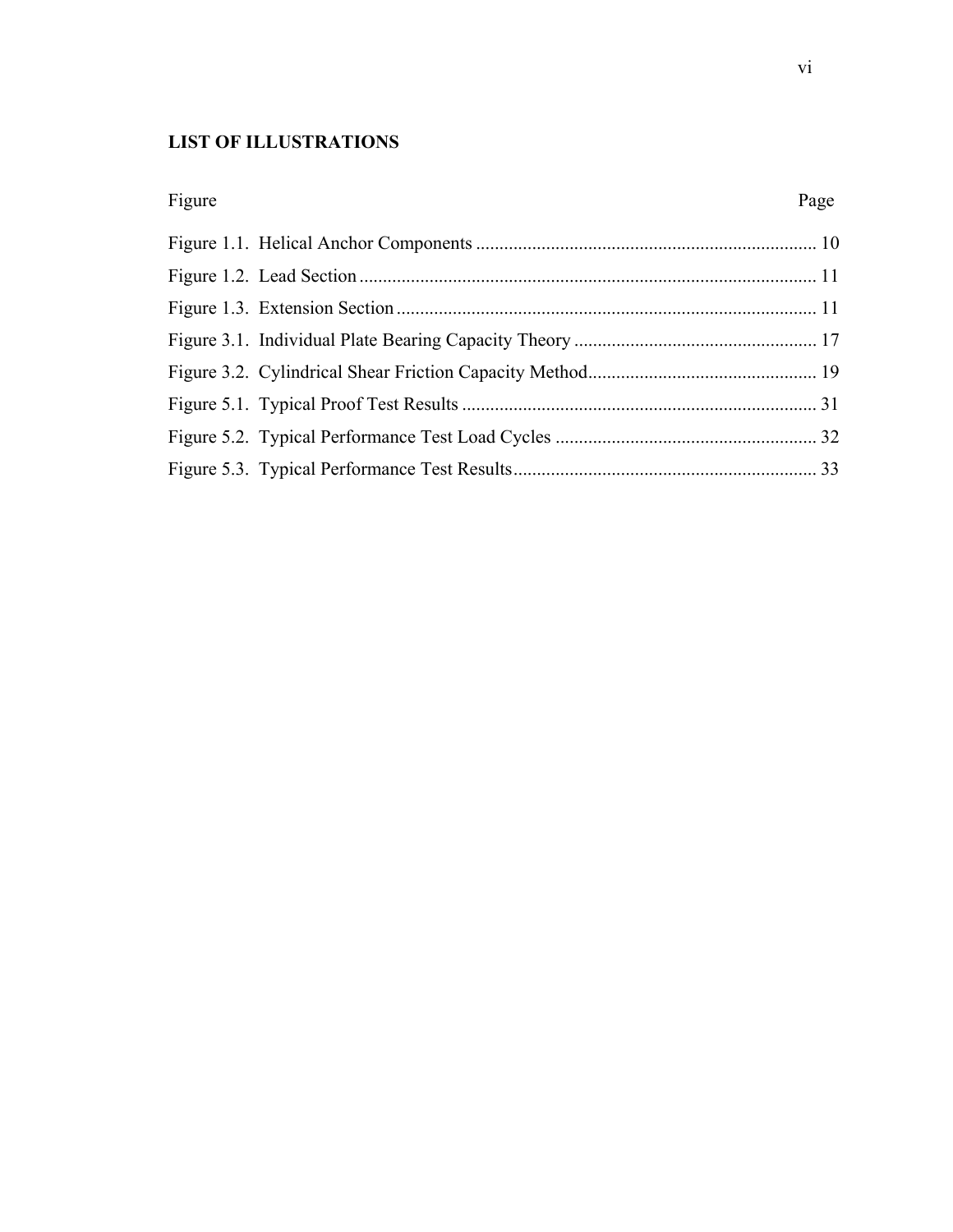# **LIST OF TABLES**

#### Table Page

| Table 3.1. Recommended Uplift Coefficients $(K_u)$ for Cylindrical Shear Friction |  |
|-----------------------------------------------------------------------------------|--|
|                                                                                   |  |
| Table 4.1. Earth Contact Products' Recommended Bearing Capacity Factors  21       |  |
|                                                                                   |  |
|                                                                                   |  |
|                                                                                   |  |
|                                                                                   |  |
|                                                                                   |  |
|                                                                                   |  |
|                                                                                   |  |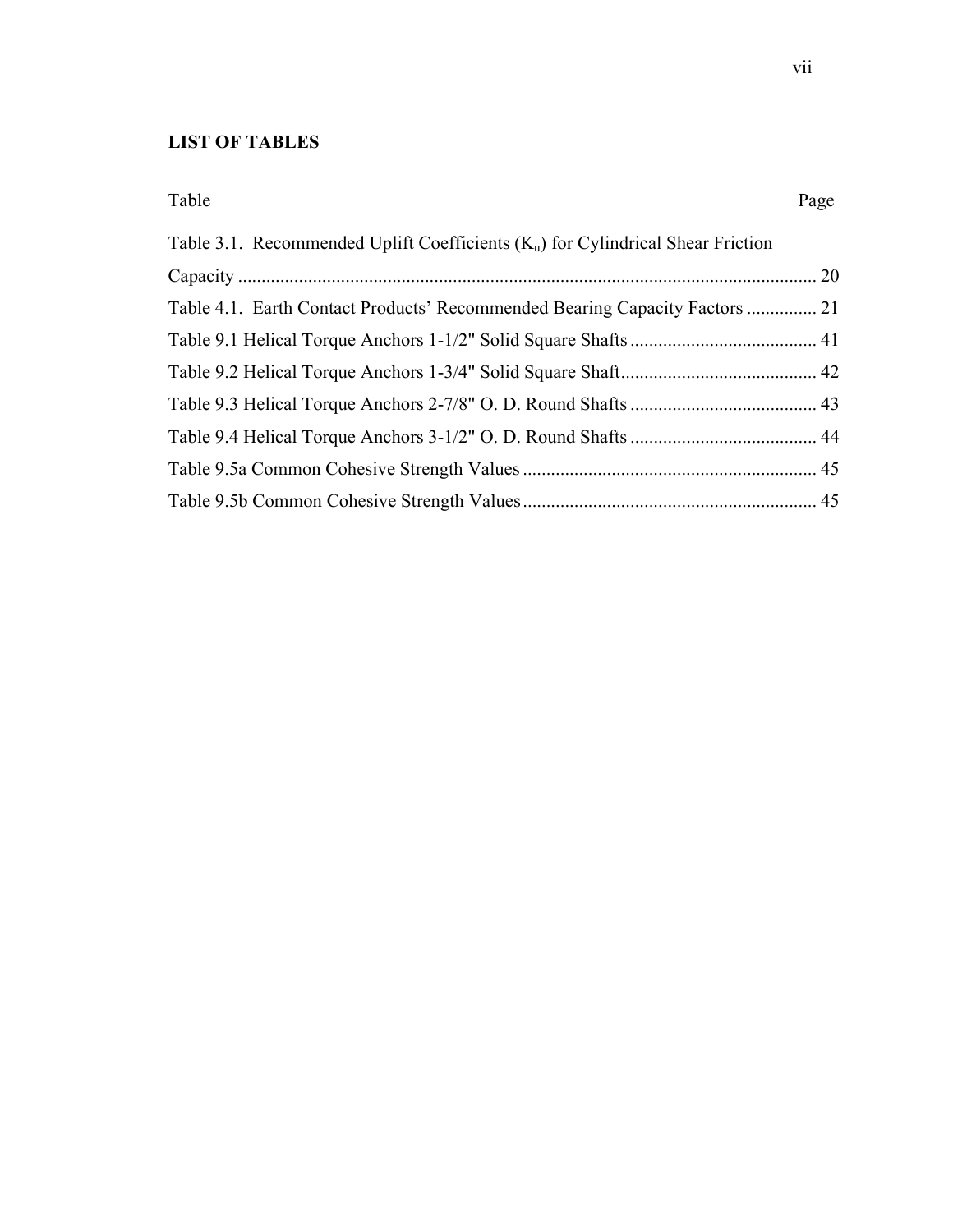# **NOMENCLATURE**

| Symbol         | Description | Page |  |  |
|----------------|-------------|------|--|--|
| $Q_{u}$        |             |      |  |  |
| Q <sub>h</sub> |             |      |  |  |
| q <sub>h</sub> |             |      |  |  |
| A <sub>h</sub> |             |      |  |  |
| $\mathbf c$    |             |      |  |  |
| $\phi$         |             |      |  |  |
| $\gamma$       |             |      |  |  |
| $N_c$          |             |      |  |  |
| $N_{\nu}$      |             |      |  |  |
| $N_q$          |             |      |  |  |
| d <sub>h</sub> |             |      |  |  |
| H              |             |      |  |  |
| $Q_{\rm f}$    |             |      |  |  |
| $D_{a}$        |             |      |  |  |
| $H_1$          |             |      |  |  |
| $H_n$          |             |      |  |  |
| $K_{\rm u}$    |             |      |  |  |
| T              |             |      |  |  |
| $K_{t}$        |             |      |  |  |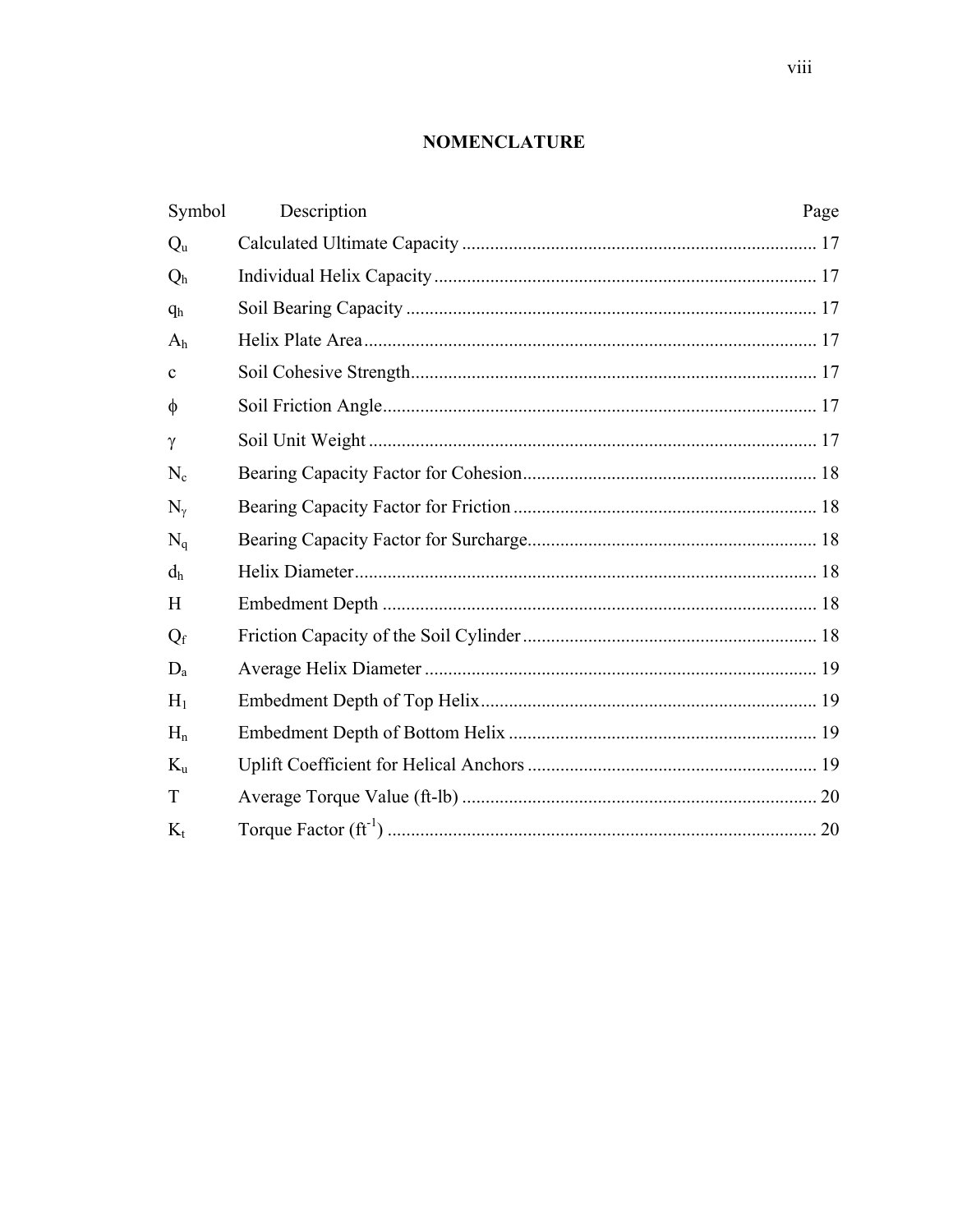#### **OVERVIEW OF HELICAL ANCHORS**

#### **1.1 INTRODUCTION**

Helical anchors are geotechnical tools composed of a steel shaft with helical plates welded near the end. Their applications include both light and heavy foundation systems for new construction, tie downs for structures subject to uplift, piers to underpin and level structures subject to settlement, and tiebacks and soil nails for the retention of slopes and structures. They are typically installed into the ground by truck or trailer mounted augering equipment. Earth Contact Products offers a standard line of Helical Torque Anchor<sup>TM</sup> configurations, and also fills custom orders. All of ECP's anchors are constructed with structural steel and are manufactured with a carefully maintained helix pitch. Helix plates are secured to the anchor shaft with a double weld, in order to assure the durability of the anchor. A full listing of Earth Contact Products Helical Torque Anchors and Accessories can be found in *Foundation Repair Products and Helical Torque Anchors*.

#### **1.2 HISTORY OF HELICAL ANCHORS**

Helical anchors have evolved from early foundations known as screw piles or screw mandrills. The earliest reported screw piles were constructed of a timber fitted with an iron screw propeller. These primitive screw piles were twisted into the ground by hand and promptly withdrawn. They remaining hole was filled with a crude concrete and served as a foundation. The earliest known application of power-installed helical anchor foundations is credited to Alexander Mitchell, a blind English brickmaker, in 1833. Mitchell applied his 'screw pile' design to the foundation systems for a series of lighthouses in the English tidal basin. Although Mitchell's design was successful, power-installed helical anchors did not see widespread use until the twentieth century. The first commercially feasible helical anchor was developed for the electrical power industry in response to the need for rapidly installed guywire anchors and transmission line tower foundations.

The technology developed during World War II, and the subsequent development of reliable hydraulic torque drive devices and truck mounted auger rigs further revolutionized the industry. In the past twenty-five to thirty years, helical anchors have begun to see expanded use in a variety of geotechnical engineering applications. When properly designed and installed for a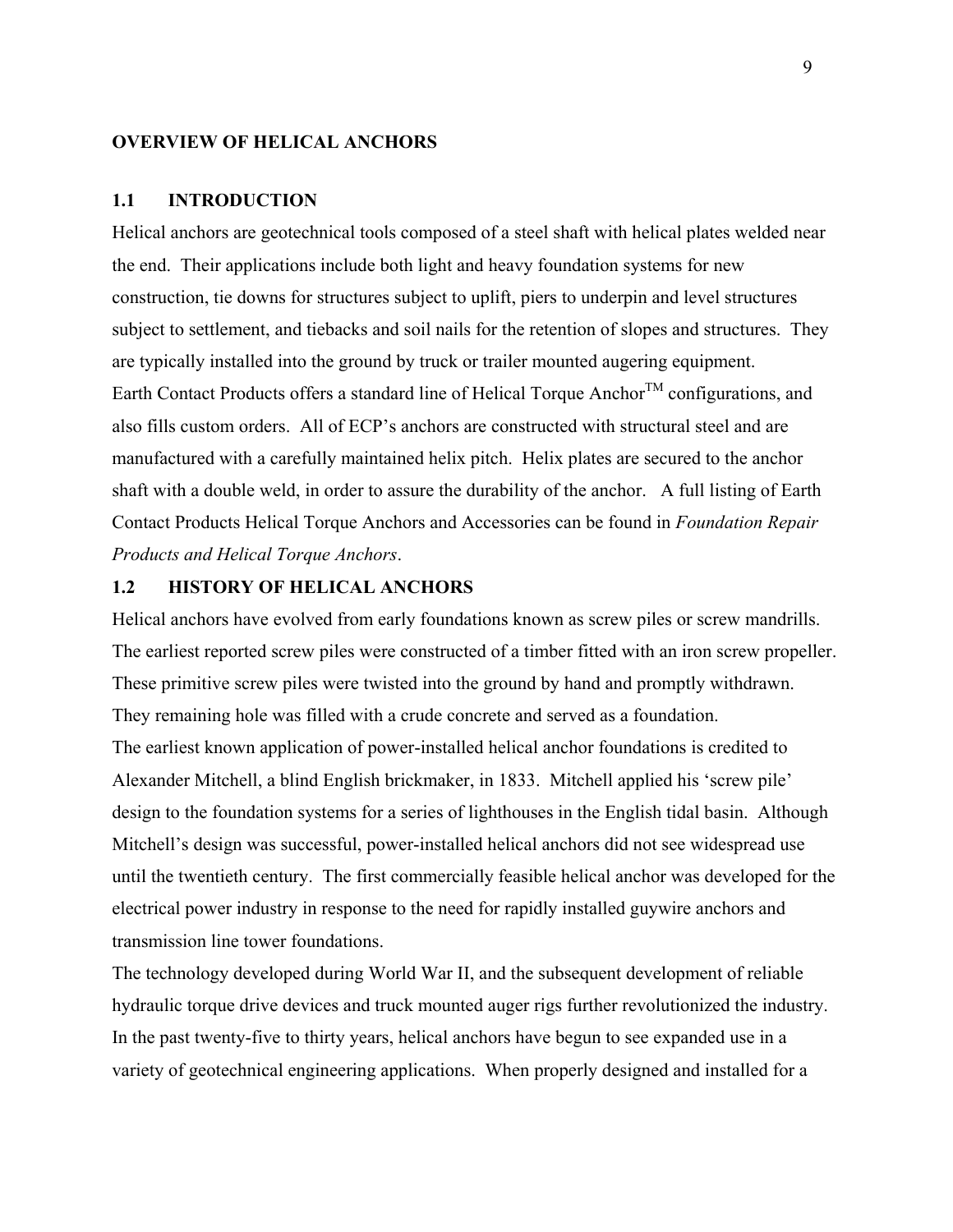given application, helical anchors have been proven to sustain uplift, compressive, and lateral pullout loads, as well as some horizontal lateral loads.

# **1.3 COMPONENTS**

Helical anchors are constructed of two main structural elements: the anchor shaft and the helix plates. Figure 1.1 shows a typical helical anchor section with a solid square anchor shaft and two helix plates.



Figure 1.1. Helical Anchor Components

The anchor shaft is composed of structural steel and may be circular or square, hollow or solid. Typical dimensions of the anchor shaft are in the range of  $1\frac{1}{2}$  to  $3\frac{1}{2}$  inches (4 to 9 centimeters) diameter or width. The helix plates are also constructed of structural steel and are formed with a carefully maintained pitch, such that the anchor disturbs the surrounding soil as little as possible during installation. The typical thickness of the helices is in the range of 3/8 to 1/2 inches (1 to 2 centimeters), while typical diameters range from 6 to 14 inches (15 to 36 centimeters). While these dimensions are the most common, helical anchors have been specially manufactured for high compression loading situations with shaft diameters as large as 12 inches (0.3 meters) and helix diameters as large as 48 inches  $(1.2 \text{ meters})$ .

Helical anchors are constructed in two sections: lead sections and extension sections. Lead sections are composed of the steel anchor shaft with the helix plates welded to it. Helix plates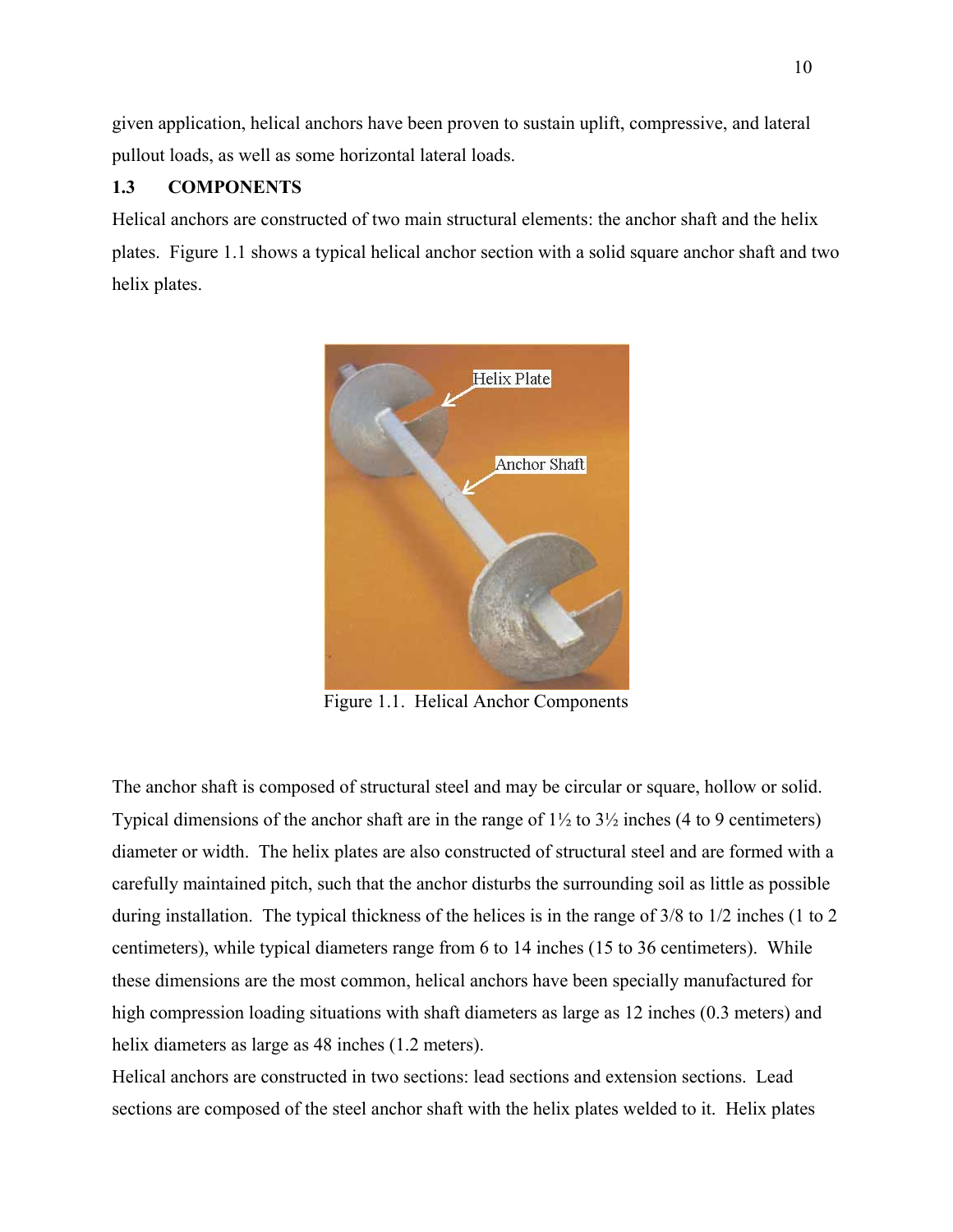are typically spaced three helix diameters from one another along the lead section shaft. Lead sections can have a variety of lengths, generally ranging from 10 inches to 10 feet (0.25 to 3) meters). Because of the required three helix diameters spacing, the greatest number of helices that is typically attached to one lead section is three. If the anchor design requires more than three helices, lead sections can be connected together until the requirements are met. Because helical anchors are screwed into the ground using torque motors, the maximum number of helices on any one anchor eventually becomes limited by the installation torque. For practical purposes, the number of helices on any one anchor should be limited to four or five, with the absolute maximum being eight. A typical two-helix lead section is shown in Figure 1.2.



Figure 1.2. Lead Section

Extension sections are lengths of steel anchor shaft used to increase the total length of the helical anchor. Typical lengths of extension sections range from 3 to 10 feet (0.9 to 3 meters). Similar to the total number of helices on an anchor, the total anchor length will also eventually become torque limited. Sections are connected using an overlapping end and a steel pin, as shown in the typical extension section in Figure 1.3 (ECP 2002).



Figure 1.3. Extension Section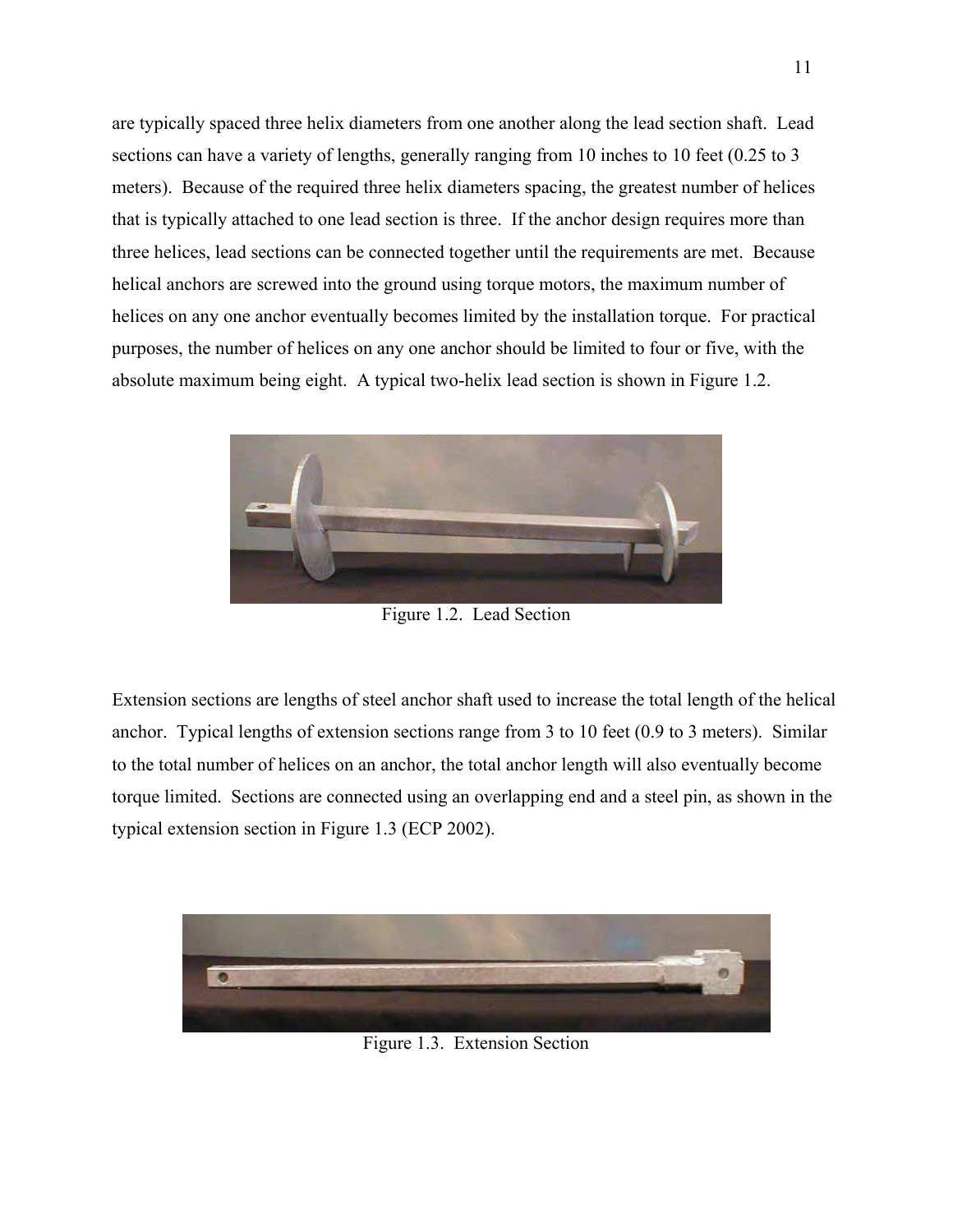#### **1.4 APPLICATIONS**

Helical anchors have been proven successful in a large variety of applications, involving a number of different loading situations. Helical anchors were originally designed to sustain the substantial uplift loads from the wind and overturning moments on transmission line towers. Today, there are a number of situations in which helical anchors are loaded primarily in uplift. They remain the most common foundation system for transmission line towers. They are also used as anchors for major pipeline systems, both on land and in major bodies of water. Helical anchors are commonly used to secure tie downs for mobile homes, temporary structures, and other light structures subject to wind loads. In areas with highly swelling soils, helical anchors are frequently used for both new and retrofit construction to overcome the difficulties associated with volumetric change. In addition, the use of helical anchors is no longer limited to light loading situations. The ultimate tensile capacity of helical anchors can be in excess of two hundred thousand pounds.

Helical anchors are being used for an increasing number of compressive loading situations as well. They are commonly used as foundation systems for light construction, such as residential homes and small businesses. They are also used as piers to shore, underpin, and level structures which have experienced settlement or undermining due to loose soils, compressible fill, erosion, excavation, or other means. Helical anchors have been specially designed with larger shaft sizes for heavy loading applications, used for column loads in excess of one hundred thousand pounds. Helical anchors are also being used as tiebacks and soil nails. They are being applied as tiebacks in lieu of traditional grouted anchors with increasing frequency. Helical anchors installed as tiebacks are typically screwed into the soil slope at an angle zero to twenty-five degrees from the horizontal. The upper-most helix must be placed a minimum of three helices beyond the active zone and the anchors should be pre-tensioned in a manner similar to traditional tiebacks. When applied as soil nails, helical anchors are installed close together and act to internally reinforce the soil mass. They are not tensioned after installation and act as passive elements.

#### **1.5 ADVANTAGES**

Helical anchors offer many advantages for both new construction and remediation or retrofit of existing construction. Reliability is the most obvious advantage. When properly installed, helical anchors are proven to meet and even exceed their design capacities. Helical anchors can be installed with standard truck or trailer mounted augering equipment and installation can be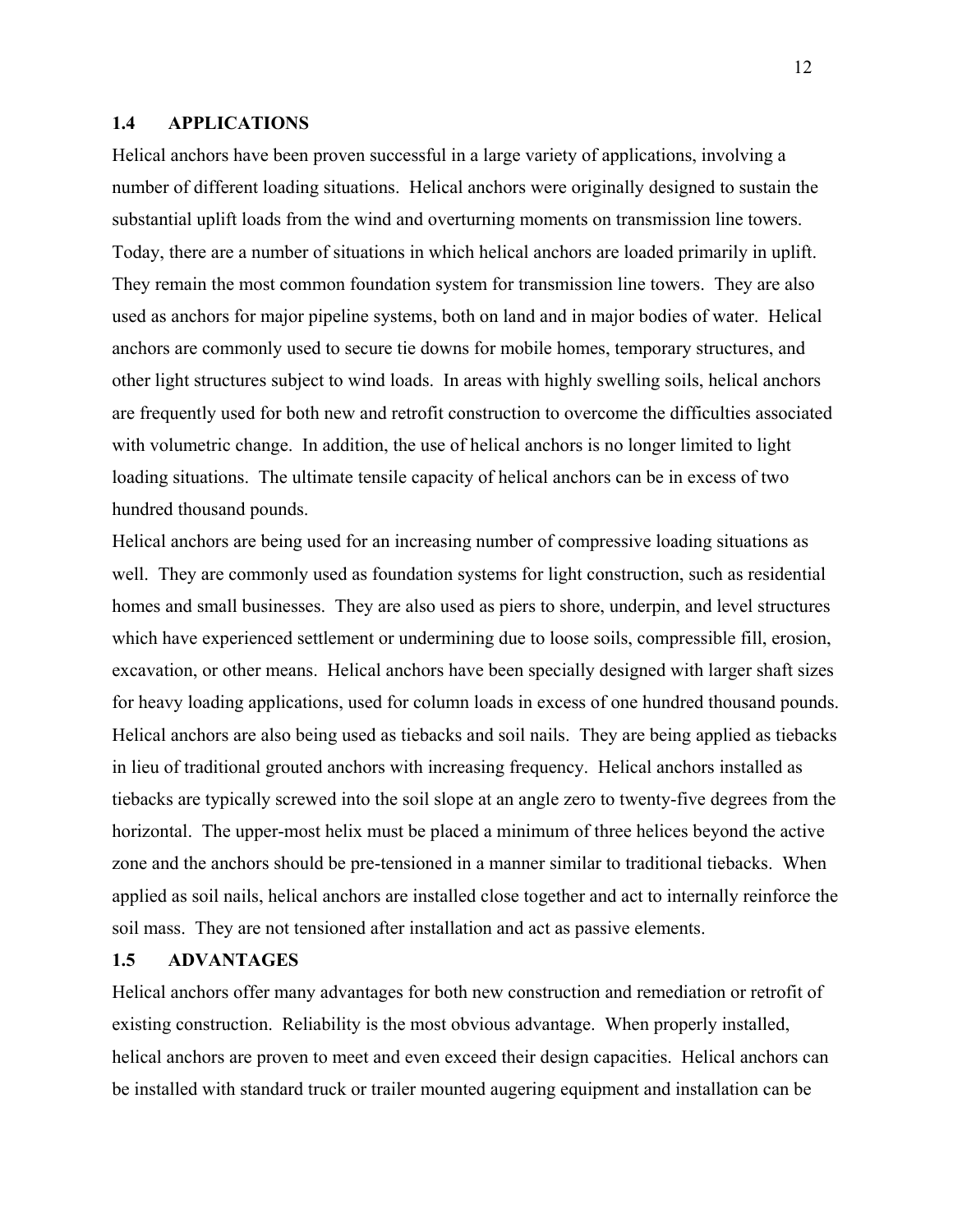accomplished quickly with minimal site disturbance. Unlike many other deep foundation types, helical anchors can be installed in areas with limited access and can be loaded immediately. Another proven advantage of helical anchors is that installation torque can be directly correlated to in-place anchor capacity, eliminating many of the uncertainties involved with other deep foundation systems. Finally, helical anchors can be applied in a wide variety of soil conditions and have been proven cost-competitive.

#### **1.6 DISADVANTAGES**

Like all foundation alternatives, there are some conditions where helical anchors should not be used. Helical anchors should not be installed in subsurface conditions where the encountered material may damage the helices or the shaft, or where installation depths are restricted. This would include soils containing cobbles, large amounts of gravel, boulders, and construction rubble. In extremely soft soils, typically those with standard penetration test (SPT) N-values less than five, buckling of anchors in compression must be considered during design. Also, standard helical anchors are not effective in supporting structures with large lateral loads and/or overturning moments.

#### **1.7 GENERAL DESIGN APPROACH**

All helical anchor design should begin with a thorough site investigation. The engineer should have a good understanding of soil properties, the influence of groundwater, anticipated loads, and allowable settlement before beginning design. Soil properties should be estimated for the critical loading condition based upon the results of the site investigation and the application of engineering judgment. Helical anchor configurations should be selected and appropriate helical anchor design equations should be used to determine the ultimate capacity of the given configuration. The calculated ultimate capacity should be divided by a factor of safety to obtain the allowable anchor capacity. The factor of safety should be selected based upon the importance of the structure, thoroughness of the site investigation, and reliability and variability of the design loads and soil properties.

Different helical anchor configurations should be examined to determine the safest and most cost effective design. Helical anchors should be installed by knowledgeable installation professionals. Proper installation procedures are critical for satisfactory performance of helical foundations. Care must be taken to insure against applying excessive down pressure (crowd), and excessive torque. Proper crowd and torque should result in the helical anchor essentially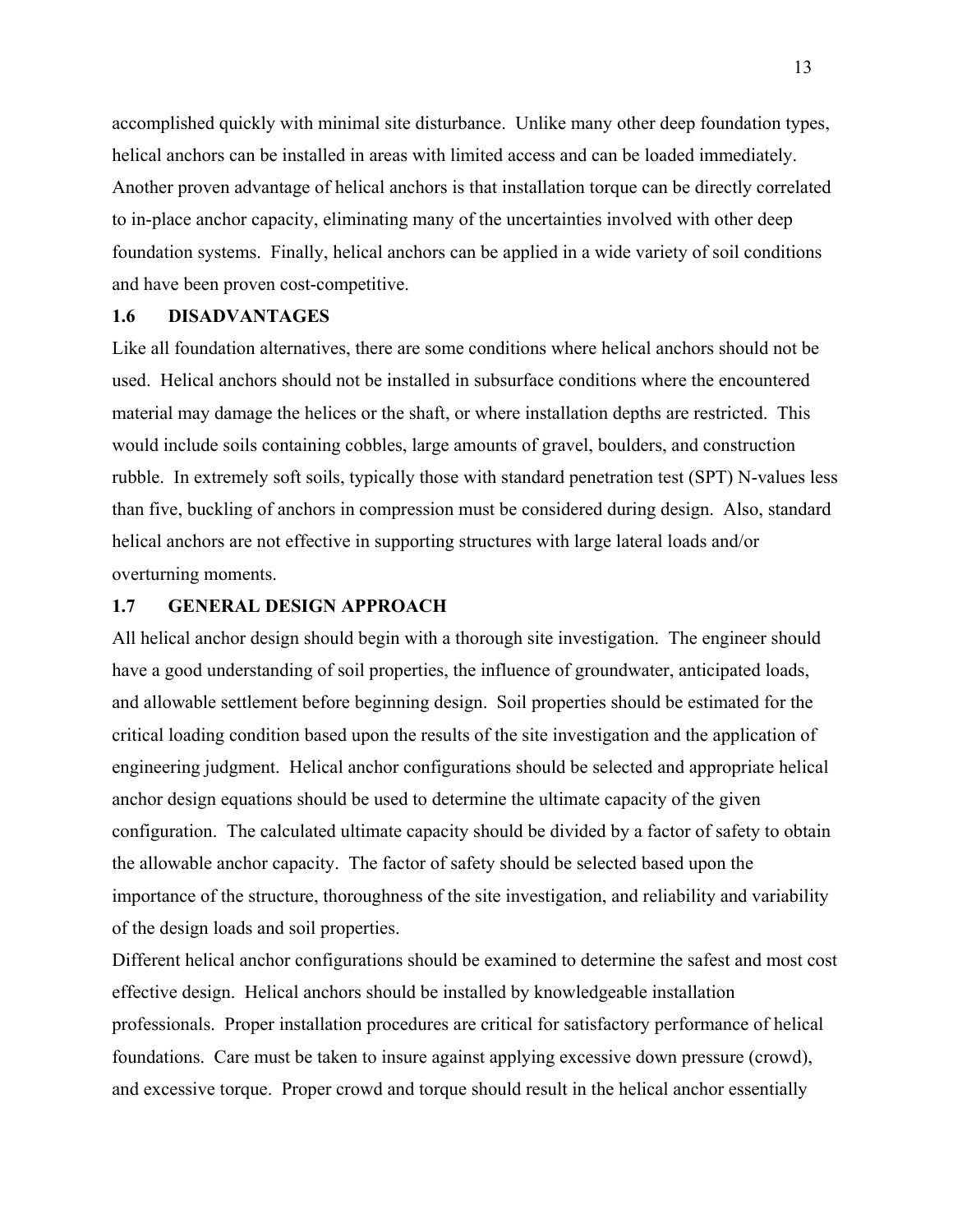pulling itself into the ground. The installer and engineer should communicate about field conditions that may differ from those anticipated so the helical anchor design can be adjusted if needed. Torque should be monitored during installation and used as an indicator of anchor capacity. Finally, selected helical anchors should be load tested to validate design assumptions.

#### **2.0 SITE CHARACTERIZATION**

#### **2.1 PURPOSE**

A thorough understanding of the character of the subsurface site stratigraphy must be obtained before the appropriate foundation system can be determined. The site characterization process is absolutely critical to the effective and appropriate use of any foundation, including helical anchors. Failure to properly define subsurface conditions and soil properties prior to design and installation can potentially result in inadequate designs, failure of the selected geotechnical system, and the corresponding legal liability.

The site characterization program provides the engineer with necessary information about the site layout and subsurface conditions. A comprehensive geotechnical site investigation enables the design engineer to first decide if helical anchors are appropriate for the site, and second, properly design the size and capacity of the helical anchor system. Guidelines for site characterization can be found in "Standard Guide to Site Characterization for Engineering Design and Construction Purposes", ASTM D 420-98.

#### **2.2 GOALS**

Prior to planning and commencing a site investigation, the engineer should focus on the specific information he or she needs, and should outline the specific goals of the site investigation program. Typical goals of site investigation programs include determining general subsurface stratigraphy, locating the groundwater level, determining soil types and properties, examining surface features such as outcrops, drainage, and vegetation, evaluating site access, and, ultimately, evaluating the applicability of different foundation systems for the project. For helical anchors, there are three main soil properties that must be obtained during a site investigation: cohesive strength (c), friction angle ( $\phi$ ), and unit weight (γ).

#### **2.3 PROCEDURE**

A properly orchestrated site investigation is the key to a successful construction project. The site investigation process incorporates six main steps: budget, literature search, field reconnaissance, exploratory drilling and sampling, laboratory testing, and data compilation and analysis.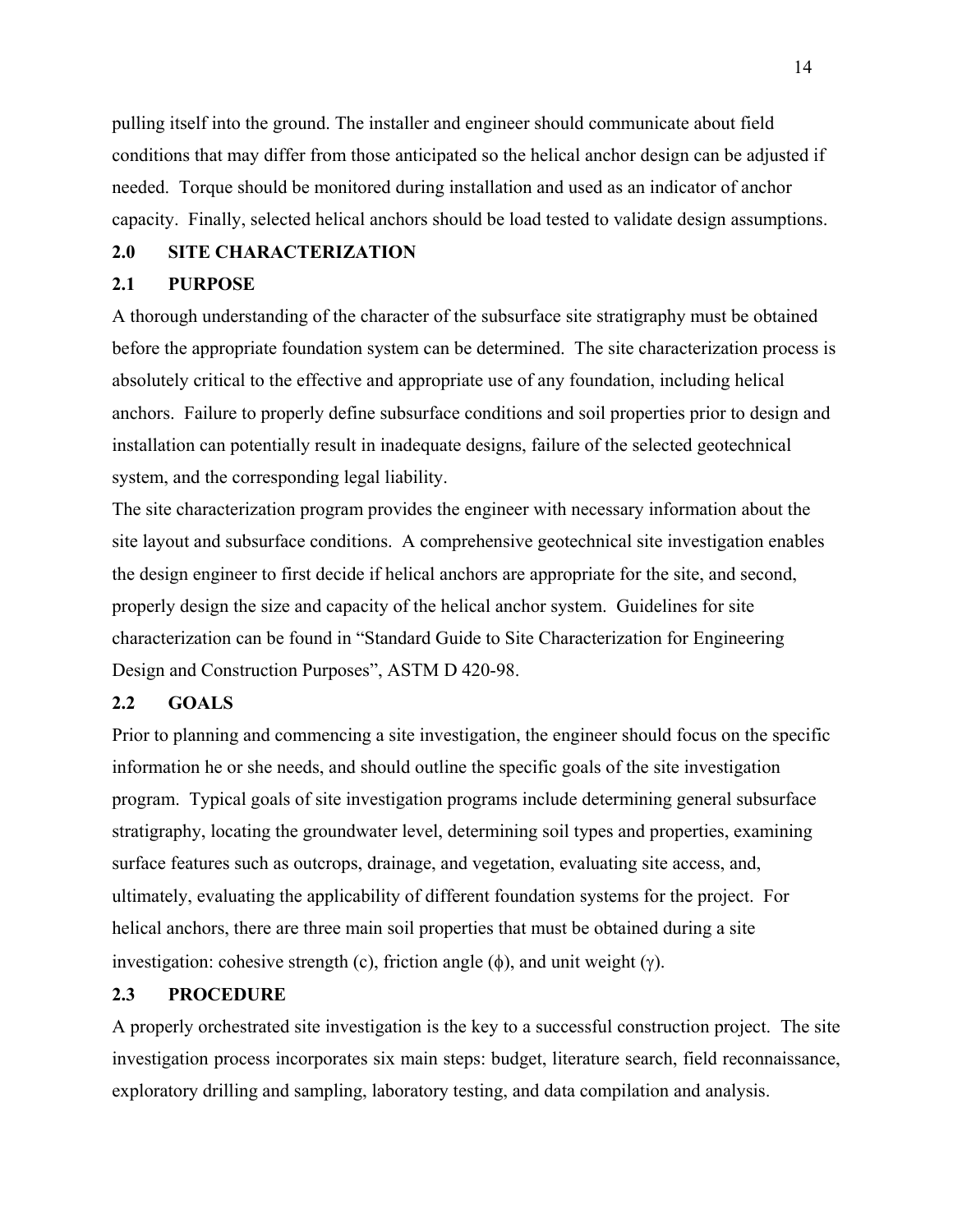**2.3.1 Budget.** Funds should be allocated for site investigation in the preliminary design phases of a project. It should be emphasized that geotechnical investigation is an investment in the quality of a project, and should never be viewed as an extraneous cost. A very general rule of thumb for the cost of a geotechnical investigation is between three and five percent of the total project budget. The magnitude of the site investigation budget is dependent upon a number of factors, particularly the magnitude and importance of the proposed construction and the homogeneity of the area geology.

**2.3.2 Literature Search.** The literature search is one of the first steps in the site investigation process and consists mainly of compiling existing information about the proposed structure and the site itself. Documents to look for include the design plans for the proposed construction, previous soils reports and boring logs from the construction site or nearby sites, and maps locating underground utilities, among many others.

**2.3.3 Field Reconnaissance.** Field reconnaissance is necessary to evaluate any potential problems on the site that may not be evident from the results of the literature search. Things to look at during a field reconnaissance include evidence of previous development or grading, old landslides or other stability problems, site drainage, the performance and condition of nearby structures, and site access. The engineer can also look at surface soils and any exposed geological strata during the reconnaissance.

**2.3.4 Data Compilation and Analysis.** The final step in the geotechnical investigation process is the compilation and analysis of the collected data. This compilation is most likely in the form of a geotechnical site investigation report, complete with final boring logs and test results. With the complete results of the geotechnical site investigation, the design engineer can proceed to evaluate the applicability of different solutions to the project. If helical anchors are selected, they can now be designed with a higher degree of confidence in soil conditions and, thus, a higher degree of confidence in their capacity. By properly applying the results of the geotechnical investigations, helical anchors will continue to have the success they have enjoyed in the past, and will likely continue to see expanded use in the geotechnical industry.

#### **2.4 UNCERTAINTY IN SOIL PROPERTIES**

Even with the optimal site characterization program, it is impossible to correctly identify all of the subsurface features and soil properties on a site. Engineering decisions must be made as to how representative subsurface data is and what parameters should be selected for design.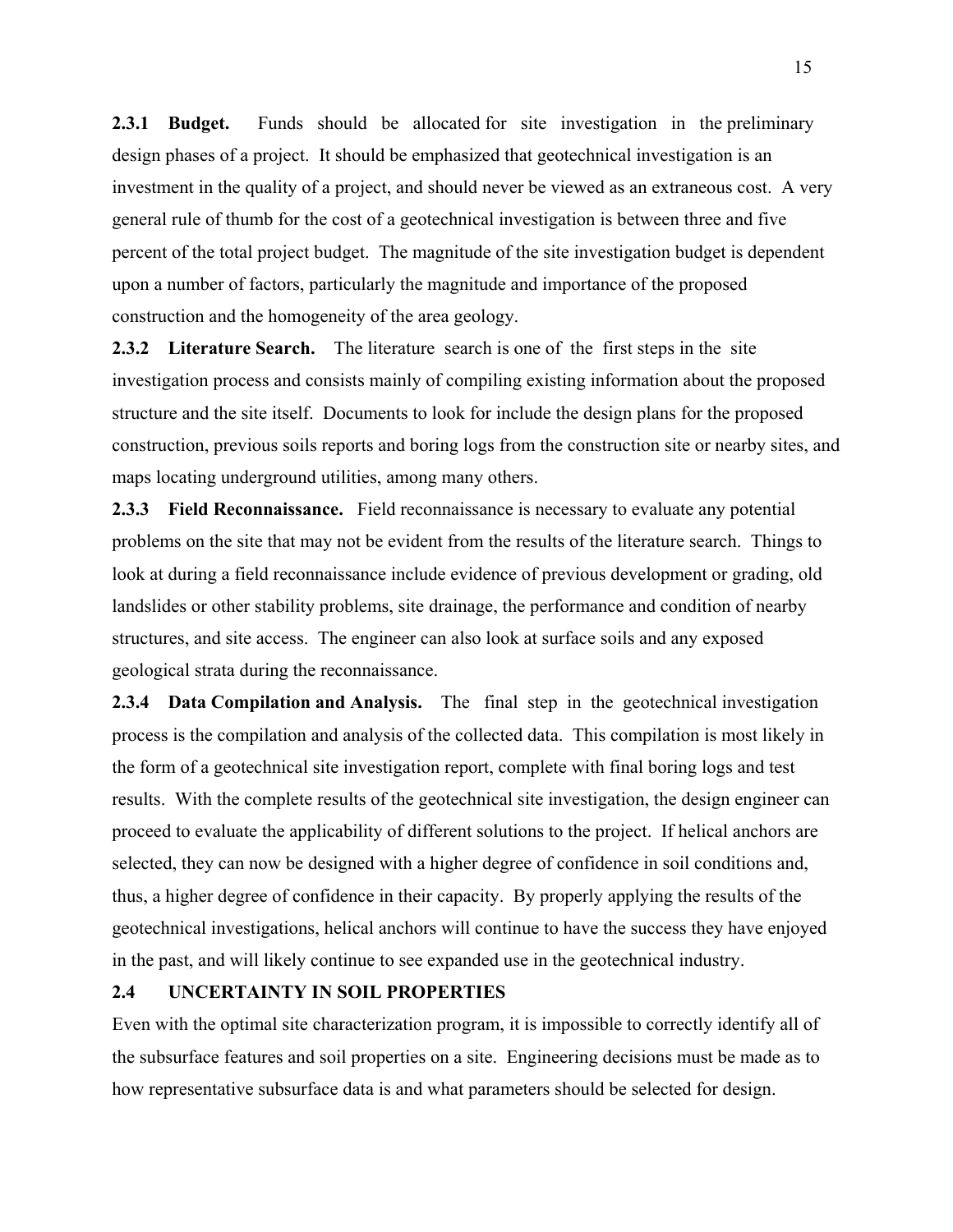Factors of safety should be applied based upon the variability of the site and the engineer's level of confidence in the design parameters. If a reliability-based design approach is employed, adjustments should also be taken based upon the data available.

#### **2.5 IMPACT OF HELICAL ANCHOR INSTALLATION ON SOIL PROPERTIES**

The installation process for helical anchors typically has minimal impact on in situ soil properties. They are considered a low displacement foundation member because of their geometry and the manner in which they are installed. The center shaft is considered a slender member and causes a relatively small disturbance of the surrounding soil. When properly installed, it can be assumed that all of the helices follow the same path as the lead helix as they are screwed into the ground; that is, the lead helix cuts a path through the soil and each of the following helices is advanced through the same path, leaving the majority of the soil relatively undisturbed.

While helical anchors typically have a minimal effect on in situ soil properties, there are soilanchor interaction mechanisms worth noting. Shaft friction is a complex phenomenon that often contributes to the capacity of deep foundations. When helical anchors are installed in clay, the disturbance of the soil causes a change in the shear strength of the soil and simultaneously induces lateral stresses. With time, these lateral stresses cause a change in water content and subsequent change in shear strength in the soil along the shaft. Although it is likely that shaft friction contributes to the capacity of helical anchors, the term is generally ignored in helical anchor design because of the uncertainties involved. This assumption is considered conservative.

The installation process may also cause some unit weight change in the surrounding soil. The effect of this change is minimal in cohesive soils, and is probably most notable in loose to medium dense sands where the void ratio is most readily reduced. Still, the densification effect is small and the potential strength increase should be neglected during helical anchor design. Helical anchor design should be based on site investigation data and engineering judgment. Ignoring the effects of potential densification during installation is considered conservative.

#### **3.0 HELICAL ANCHOR DESIGN THEORY**

This section will discuss the two primary design methods, individual plate bearing and cylindrical shear friction, as well as the most well known empirical correlation, installation torque.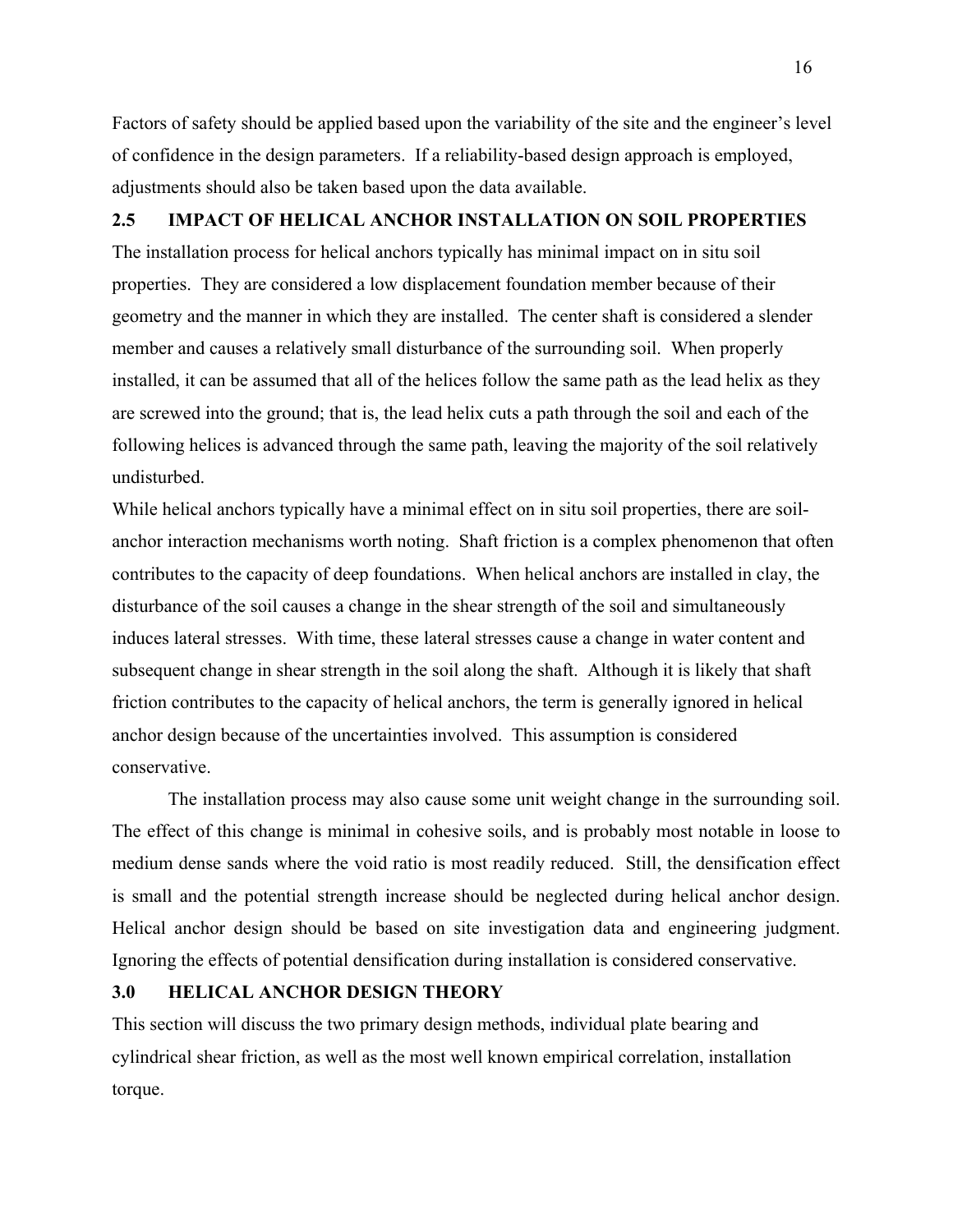#### **3.1 INDIVIDUAL PLATE BEARING.**

The individual plate bearing capacity method is based on the assumption that each helix plate acts independently on the soil. The ultimate capacity of the anchor is then the summation of the individual helix capacities. Figure 3.1 illustrates the individual plate bearing capacity method in uplift loading.



Figure 3.1. Individual Plate Bearing Capacity Theory

The individual plate bearing capacity method is the adaptation of traditional bearing capacity theory, as developed by Terzaghi, Meyerhof, Hansen, and Vesic. Equations 1 and 2 show the general format of the individual plate bearing capacity method as it is applied to helical anchors.  $Q_u$  is the ultimate capacity of the anchor and  $Q_{hi}$  is the capacity of an individual helix The bearing capacity of the soil,  $q<sub>hi</sub>$ , as defined by traditional theory, is composed of three terms as shown in Equation 3.

N

$$
Q_{u} = \sum_{i=1}^{N} Q_{hi} \tag{1}
$$

$$
Q_{hi} = q_{hi} \cdot A_{hi} \tag{2}
$$

$$
q_{hi} = c_i N_c + \frac{1}{2} d_{hi} \gamma_i N_\gamma + \gamma_i H_i N_q
$$
\n(3)

The first, second, and third terms in Equation 3 are the contributions of cohesion, friction, and overburden to capacity, where  $c_i$  is soil cohesive strength,  $d_{hi}$  is helix diameter,  $\gamma_i$  is soil unit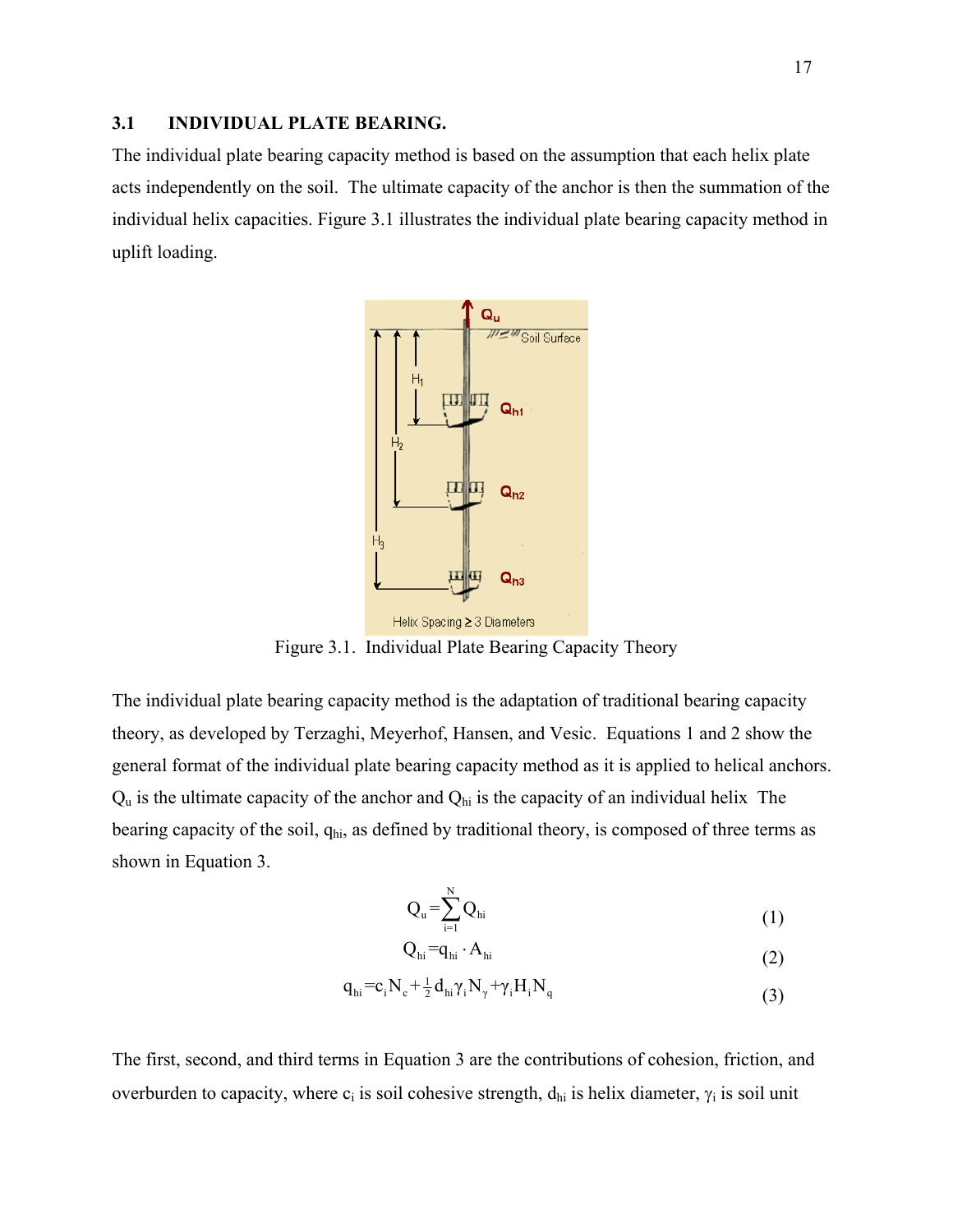weight, and  $H_i$  is helix embedment depth. Likewise,  $N_c$ ,  $N_y$ , and  $N_q$  are the bearing capacity factors for cohesion, friction, and surcharge, respectively, and are typically a reduced version of Meyerhof's traditional bearing capacity factors.

Since the individual plate bearing capacity method for helical anchors is an adaptation of traditional bearing capacity theory, there are adjustments that have been made between the respective equations. First, when the individual plate bearing capacity method is applied to helical anchors, the helix plates must be spaced at least three helix diameters apart. Second, the  $N_{\gamma}$  term of the bearing capacity equation is typically ignored in helical anchor design. It is a common observation in geotechnical engineering that when the foundation width, or helix diameter in this case, is small, that the  $N_{\gamma}$  term contributes only a small percentage to capacity. Since helix diameters are generally in the range of eight to fourteen inches in diameter, ignoring this term is considered reasonable and conservative.

Third, the bearing capacity factors used in helical anchor design are typically a reduced version of the traditional factors proposed by Meyerhof. Meyerhof's bearing capacity factors are based upon the assumption that the bearing soil is relatively undisturbed. Mitsch and Clemence showed good agreement with Meyerhof's bearing capacity factors for the top helix plate in uplift loading, but also showed that soil between multiple helices is churned up during installation. They noted that the coefficients of lateral earth pressure for uplift are thirty to forty percent lower than the coefficients proposed by Meyerhof and Adams. Mitsch and Clemence attributed this reduction to the shearing disturbance that is caused during anchor installation. As a result, when the individual plate bearing capacity method is applied to a multi-helix anchor, the bearing capacity factors should be reduced in order to account for the reduction in lateral earth pressure.

#### **1.1 3.2 CYLINDRICAL SHEAR FRICTION**

The cylindrical shear friction capacity method is based on the assumption that helical anchor behavior is intermediate between that of grouted and spread anchors. Helical anchor capacity comes from the frictional strength between the soil cylinder encapsulated by the helices and the surrounding soil cylinder, and from the bearing capacity of either the uppermost helix plate or the bottom helix plate, for uplift and compression loading, respectively. Figure 2.6 illustrates the cylindrical shear friction capacity method as it is applied in uplift loading.  $Q_h$  is the strength of the top helix plate and  $Q_f$  is the frictional strength of the soil cylinder.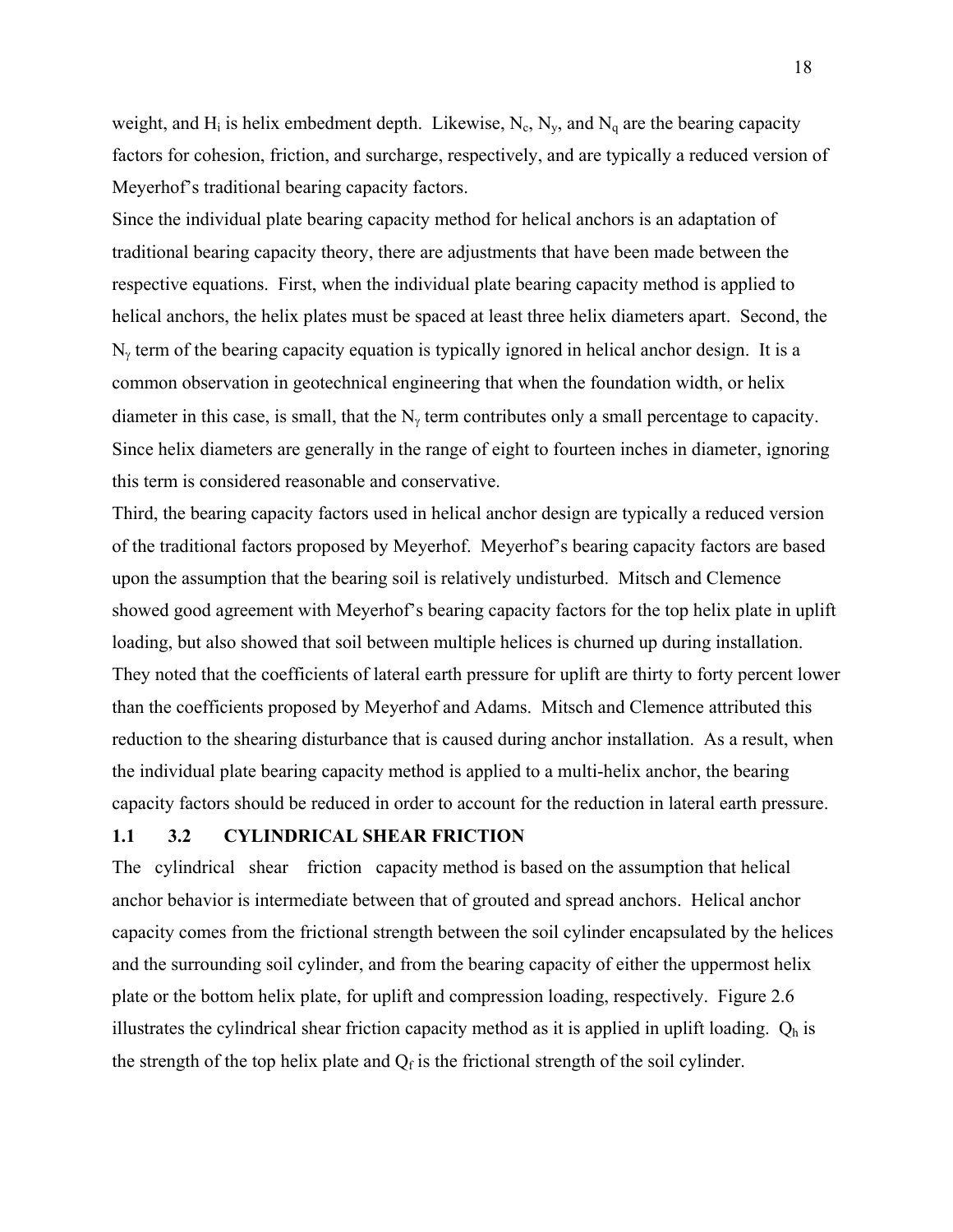

Figure 3.2. Cylindrical Shear Friction Capacity Method

The general format of the cylindrical shear friction capacity method is given in Equation 4, where  $Q_h$  is the bearing capacity of the top helix plate if loading is in uplift or the bottom helix plate if loading is in compression, and  $Q_f$  is the frictional strength between the encapsulated soil cylinder and the surrounding soil mass.  $Q_h$  is defined in accordance with Equation 2 of the individual plate bearing capacity method.  $Q_f$  was defined for cohesionless soils by Mitsch and Clemence as shown in Equation 5. For cohesive soils,  $Q_f$  was defined by Mooney, Adamczak, and Clemence as shown in Equation 6.  $H_1$  is defined as the depth of the uppermost helix,  $H_3$  is the depth to the bottom helix,  $D_a$  is the average helix diameter, and  $K_u$  is the uplift coefficient for helical anchors.  $K_u$  is defined by Mitsch and Clemence as shown in Figure 2.7 (Mitsch and Clemence 1985).

$$
Q_{u} = Q_{h} + Q_{f}
$$
 (4)

$$
Q_f = \frac{\pi}{2} D_a \gamma \cdot \left( H_a^2 - H_i^2 \right) \cdot K_u \tan(\varphi) \tag{5}
$$

$$
Q_f = \pi D_a c \cdot (H_a - H_1) \tag{6}
$$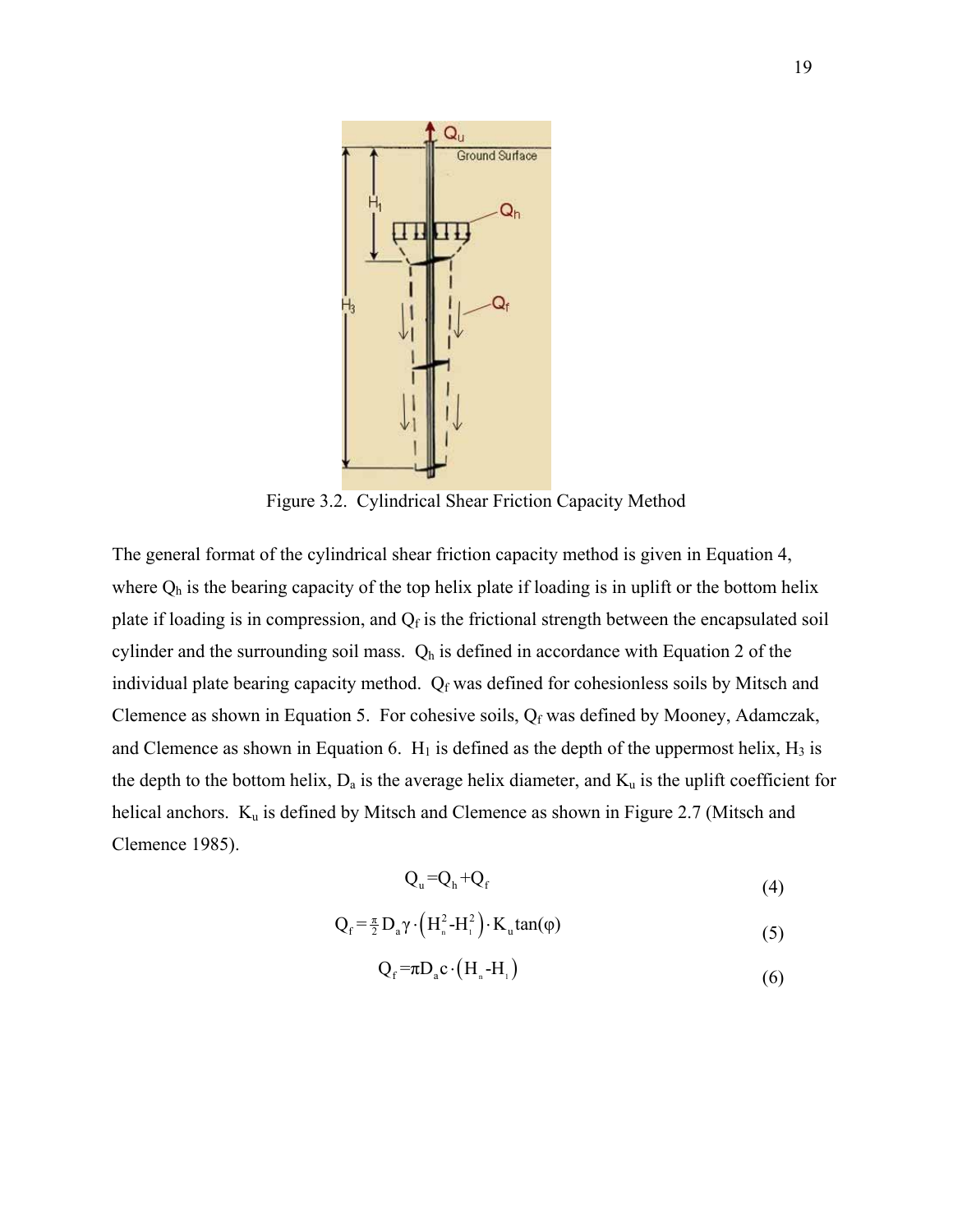| K <sub>u</sub> as defined by Mitsch and Clemence (1985) |                                    |  |
|---------------------------------------------------------|------------------------------------|--|
| Friction Angle $(\phi)$                                 | Uplift Coefficient, K <sub>u</sub> |  |
| 25                                                      | 0.70                               |  |
| 30                                                      | 0.90                               |  |
| 35                                                      | 1.50                               |  |
| 40                                                      | 2.35                               |  |
| 15                                                      | 3.20                               |  |

Table 3.1. Recommended Uplift Coefficients  $(K_u)$  for Cylindrical Shear Friction Capacity

#### **3.3 INSTALLATION TORQUE.**

The concept that installation torque can be used as an empirical indicator of helical anchor capacity has been endorsed by helical anchor manufacturers for a number of years. The required torque is monitored during installation until the anchor reaches its design depth or until the anchor can no longer be advanced. The torque readings are then averaged over the distance of the final three helix diameters or the last three feet of installation. This averaged torque value, T, usually in the units of ft-lb, is then multiplied by the torque factor,  $K_t$ , usually in the units of  $ft^{-1}$ , to obtain the ultimate capacity,  $Q_u$ . Most manufacturers recommend a torque factor,  $K_t$ , between 8 and 17 ft<sup>-1</sup>, with the most common value being 10. However, the most effective way to apply the empirical relationship of installation torque is with the use of field load testing to back calculate the value of  $K_t$ . On a relatively homogenous site, a properly conducted load test that is used to compute the torque factor value can be of great benefit in evaluating as-installed anchor capacity. Equation 7 shows the relationship between installation torque and ultimate anchor capacity.

$$
Q_{u} = k_{t} \cdot T \tag{7}
$$

#### **4.0 EARTH CONTACT PRODUCTS DESIGN EQUATIONS**

Earth Contact Products recommends the individual plate bearing capacity method for helical torque anchors in all soil types. The cylindrical shear friction capacity method may be used as an alternate in cohesive soils. The following equations can be applied to helical anchor design regardless of anchor orientation (vertical or horizontal) and direction of loading (tension or compression).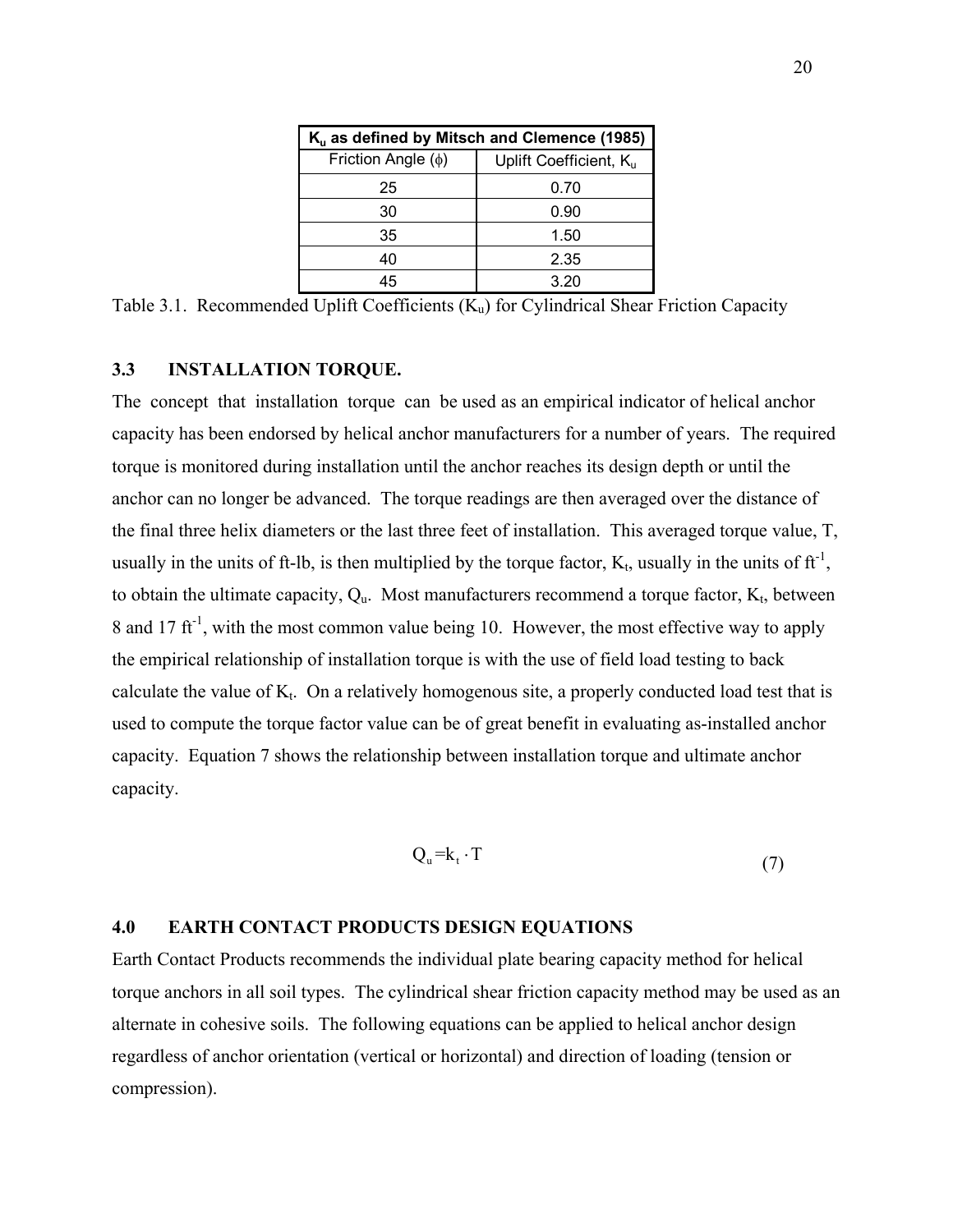#### **1.2 4.1 DESIGN EQUATIONS**

The individual plate bearing capacity method, as shown in Equations 8 and 9, can be used to calculate ultimate helical anchor capacity in all soil types. Earth Contact Products' recommended bearing capacity factors are shown in Table 4.1.

$$
Q_{u} = \sum_{i=1}^{N} Q_{h_i} \tag{8}
$$

$$
Q_{h_i} = A_{h_i} \cdot (cN_c + qN_q)
$$
\n(9)

The cylindrical shear friction capacity method, as shown in Equation 11, can be used to calculate ultimate helical anchor capacity in purely cohesive soils.

$$
Q_{u} = A_{h} \cdot (9c + q) + \pi D_{a} c \cdot (H_{n} - H_{1})
$$
\n(10)

Allowable helical anchor capacity,  $Q_a$ , is obtained by dividing the ultimate calculated capacity, Qu, by a factor of safety, FS. Factors of safety should be determined based upon the extent of the subsurface investigation, the designer's confidence in the assumed soil parameters, and the importance of the structure. Earth Contact Products recommends a minimum factor of safety of 2 in cohesive soils and a minimum factor of safety of 4 in cohesionless soils. If settlement is not a concern, a smaller factor of safety may be considered in cohesionless soils.

$$
Q_a = \frac{Q_u}{FS} \tag{11}
$$

Table 4.1. Earth Contact Products' Recommended Bearing Capacity Factors

| φ  | $N_q$                   | $N_c$ |
|----|-------------------------|-------|
| 0  | $\overline{\mathbf{1}}$ | 9     |
| 5  | $\overline{\mathbf{1}}$ | 9     |
| 10 | $\frac{2}{3}$           | 9     |
| 15 |                         | 10    |
| 20 | 5                       | 15    |
| 25 | 9                       | 22    |
| 26 | 10                      | 24    |
| 28 | 13                      | 28    |
| 30 | 17                      | 34    |
| 32 | 22                      | 41    |
| 34 | 28                      | 50    |
| 36 | 37                      | 63    |
| 38 | 49                      | 79    |
| 40 | 66                      | 101   |
| 45 | 149                     | 203   |
| 50 | 391                     | 468   |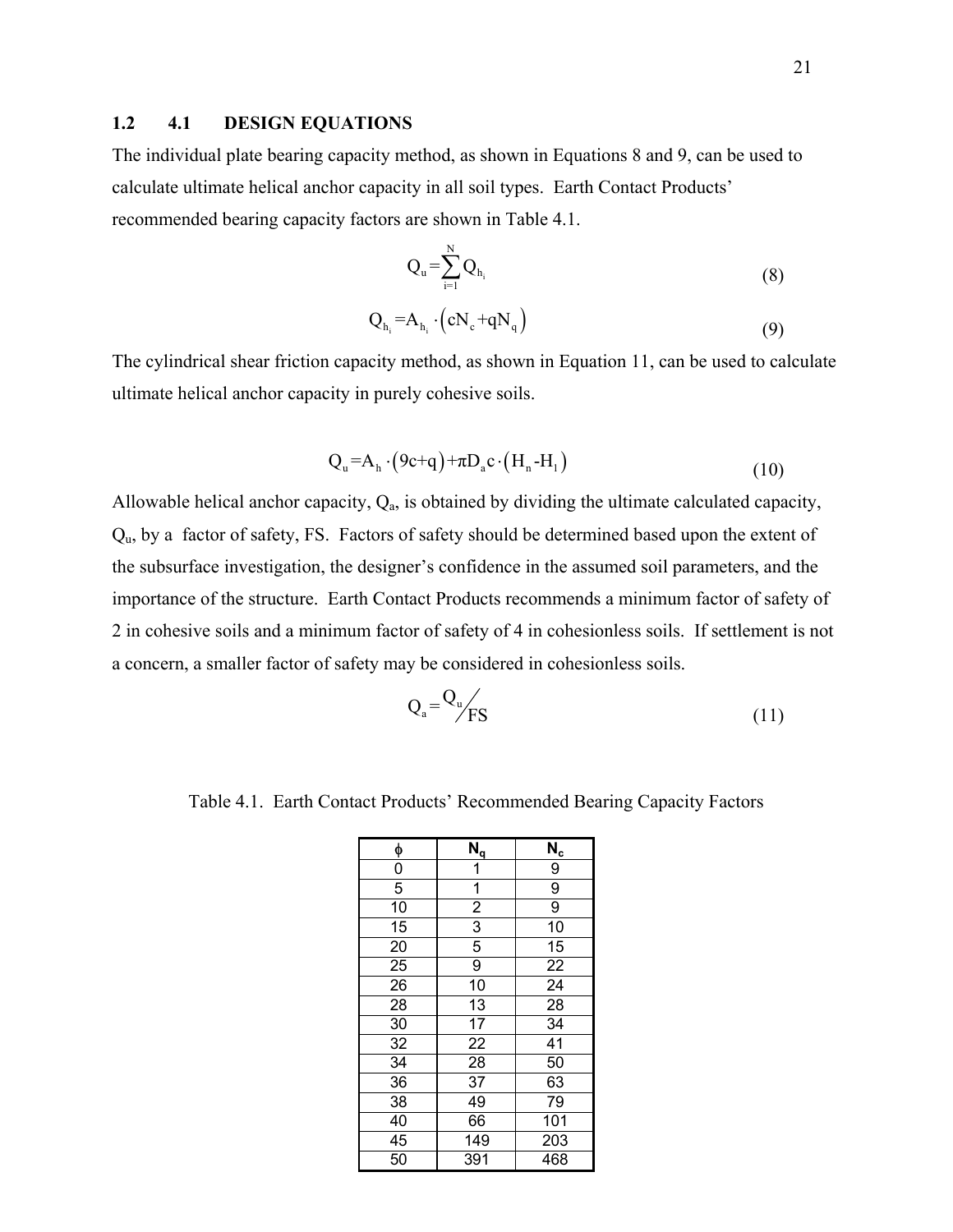Earth Contact Products recommends the installation torque method as a means of quality control during installation. The method, as shown in Equation 12, provides an indicator of helical anchor capacity and can be of great value in the field, particularly if site conditions differ from conditions anticipated during design. Installation torque should be monitored during helical anchor installation and torque values should be recorded every foot. The last three torque values should be averaged to obtain the torque value, T (ft-lb). The torque value, T, is multiplied by the torque factor,  $K_t$ , to obtain an estimated value of ultimate helical anchor capacity,  $Q_u$ . If possible, a load test taken to failure should be conducted to back calculate a site specific torque factor, Kt. On sites with relatively homogenous soil conditions, back calculation of Kt has been shown to be an excellent indicator of helical anchor capacity. If it is not possible to conduct a load test, a torque factor of 10  $ft^{-1}$  is recommended to obtain a reasonable estimate of anchor capacity.

$$
Q_{u} = k_{t} \cdot T \tag{12}
$$

Definition of Terms:

| $Q_{a}$         | $\displaystyle \qquad \qquad =$ | Allowable Helical Anchor Capacity                                                         |
|-----------------|---------------------------------|-------------------------------------------------------------------------------------------|
| $Q_{u}$         | $=$                             | <b>Ultimate Helical Anchor Capacity</b>                                                   |
| <b>FS</b>       | $=$                             | Factor of Safety (2.5 for Uplift and Compression, 3 for Lateral Loading)                  |
| Q <sub>hi</sub> | $=$                             | Individual Helix Plate Capacity                                                           |
| A <sub>hi</sub> | $=$                             | Individual Helix Plate Area                                                               |
| $\mathbf c$     | $=$                             | Soil Cohesive Strength                                                                    |
| q               | $=$                             | Overburden Stress (Embedment Depth, H, times Soil Unit Weight, $\gamma$ )                 |
| $\phi$          | $=$                             | Soil Friction Angle                                                                       |
| $N_c$           | $=$                             | Bearing Capacity Factor for Cohesion (Table 4.1)                                          |
| $N_q$           | $=$                             | Bearing Capacity Factor for Friction (Table 4.1)                                          |
| $D_a$           | $=$                             | Average Helix Diameter                                                                    |
| $H_n$           | $=$                             | Embedment Depth of Bottom Helix                                                           |
| $H_1$           | $=$                             | Embedment Depth of Top Helix                                                              |
| $K_t$           |                                 | Torque Factor $(ft^{-1})$ – Recommended Value = 10 ft <sup>-1</sup> , or as Determined by |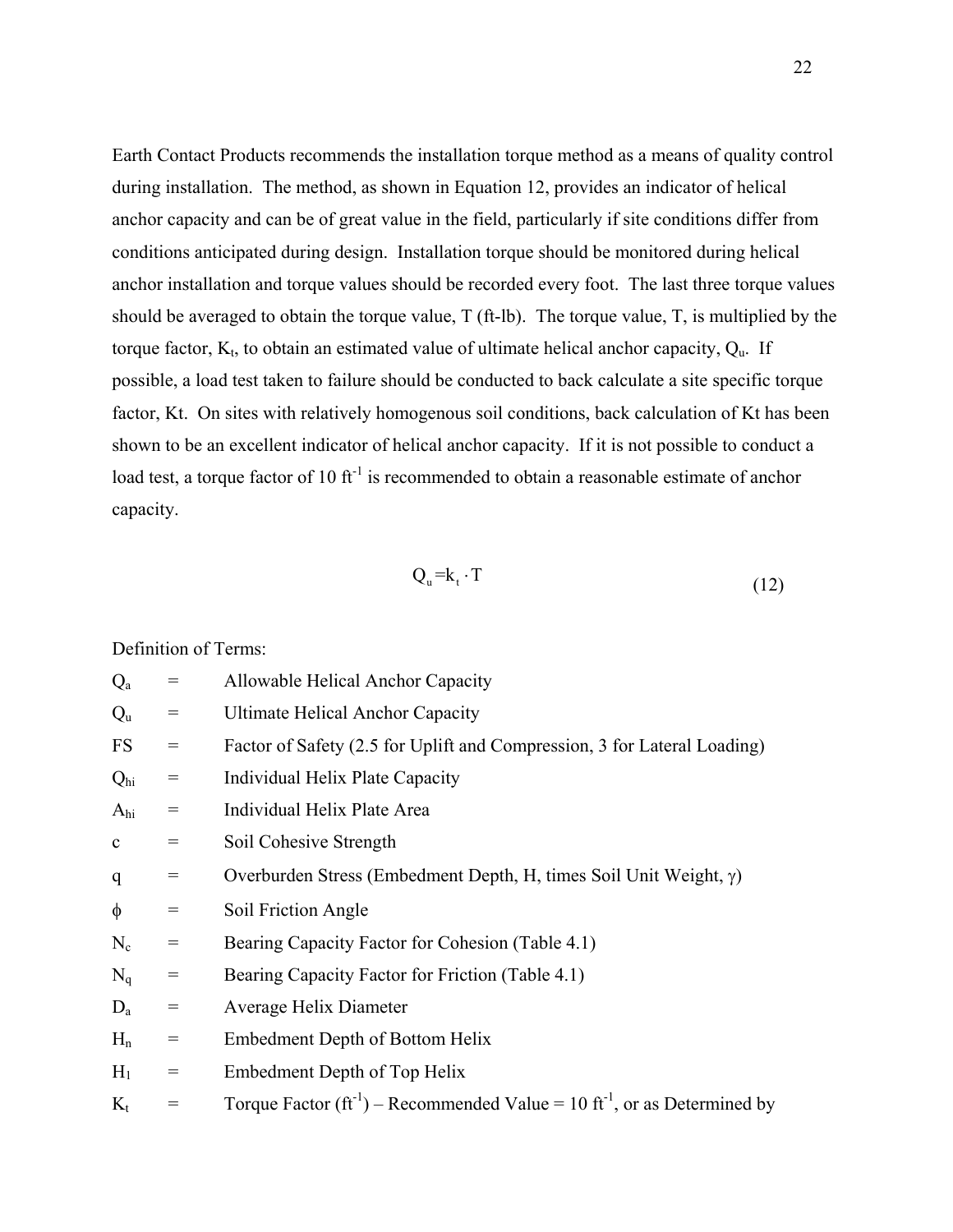Field Testing

 $T =$  Torque Value (ft-lb) – Average Value of Last 3 Installation Torque Readings

## **4.2 INSTALLATION DEPTHS**

Helical torque anchors used in uplift or compression should be installed to a minimum depth of embedment of 3 top helix diameters or the frost line below the ground surface whichever is deeper. In the way, full capacity of the top plate can be utilized and problems with frost heave and freeze-thaw softening of the soils will be minimized.

The upper-most helix for helical torque anchors used in tiebacks must be placed a minimum of 3 diameters beyond the active zone. The anchors should be pre-tensioned in a manner similar to traditional tiebacks.

### **4.3 HELICAL EXAMPLE CALCULATIONS**

The following examples are provided as a reference for using the design equations. Examples are included for the case of a single helix anchor in sand with no groundwater, a single helix anchor in sand with groundwater at the surface, a double helix anchor in sand with no groundwater, a single helix anchor in clay with no groundwater, a double helix anchor in clay with no groundwater, and a double helix anchor in clay with groundwater at the surface.

#### **4.3.1 Single Helix Anchor in Sand with No Groundwater**

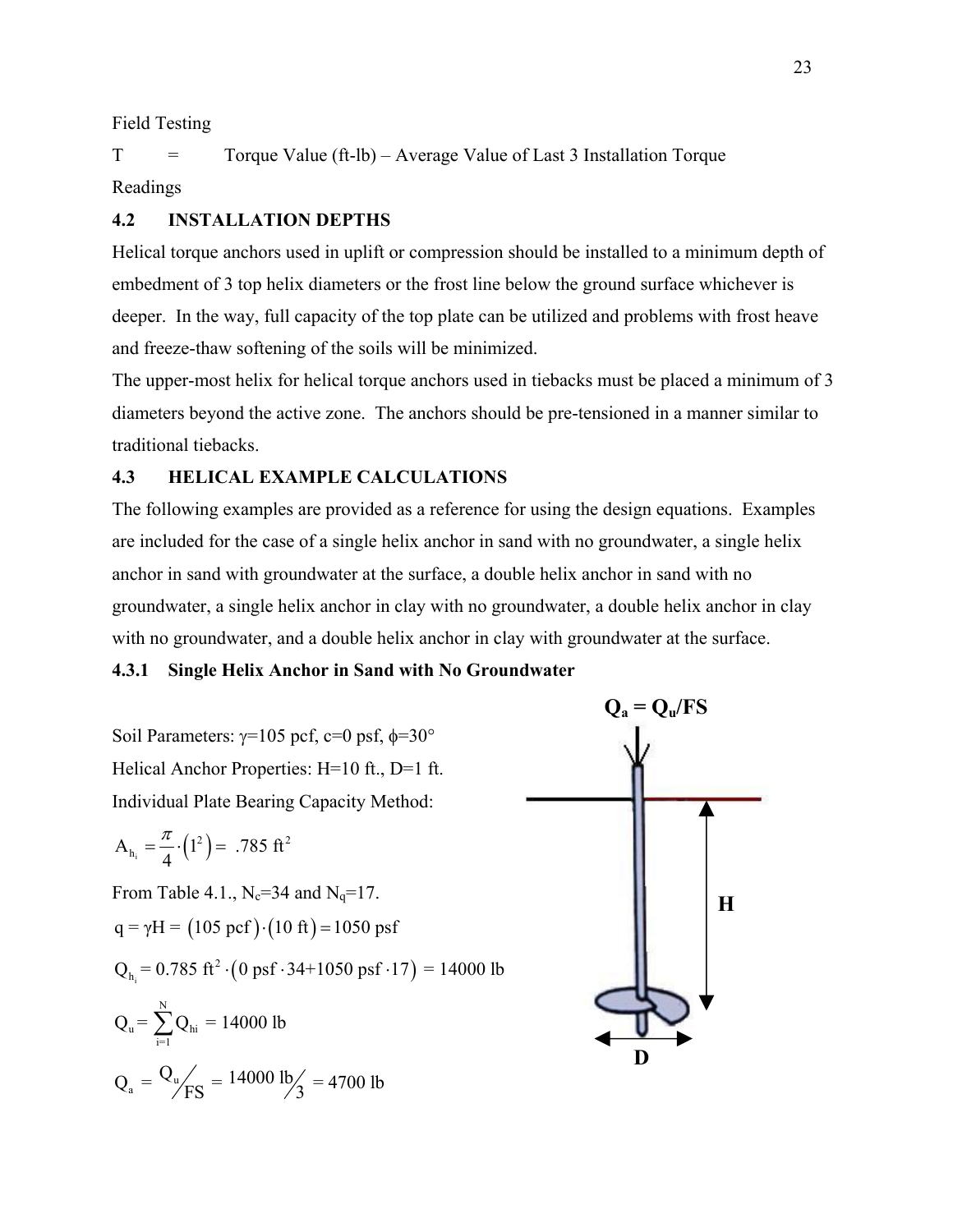#### **4.3.2 Single Helix Anchor in Sand with Groundwater at the Surface**

Soil Parameters:  $\gamma$ =105 pcf, c=0 psf, φ=30° Helical Anchor Properties: H=10 ft., D=1 ft. Individual Plate Bearing Capacity Method:

$$
A_{h_i} = \frac{\pi}{4} \cdot \left(1^2\right) = .785 \text{ ft}^2
$$

From Table 4.1.,  $N_c = 34$  and  $N_q = 17$ .  $q = \gamma H = (105-62.4 \text{ pcf}) \cdot (10 \text{ ft}) = 426 \text{ psf}$  $Q_{h_i}$  = 0.785 ft<sup>2</sup> · (0 psf · 34+426 psf · 17) = 5700 lb

$$
Q_{u} = \sum_{i=1}^{N} Q_{hi} = 5700 \text{ lb}
$$
  

$$
Q_{a} = \frac{Q_{u}}{FS} = 5700 \text{ lb} / 2.5 = 1900 \text{ lb}
$$



#### **4.3.3 Double Helix Anchor in Sand with No Groundwater**

Soil Parameters:  $\gamma$ =105 pcf, c=0 psf, φ=30° Helical Anchor Properties:  $H_1=10$  ft.,  $D_1=14$  in.,  $H_2=13$  ft.,  $D_2=12$  in. Individual Plate Bearing Capacity Method:

$$
A_{h1} = \frac{\pi}{4} \cdot (1.16^2) = 1.07 \text{ ft}^2
$$

$$
A_{h2} = \frac{\pi}{4} \cdot (1^2) = .785 \text{ ft}^2
$$

From Table 4.1.,  $N_c = 34$  and  $N_q = 17$ .

$$
q_1 = \gamma H_1 = (105 \text{ pcf}) \cdot (10 \text{ ft}) = 1050 \text{ psf}
$$

$$
q_2 = \gamma H_2 = (105 \text{ pcf}) \cdot (13 \text{ ft}) = 1365 \text{ psf}
$$

 $Q_{\text{h1}}$  = 1.07 ft<sup>2</sup>  $\cdot$  (0 psf  $\cdot$  34+1050 psf  $\cdot$  17) = 19100 lb

 $Q_{h2} = 0.785 \text{ ft}^2 \cdot (0 \text{ psf} \cdot 34+1365 \text{ psf} \cdot 17) = 23200 \text{ lb}$ 

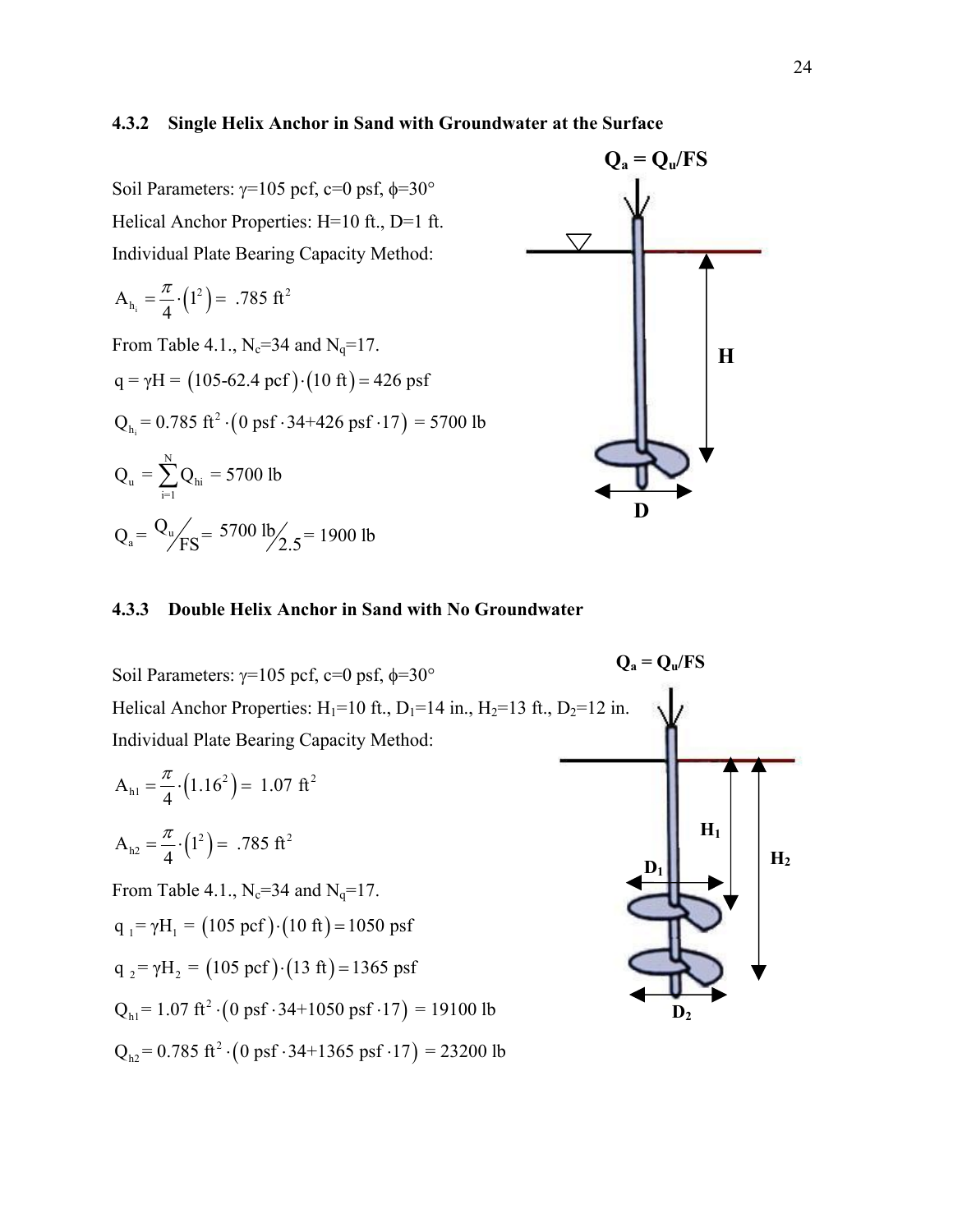$$
Q_{u} = \sum_{i=1}^{N} Q_{hi} = 19100 + 23200 = 42300 \text{ lb}
$$
  

$$
Q_{a} = \frac{Q_{u}}{FS} = 43200 \text{ lb/s} = 14400 \text{ lb}
$$

#### **4.3.4 Single Helix Anchor in Clay with No Groundwater**

Soil Parameters:  $γ=100$  pcf,  $c=1800$  psf,  $φ=0°$ Helical Anchor Properties: H=10 ft., D=1 ft. Individual Plate Bearing Capacity Method:

$$
A_{h_i} = \frac{\pi}{4} \cdot \left(1^2\right) = .785 \text{ ft}^2
$$

From Table 4.1.,  $N_c=9$  and  $N_q=1$ .

$$
q = \gamma H = (100 \text{ pcf}) \cdot (10 \text{ ft}) = 1000 \text{ psf}
$$

$$
Q_{h_i} = 0.785 \text{ ft}^2 \cdot (1800 \text{ psf} \cdot 9 + 1000 \text{ psf} \cdot 1) = 13500 \text{ lb}
$$

$$
Q_{u} = \sum_{i=1}^{N} Q_{hi} = 13500 \text{ lb}
$$
  

$$
Q_{a} = \frac{Q_{u}}{FS} = 13500 \text{ lb/s} = 4500 \text{ lb}
$$



#### **4.3.5 Double Helix Anchor in Clay with No Groundwater**

Soil Parameters:  $γ=100$  pcf,  $c=1800$  psf,  $φ=0°$ Helical Anchor Properties:  $H_1=10$  ft.,  $D_1=14$  in.,  $H_2=13$  ft.,  $D_2=12$  in. Individual Plate Bearing Capacity Method:

$$
A_{h1} = \frac{\pi}{4} \cdot (1.16^2) = 1.07 \text{ ft}^2
$$
  
\n
$$
A_{h2} = \frac{\pi}{4} \cdot (1^2) = .785 \text{ ft}^2
$$
  
\nFrom Table 4.1., N<sub>c</sub>=9 and N<sub>q</sub>=1.  
\n
$$
q_1 = \gamma H_1 = (100 \text{ pcf}) \cdot (10 \text{ ft}) = 1000 \text{ psf}
$$

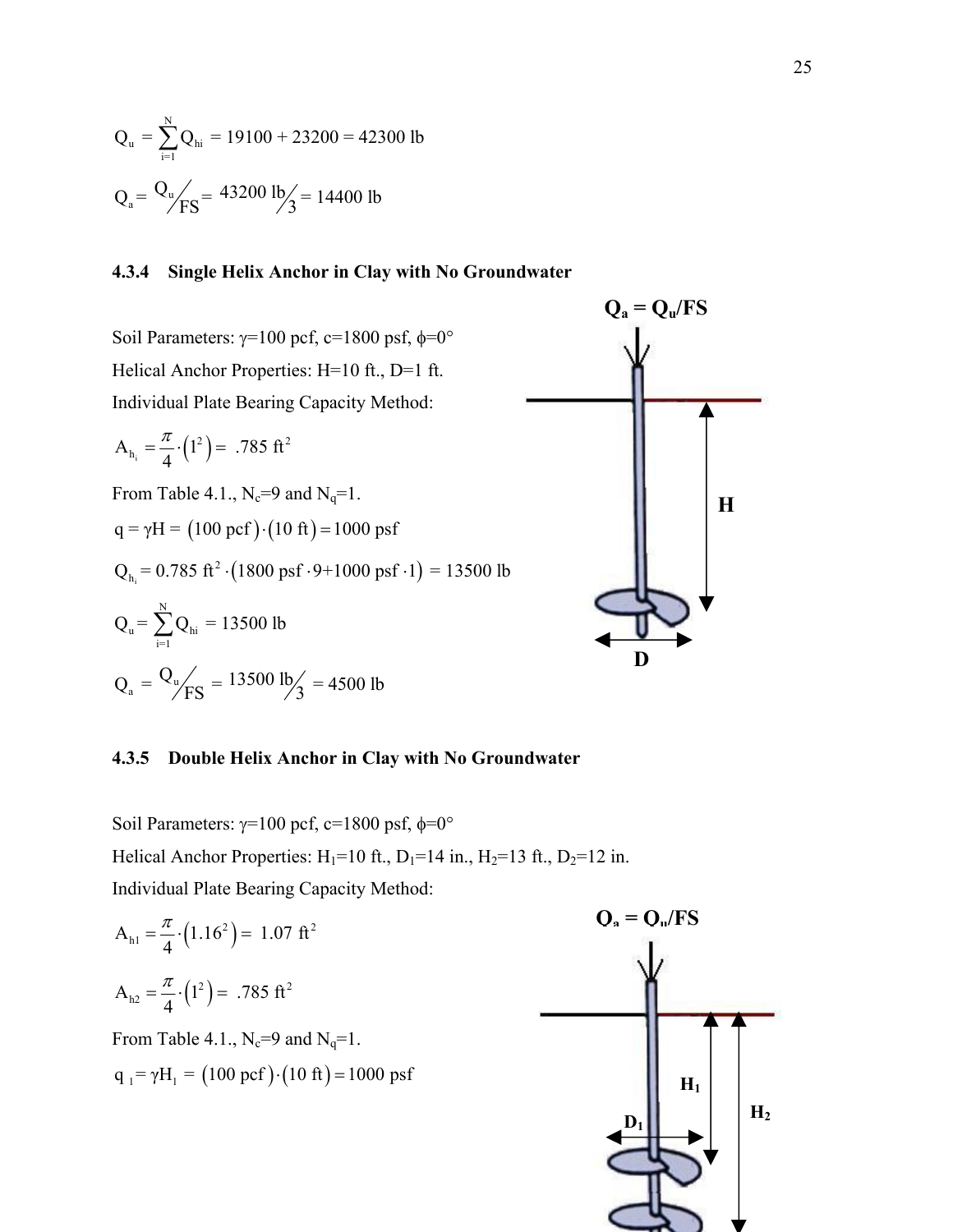$$
q_2 = \gamma H_2 = (100 \text{ pcf}) \cdot (13 \text{ ft}) = 1300 \text{ psf}
$$
  
\n
$$
Q_{h1} = 1.07 \text{ ft}^2 \cdot (1800 \text{ psf} \cdot 9 + 1000 \text{ psf} \cdot 1) = 18400 \text{ lb}
$$
  
\n
$$
Q_{h2} = 0.785 \text{ ft}^2 \cdot (1800 \text{ psf} \cdot 9 + 1300 \text{ psf} \cdot 1) = 13700 \text{ lb}
$$
  
\n
$$
Q_u = \sum_{i=1}^{N} Q_{hi} = 18400 + 13700 = 32100 \text{ lb}
$$
  
\n
$$
Q_a = \frac{Q_u}{fSS} = 32100 \text{ lb}/2 = 16100 \text{ lb}
$$

#### **4.3.6 Double Helix Anchor in Clay with Groundwater at the Surface**

 $Q_a = Q_u / FS$ **D1**  $\mathbf{D}_2$ **H2 H1**  Soil Parameters:  $γ=100$  pcf, c=1800 psf,  $φ=0°$ Helical Anchor Properties:  $H_1=10$  ft.,  $D_1=14$  in.,  $H_2=13$  ft.,  $D_2=12$  in. Individual Plate Bearing Capacity Method:  $A_{h1} = \frac{\pi}{4} \cdot (1.16^2) = 1.07 \text{ ft}^2$  $A_{h2} = \frac{\pi}{4} \cdot (1^2) = .785 \text{ ft}^2$ From Table 4.1.,  $N_c=9$  and  $N_q=1$ .  $q_1 = \gamma H_1 = (100-62.4 \text{ pcf}) \cdot (10 \text{ ft}) = 380 \text{ psf}$  $q_2 = \gamma H_2 = (100-62.4 \text{ pcf}) \cdot (13 \text{ ft}) = 490 \text{ psf}$  $Q_{\text{h1}}$  = 1.07 ft<sup>2</sup> · (1800 psf · 9+ 380 psf · 1) = 17700 lb  $Q_{h2}$  = 0.785 ft<sup>2</sup> · (1800 psf · 9+490 psf · 1) = 13100 lb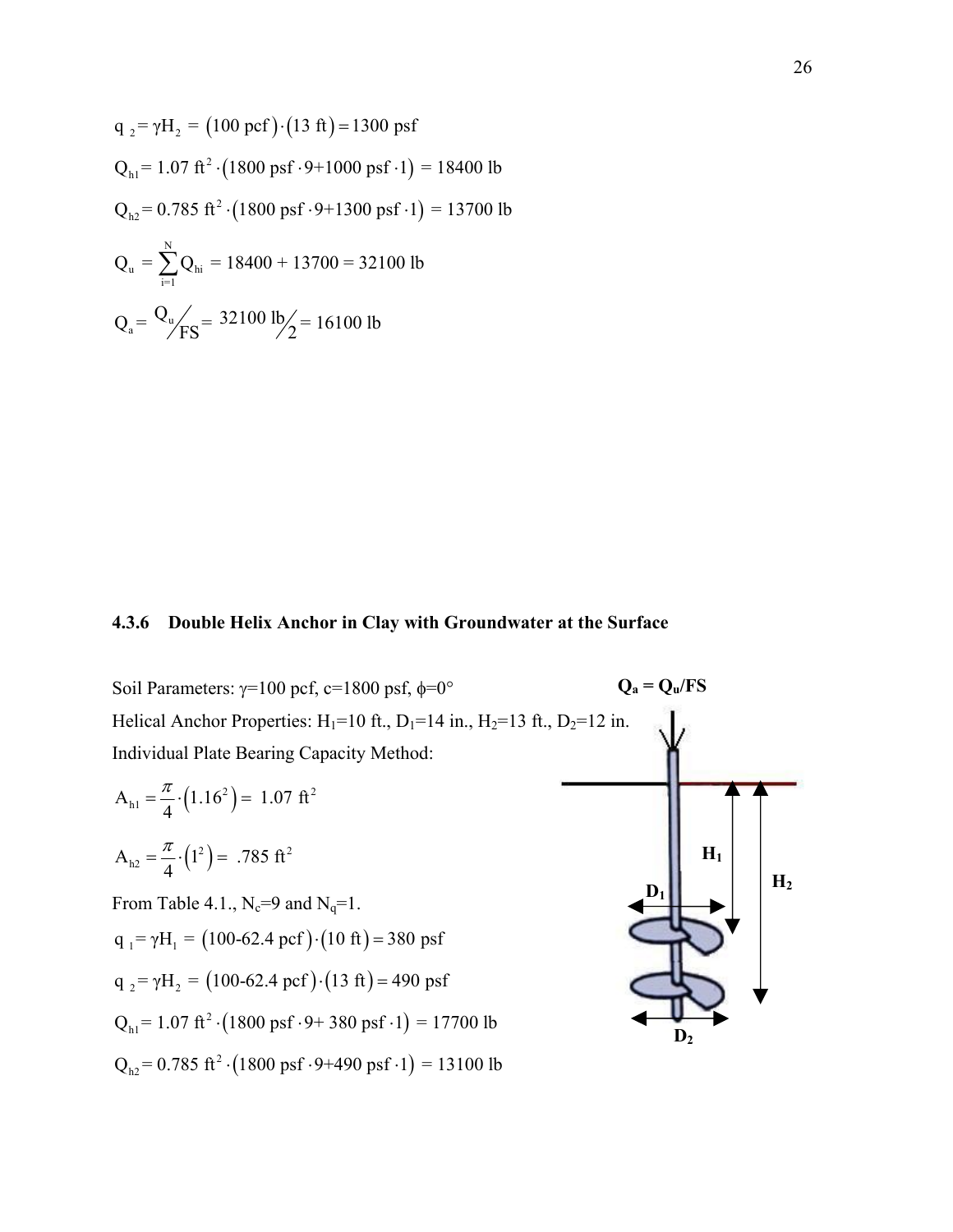$$
Q_{u} = \sum_{i=1}^{N} Q_{hi} = 17700 + 13100 = 30800 \text{ lb}
$$
  

$$
Q_{a} = \frac{Q_{u}}{FS} = 43200 \text{ lb/s} = 14400 \text{ lb}
$$

# **4.3.7 Horizontal Pullout – Single Helix Anchor in Sand with No Groundwater**

Soil Parameters:  $\gamma=105$  pcf, c=0 psf, φ=30° Helical Anchor Properties:  $H_w=10$  ft.,  $D_1=1$  ft.,  $H_1=3$  ft Individual Plate Bearing Capacity Method:

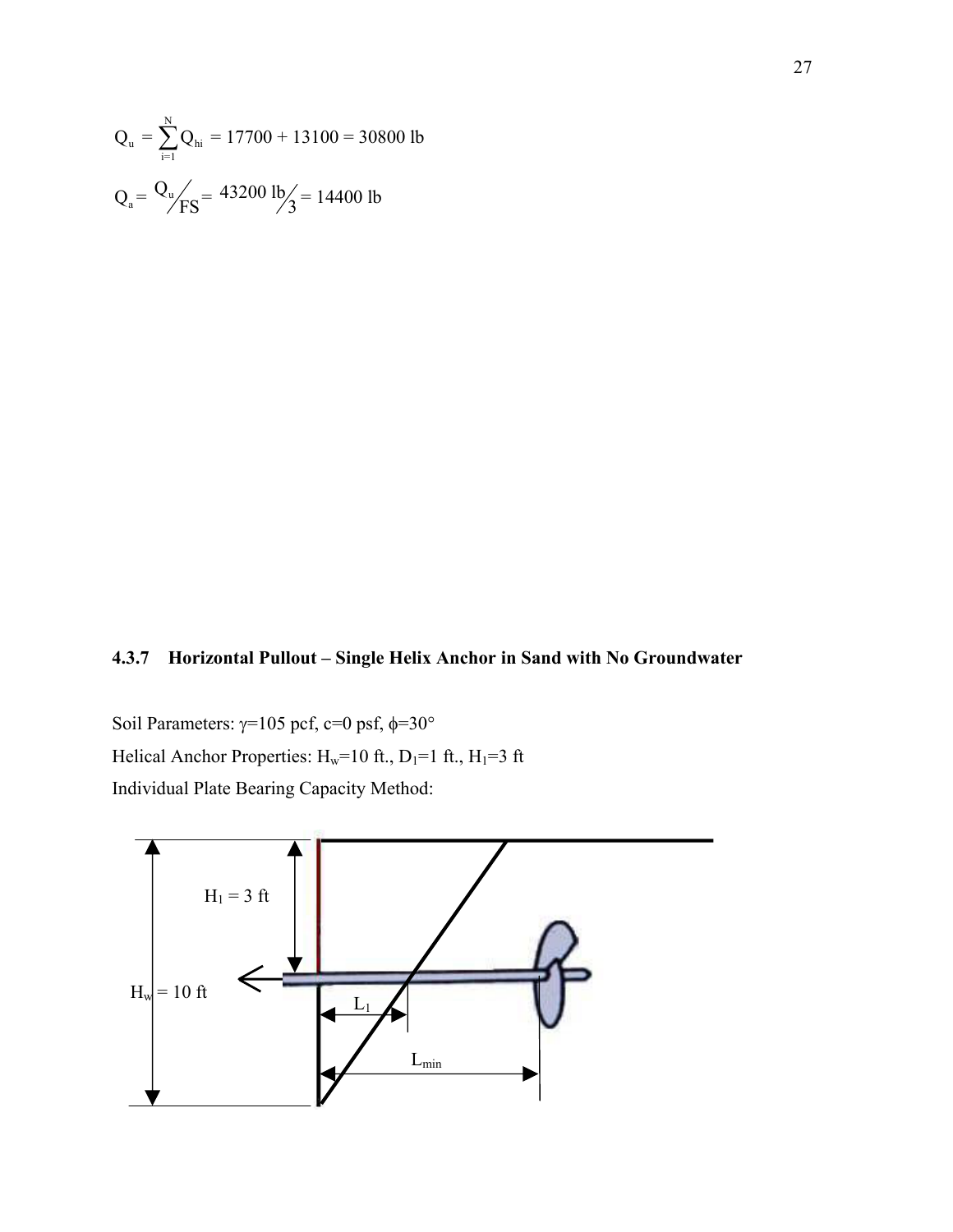$$
A_{hi} = \frac{\pi}{4} \cdot (1^2) = .785 \text{ ft}^2
$$
  
\n
$$
L_1 = (H_{wall} - H_1) \cdot \tan(90\text{·} \Theta) = 4.04 \text{ ft}^2
$$
  
\n
$$
L_{min} = L_1 + 3D_1 = 7.04 \text{ ft} \approx 7 \text{ ft}
$$
  
\nFrom Table 4.1., N<sub>c</sub> = 34 and N<sub>q</sub> = 17  
\n
$$
q = \gamma \cdot L_{min} = 105 \cdot 7 = 735 \text{ psf}
$$
  
\n
$$
Q_u = A_1 \cdot (q_0 \cdot N_q) = .785 \cdot (735 \cdot 17) = 9800 \text{ lb}
$$
  
\nFS = 4  
\n
$$
Q_a = Q_u / FS = 9800 \text{ lb} / 4 = 2450 \text{ lb}
$$

### **4.3.8 Horizontal Pullout-Single Helix Anchor in Clay with Groundwater at the Surface**

Same anchor configuration as 4.3.7. Soil Parameters:  $γ=100 \text{ pcf, } c=1800 \text{ psf, } φ=0°$ Helical Anchor Properties:  $H_1 = 10$  ft.,  $D_1 = 14$  in. Individual Plate Bearing Capacity Method:

$$
Q_{h_i} = A_{h_i} * (cN_c + qN_q)
$$
  

$$
A_{h_1} = \frac{\pi}{4} * (1.16^2) = 1.07 \text{ ft}^2
$$

From Table 4.1.,  $N_c = 9$  and  $N_q = 1$ .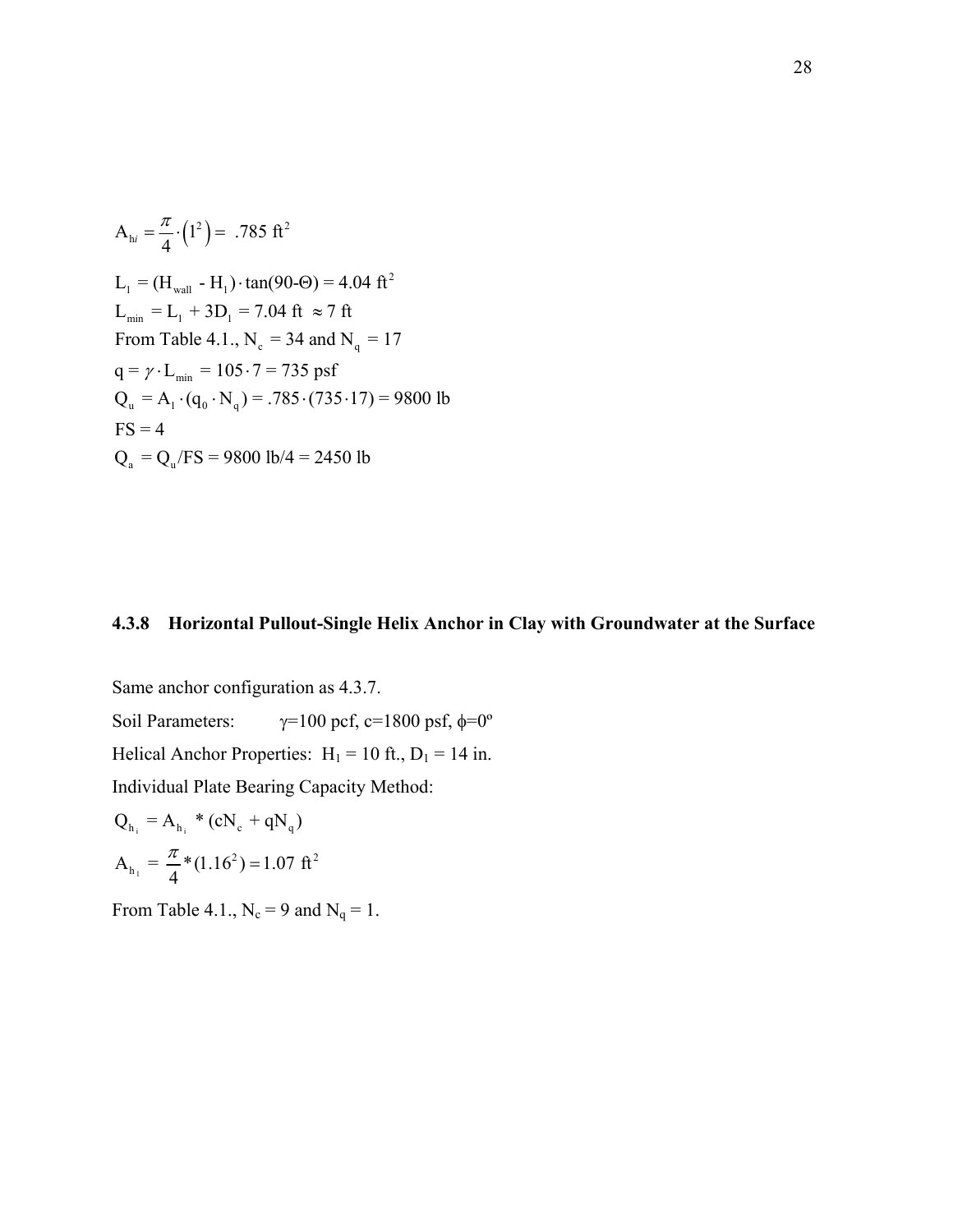





Soil Parameters:  $\gamma=105$  pcf, c=0 psf,  $\phi=30^\circ$ Helical Anchor Properties:  $D_1 = 14$  in.  $D_2 = 12$  in. Individual Plate Bearing Capacity Method: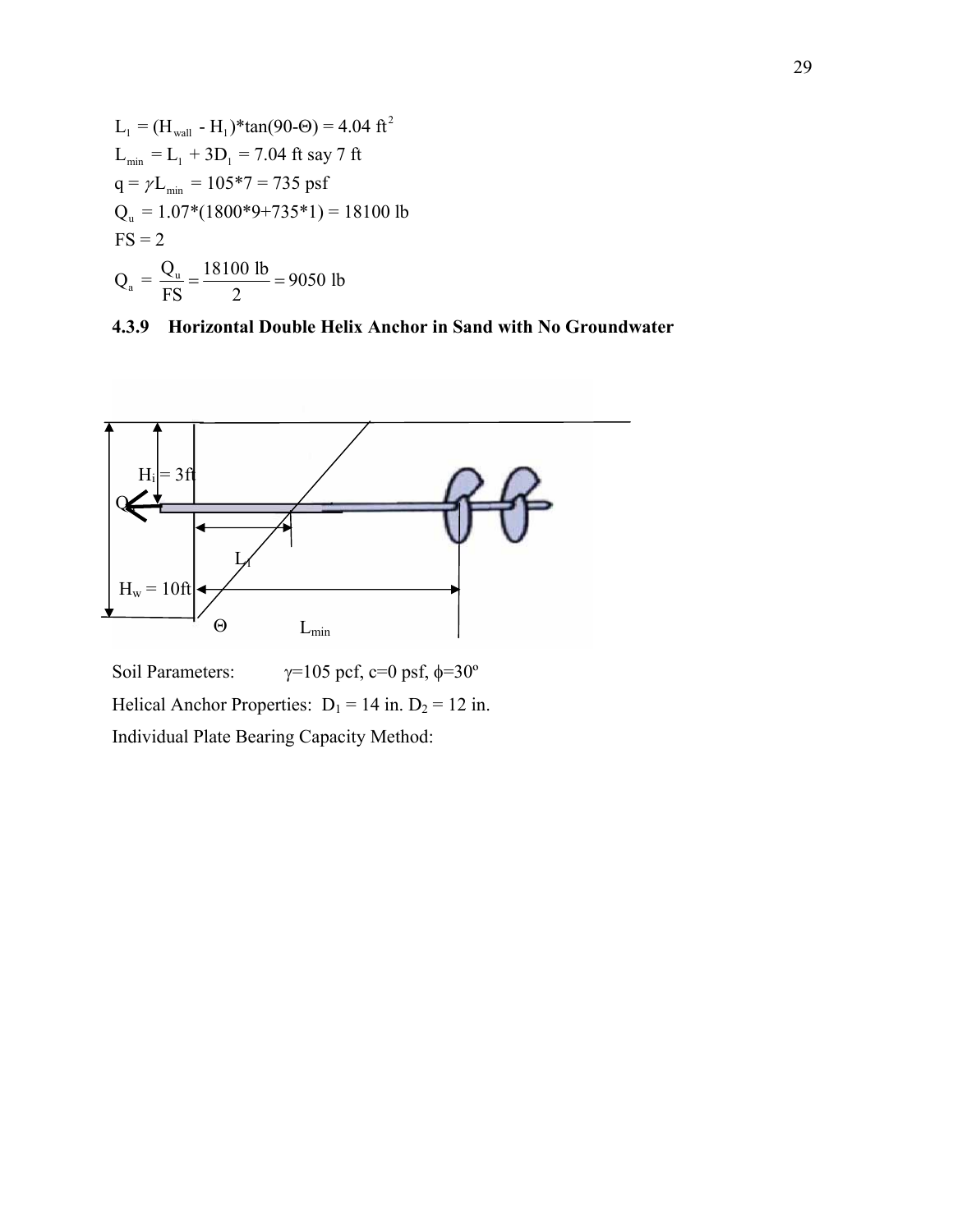$$
A_{h_1} = \frac{\pi}{4} * (1.16^2) = 1.07 \text{ ft}^2
$$
  
\n
$$
A_{h_2} = \frac{\pi}{4} * (1^2) = .785 \text{ ft}^2
$$
  
\nFrom Table 4.1.,  
\n
$$
N_c = 34 \text{ and } N_q = 17
$$
  
\n
$$
L_1 = (H_{wall} - H_1) \tan(90 - \Theta) = 2.24 \text{ ft}
$$
  
\n
$$
L_{min} = L_1 + 3D_1 = 5.7 \text{ ft}
$$
  
\n
$$
q_1 = \gamma L_{min} = 105 * 5.7 = 600 \text{ psf}
$$
  
\n
$$
Q_1 = A_1 (cN_c + q_1 N_q) = 10800 \text{ lb}
$$
  
\n
$$
q_2 = \gamma (L_{min} + D2) = 105 * (5.7 + 8.5) = 892.5 \text{ psf}
$$
  
\n
$$
Q_2 = A_2 (cN_c + q_2 N_q) = 11900 \text{ lb}
$$
  
\n
$$
Q_u = Q_1 + Q_2 = 10800 + 11900 = 22700 \text{ lb}
$$
  
\nFS = 4  
\n
$$
Q_a = Q_u / FS = 22700 \text{ lb} / 4 = 5675 \text{ lb}
$$

# **4.3.10 Horizontal Double Helix Anchor in Clay with Groundwater at the Surface**

.

Soil Parameters:  $\gamma=100 \text{ pcf}, \text{c}=1800 \text{ psf}, \phi=0^{\circ}$ Helical Anchor Properties:  $D_1 = 14$  in.  $D_2 = 12$  in. Individual Plate Bearing Capacity Method:

$$
A_{h_1} = \frac{\pi}{4} * (1.16^2) = 1.07 \text{ ft}^2
$$
  
\n
$$
A_{h_2} = \frac{\pi}{4} * (1^2) = .785 \text{ ft}^2
$$
  
\nFrom Table 4.1.,  
\n
$$
N_c = 9 \text{ and } N_q = 1
$$
  
\n
$$
L_1 = (H_{wall} - H_1) \tan(90 - \Theta) = 2.24 \text{ ft}
$$
  
\n
$$
L_{min} = L_1 + 3D_1 = 5.7 \text{ ft}
$$
  
\n
$$
q_1 = \gamma L_{min} = 105 * 5.7 = 600 \text{ psf}
$$
  
\n
$$
Q_1 = A_1 (cN_c + q_1 N_q) = 1.07(1800 * 9 + 600 * 1) = 17900 \text{ lb}
$$
  
\n
$$
q_2 = \gamma (L_{min} + D2) = 105 * (5.7 + 8.5) = 892.5 \text{ psf}
$$
  
\n
$$
Q_2 = A_2 (cN_c + q_2 N_q) = 1(1800 * 9 + 892.5 * 1) = 17100 \text{ lb}
$$
  
\n
$$
Q_u = Q_1 + Q_2 = 17900 + 17100 = 35000 \text{ lb}
$$
  
\n
$$
FS = 2
$$
  
\n
$$
Q_a = Q_u / FS = 35000 \text{ lb} / 2 = 17500 \text{ lb}
$$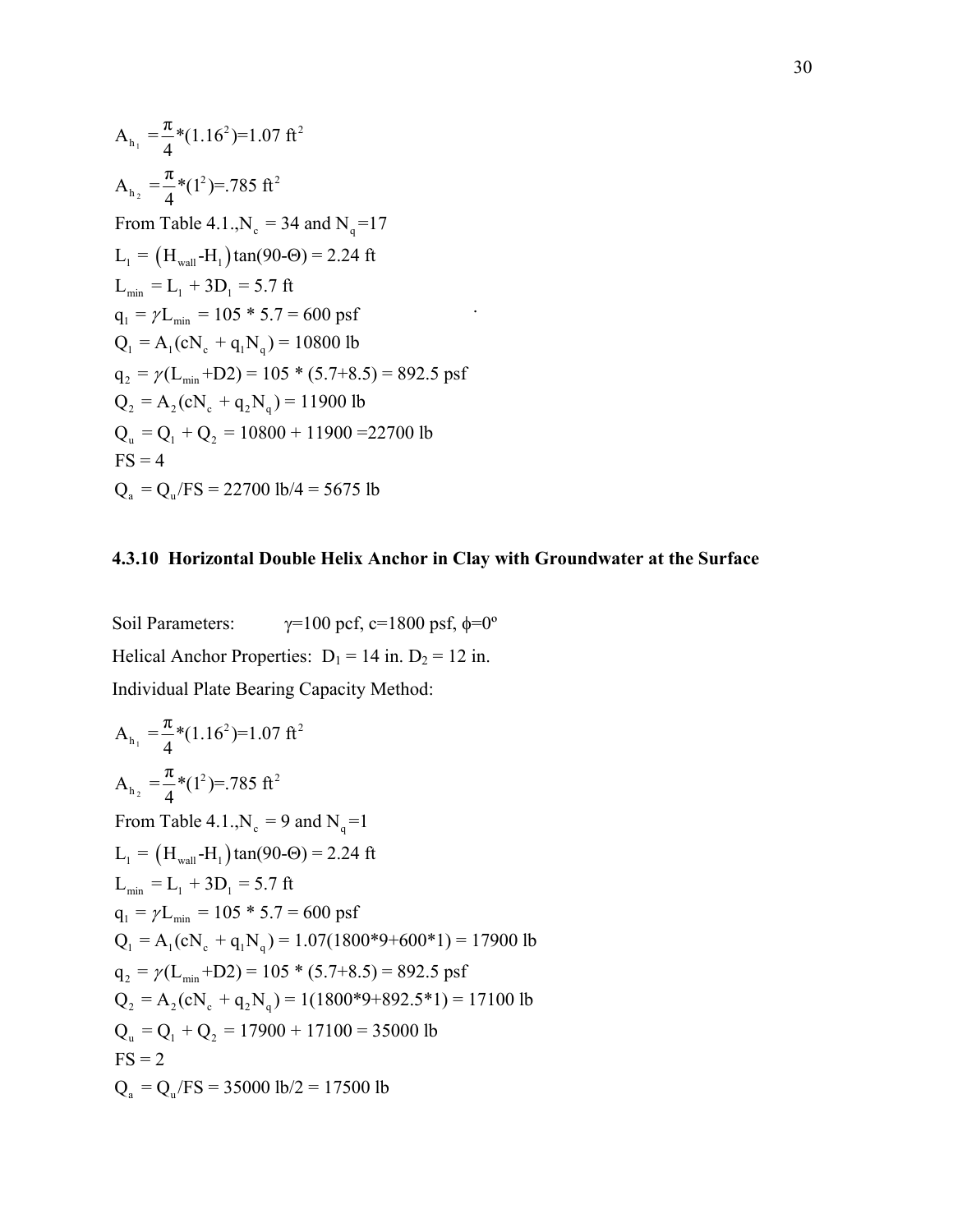#### **5.0 LOAD TESTING**

#### **5.1 PURPOSE OF LOAD TESTING**

Load testing is a valuable tool in helical anchor design and installation. Different types of load tests can serve several different purposes depending on the type of application. Primarily, load tests provide a means of design validation and quality control and assurance. Load tests can be used to confirm that installation methods are performing satisfactorily or to induce settlement before the structure goes into service.

#### **5.2 TYPES OF LOAD TESTS**

Several different types of load tests are described in the following sections, including proof tests, performance tests, creep tests, and tests to failure. Regardless of the type of test, the load is typically applied using a hollow-center hydraulic jack that bears against the pile cap or wall. Dial gauges are mounted in the axial direction (along shaft axis) to measure anchor movement.

**5.2.1 Proof Test.** Proof tests assure the designer that the anchor will be able to Carry the design load. Successively larger loads are applied during a proof test, so that a loaddeformation curve can be plotted. In most cases, a small initial load is applied, and is then increased to 25, 50, 75, 100, and 120 percent of the design load. The dial gauge is read at each increment. Figure 5.1 shows an example of a typical curve that might be obtained from a proof test (ASCE 1997). For helical anchors installed as tiebacks, proof load tests should be performed on each anchor to induce the pretension load.



Figure 5.1. Typical Proof Test Results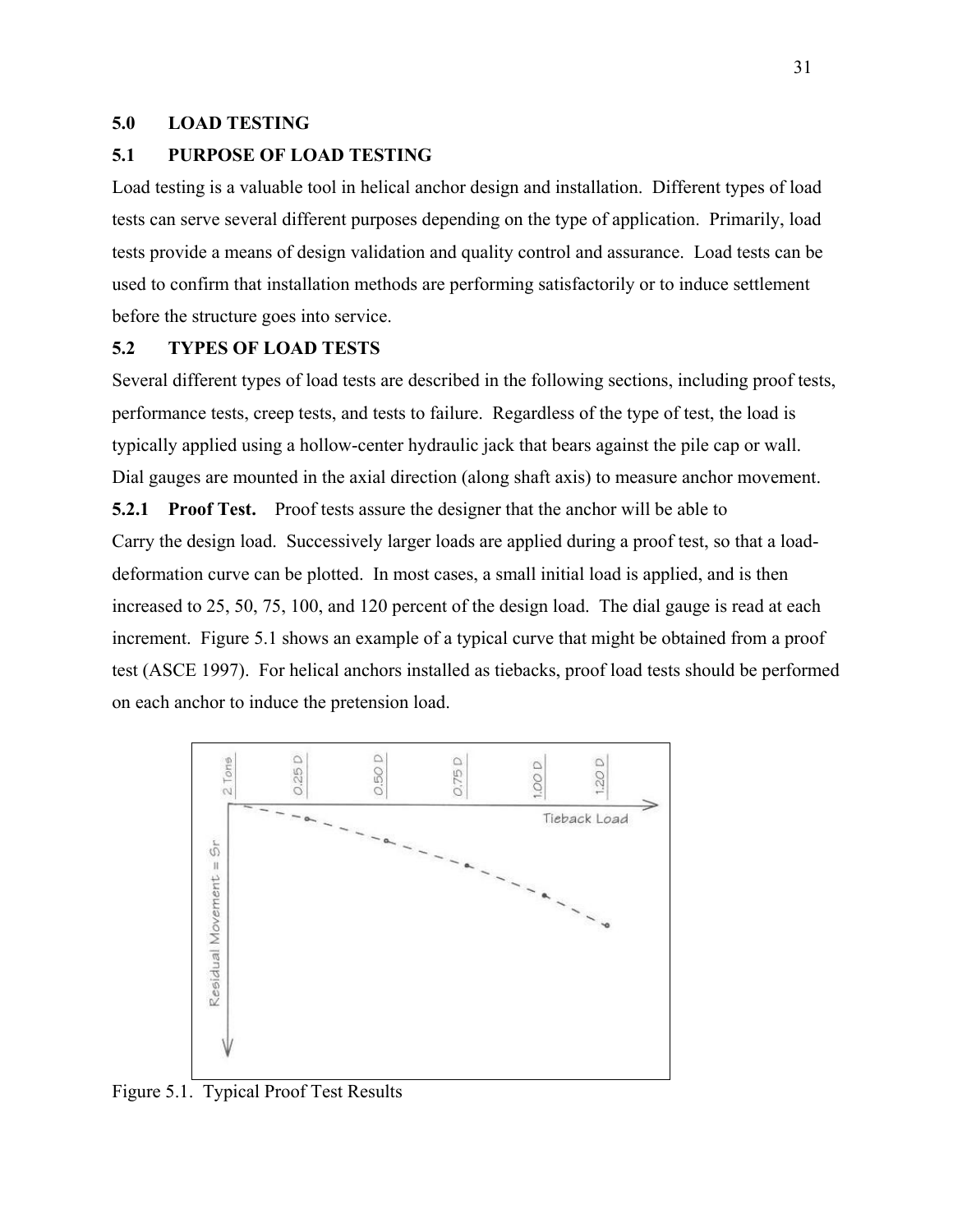**5.2.2 Performance Test.** The performance test is an expanded version of the proof test. It involves additional load increments and multiple load cycles. The performance tests provide information about anchor behavior during its lifetime, as it is loaded and unloaded with time. An example of the load cycles that might be involved in a performance test is shown in Figure 5.2. Design load is indicated by the letters 'D.L.' An example of a typical performance test curve is shown in Figure 5.3 (ASCE 1997).

| Cycle 1    | Cycle 2    | Cycle 3    | Cycle 4    | Cycle 5    | Cycle 6    |
|------------|------------|------------|------------|------------|------------|
| 0 tons     | 2 tons     | 2 tons     | 2 tons     | 2 tons     | 2 tons     |
| 2 tons     | $.25$ D.L. | $.25$ D.L. | $.25$ D.L. | $.25$ D.L. | $.25$ D.L. |
| $.25$ D.L. | .50 D.L.   | .50 D.L.   | .50 D.L.   | .50 D.L.   | .50 D.L.   |
|            | .25 D.L.   | .75 D.L.   | .75 D.L.   | .75 D.L.   | .75 D.L.   |
|            |            | .50 D.L.   | 1.0 D.L.   | 1.0 D.L.   | 1.0 D.L.   |
|            |            | $.25$ D.L. | .75 D.L.   | 1.2 D.L.   | 1.2 D.L.   |
|            |            |            | .50 D.L.   | 1.0 D.L.   | 1.33 D.L.  |
|            |            |            | $.25$ D.L. | .75 D.L.   | 1.2 D.L.   |
|            |            |            |            | $.50$ D.L. | 1.0 D.L.   |
|            |            |            |            | .25 D.L.   |            |

Figure 5.2. Typical Performance Test Load Cycles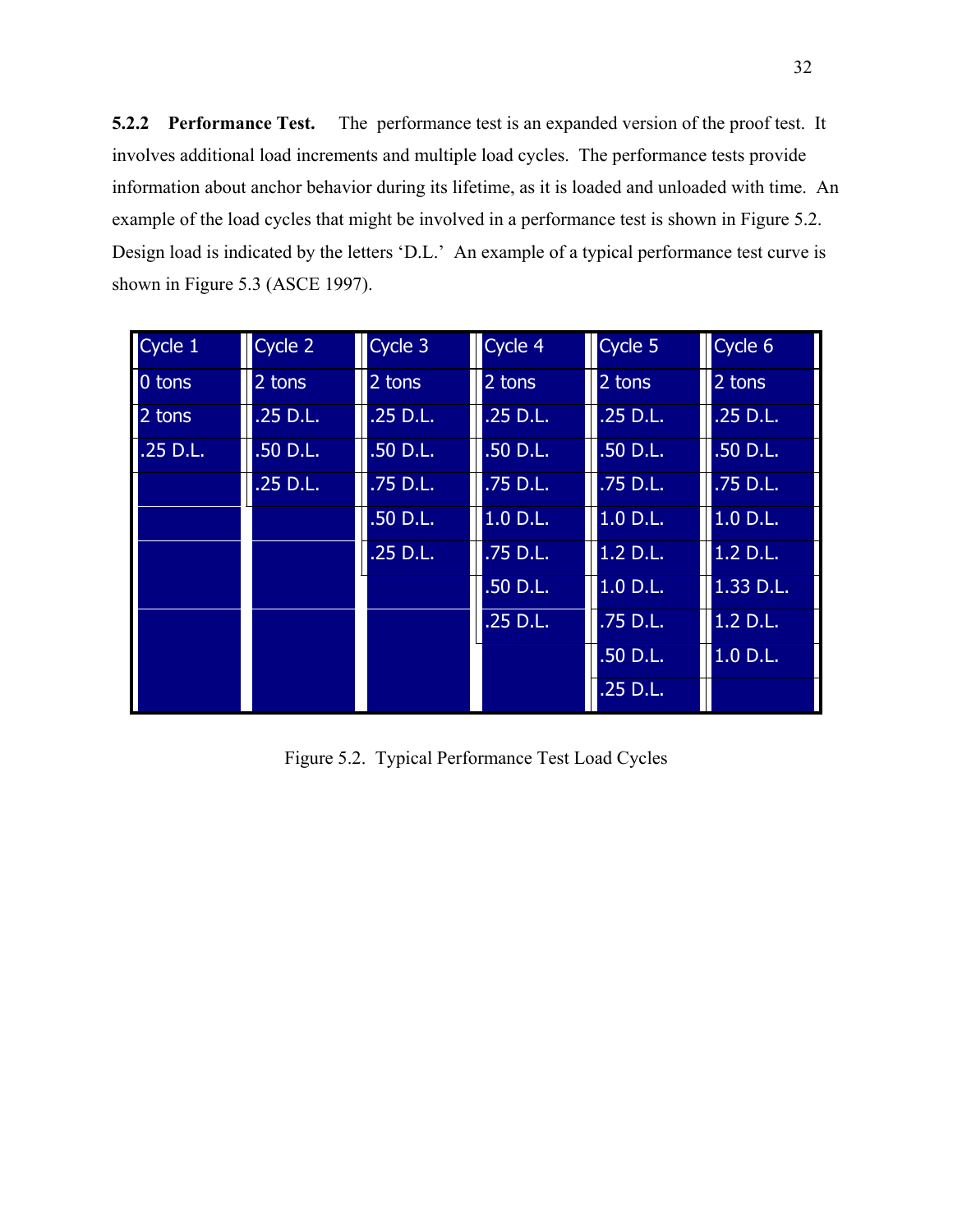

igure 5.3. Typical Performance Test Results

**5.2.3 Creep Test.** The creep test is performed specifically to study timedependent movement of the helical foundation under constant load. A constant load is applied to the anchor and readings are taken at specific times (i.e. 1, 2, 3, 4, 5, 7, 10, 15, 20, 25, 30, 45, 60, and 100 minutes). The time-deformation curve is plotted in semi-log scale. For an anchor to be acceptable, creep must decrease with time and cannot exceed the total limits.

**5.2.4 Ultimate Load Test.** The ultimate load test loads the anchor to failure. Failure is usually defined as complete soil breakout or some pre-described amount of deformation, usually 5 or 10 percent of the helix diameter. Procedures such as Davidson's method for determining failure load can be used as well. Ultimate load tests can be of particular use on large jobs where it is desirable to verify ultimate load predictions or to back calculate the torque factor,  $K_t$ .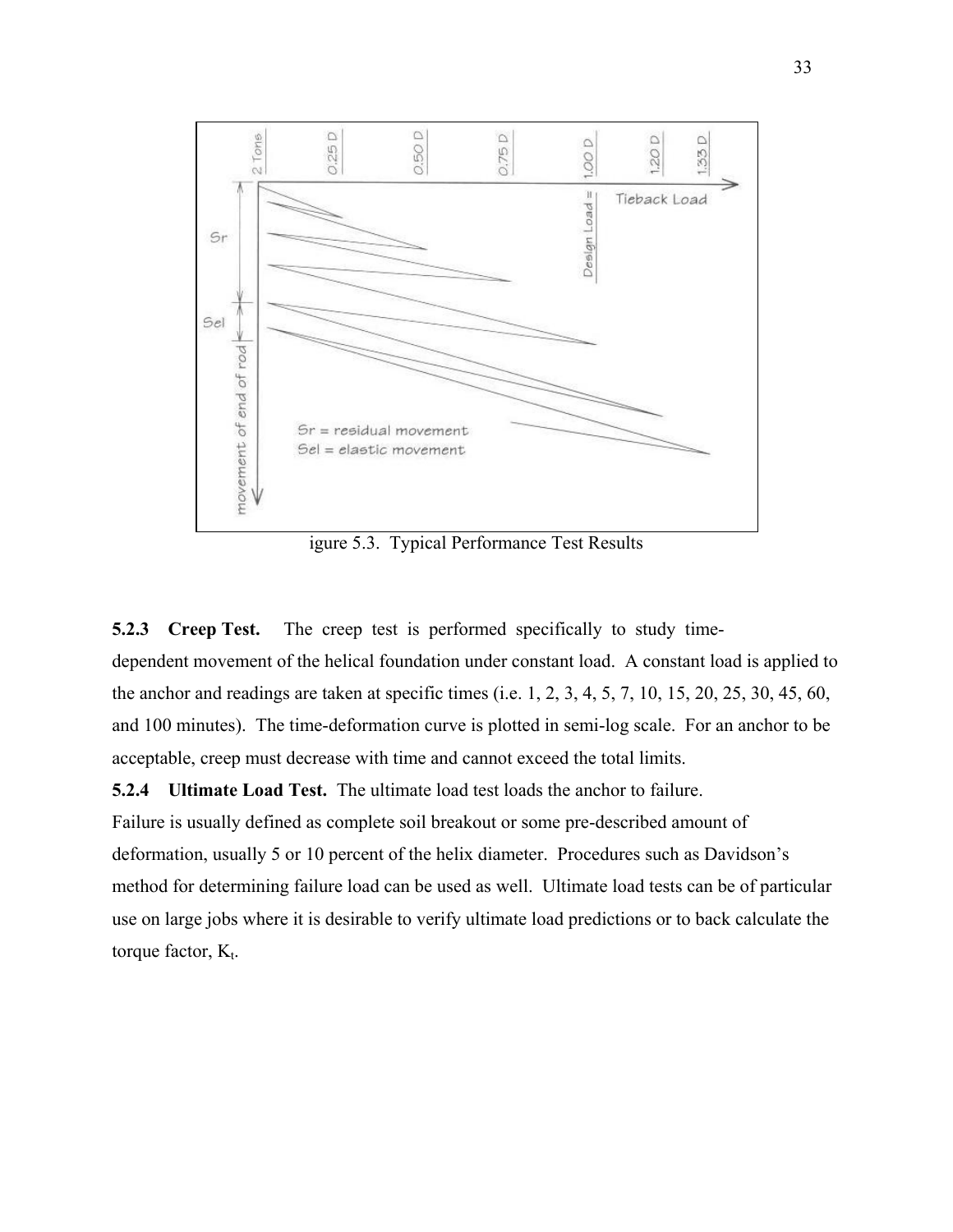# **6.0 EXAMPLE SPECIFICATIONS**

# **6.1 INSTALLING CONTRACTOR**

Torque Anchor™ Foundation Systems shall be installed by authorized Earth Contract Products Installers. These Installers shall have satisfied the certification requirements relating to the technical aspects of the product and the ascribed installation techniques.

# **6.2 CODES**

All work as described herein shall be performed in accordance with all applicable safety codes in effect at the time of installation.

# **6.3 TORQUE ANCHOR LOCATION**

It is the Responsibility of the installer to determine the location of, and avoid contacting, any and all underground utilities (gas, electricity, water, telephone, TV, etc.). Torque Anchors must be installed at the locations inclinations and depths given on the construction documents. Deviations from eh construction documents must be approved by the Engineer or the Engineer's Representative.

# **6.4 CONSTRUCTION DOCUMENTS**

The construction documents shall include, but is not limited to the following:

- 1. Total number of torque anchors required
- 2. Locations of the individual torque anchors
- 3. Size and number of helices per torque anchor
- 4. Minimum installed depth of the anchor
- 5. Minimum final installation torque of the torque anchors
- 6. If load testing is required, plan per paragraph ???.

# **6.5 TORQUE ANCHOR SELECTION**

The lead sections with helices and extension sections shall be manufactured by the Earth Contact Products Company and as shown on attached Drawings. All units shall conform to the material specifications as referenced on these drawings. The number and sizes of helices, and the shaft size of torque anchor shall be as shown on the construction documents.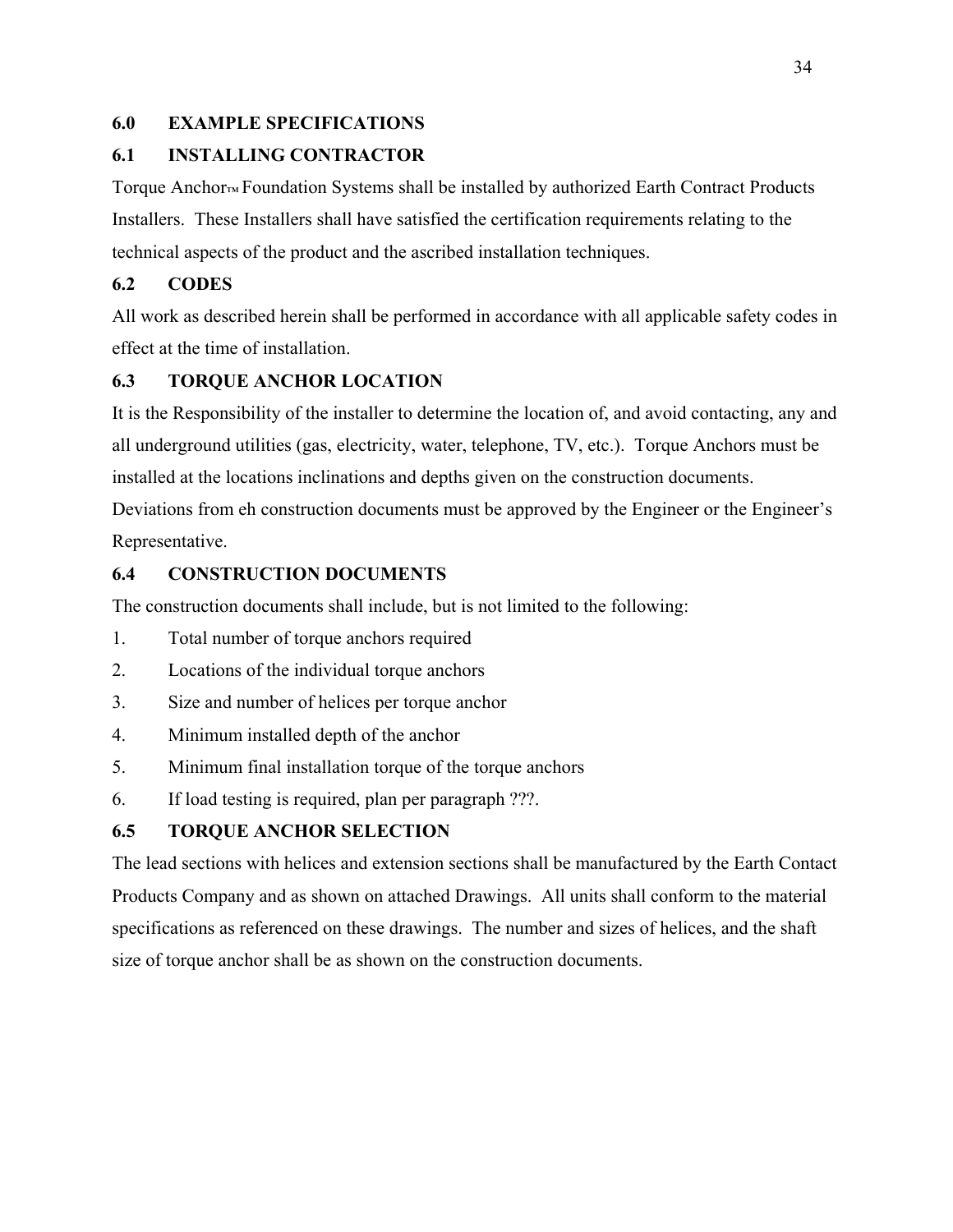#### **6.6 FIELD TESTING**

The installer shall have the option of performing a load test of other method approved by the engineer. The data acquired along with other information available about the site shall be used in determining the proper torque anchor.

#### **6.7 INSTALLATION EQUIPMENT**

**6.7.1 Installing Units** Installation units shall consist of rotary type torque motors with forward and reverse capabilities. These units shall be either eclectically or hydraulically powered. Tests units shall be capable of developing the minimum torque as required by the Construction documents. These units shall be capable of positioning the torque anchor at the proper installation angle. This angle varies between 0 (vertical) to 10 degrees depending upon application and type of foundation termination specified. These units shall be in good working condition and capable of being operated in a safe manner.

**6.7.2 Installation Tooling** Adapters approved by the Engineer of Record shall be employed to connect the installation units to safely the torque anchors and extensions. Theses adapters shall have torque capacity ratings at least equal to the minimum ultimate torque rating of the torque anchors as specified for the project. These adapters shall be securely connected to the torque during installation to prevent accidental separation.

**6.7.3 Torque Monitoring Devices** The torque being applied by the installing units shall be monitored throughout the installation process. Torque monitoring devices shall be either a part of the installing unit or an independent device in-line with eh installing unit. Calibration data for either unit shall be available for review by the owner or owner's representative. (In-line gauges, shear pin, in-line transducers)?

#### **6.8 POSITIONING AND INSTALLING**

The torque anchor shall be positioned as shown on the Construction documents. Proper angular alignment shall be established at the start of installation. The torque shall be installed in a smooth, continuous manner. The rate of torque anchor rotation shall be in the range of 5 to 20 revolutions per minute. Sufficient down pressure shall be applied to advance the torque anchor. Plain extension material may be required to position the torque anchor at the depth required by the Construction documents. Extensions shall be coupled to the torque anchor using the bolts provided with the extension. These bolts shall be installed and tightened to approximately 40 ft. lb. of torque.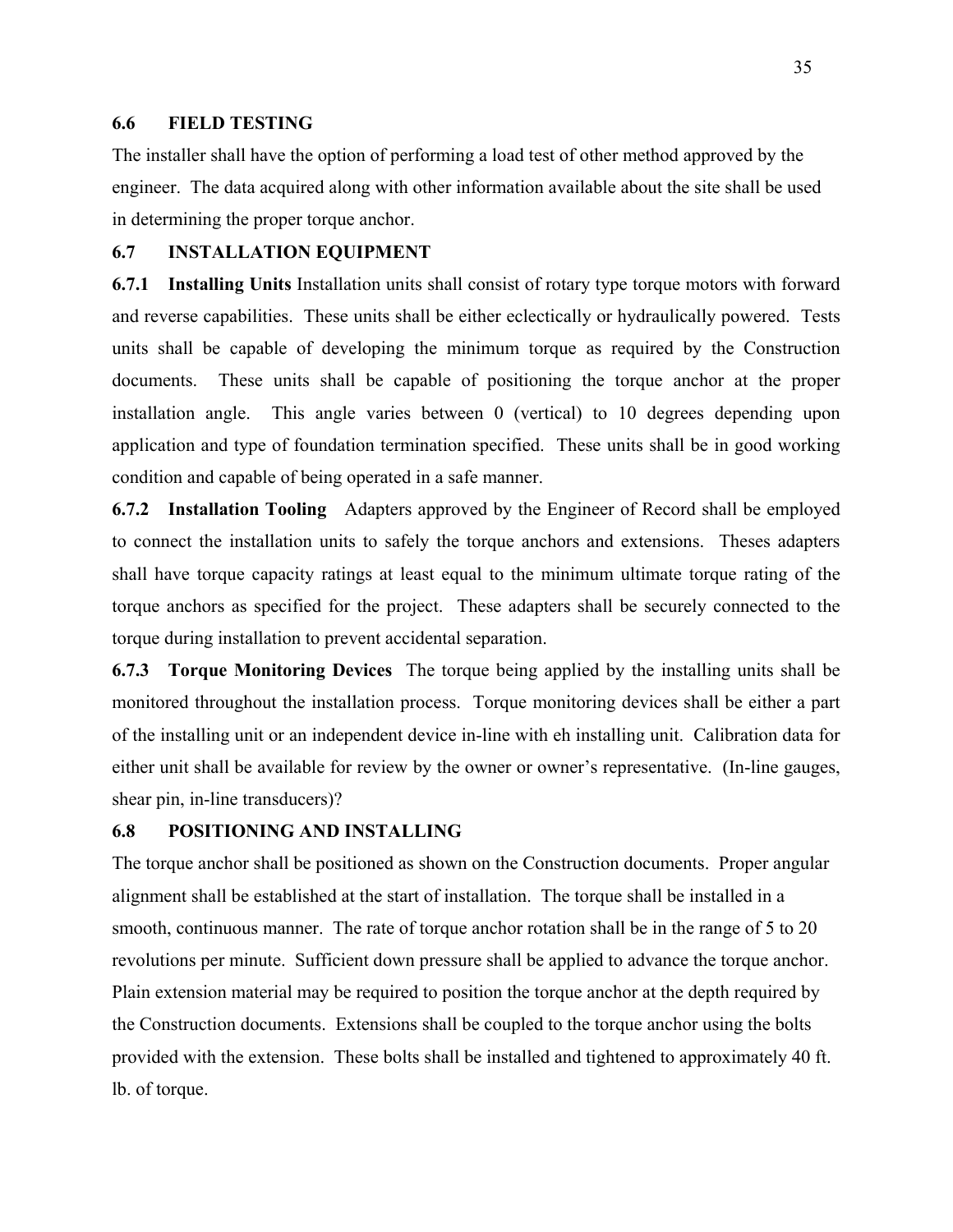**6.8.1 Installation Torque** Installation torque shall be monitored throughout the installation process. If underground obstruction are encountered during installation, the Installer shale have the option of removing the obstruction if possible or relocating the torque anchor to a position approved by the engineer or the engineer's representative. This latter option may require the relocation of adjacent torque anchors.

**6.8.2 Termination of Installation** The maximum installation torque shall at no time exceed the torque rating of the torque anchor shaft as specified for the project. Torque anchors shall by installed to the minimum torque value as shown on the Construction documents. If the minimum torque requirement has not been satisfied at the minimum depth level, the installer shall have the following option:

- a. Install the torque anchor deeper using additional plain extension material until the specified torque level is obtained, or
- b. Remove the existing torque anchor and install a torque anchor with larger and/or more helices. This revised torque anchor shall be installed at least three (3) feet beyond the termination depth of the original torque anchor.
- c. Add additional torque anchors.

#### **6.9 DEPTH OF INSTALLATION**

The minimum depth of installation shall be as shown on the Construction documents. If the installer cannot achieve the depth shown of the Engineer's Construction documents, the engineer shall be contacted before proceeding further. If the maximum torque rating of the installing unit has been reached by that of the torque anchor has not prior to satisfying the minimum depth requirement, the Installer shall have the option of utilizing a higher torque installing unit to drive the torque anchor deeper.

 If the minimum torque rating of the torque anchor and/or installing unit has been reached prior to satisfying the minimum depth level, the Installer shall have the following options:

a. Terminate the installation at the depth obtained, or

b. Remove the existing torque anchor and install a torque anchor with smaller and/or fewer helices. This revised torque anchor shall be installed at least three (3) feet beyond the termination depth of the original torque anchor.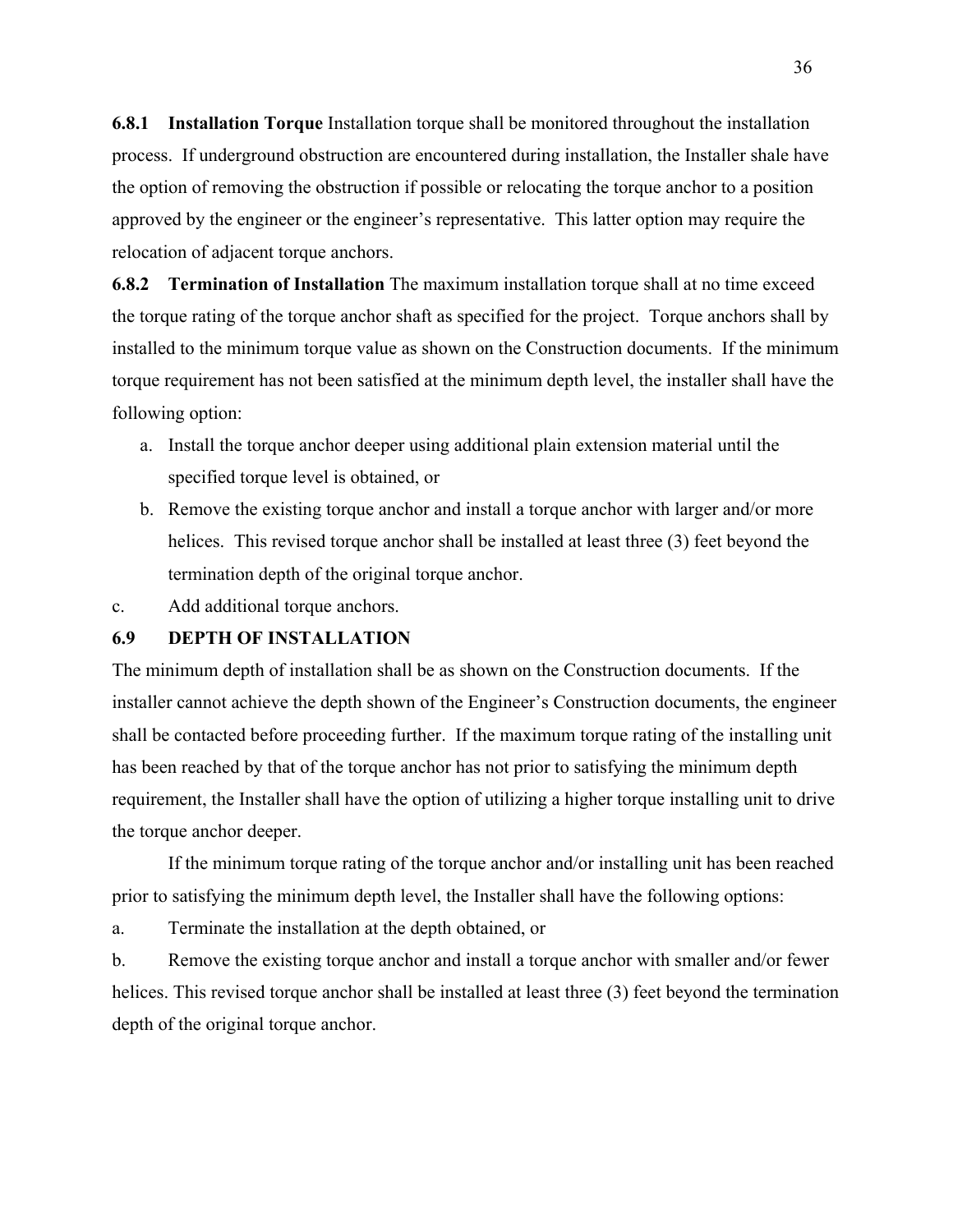#### **7.0 INSTALLATION RECORDS**

Written installation records shall be maintained for each torque anchor. These records shall include, but are not limited to the following:

- 1.0 Project name and/or location
- 2.0 Name of authorized Earth Contacts Products Installer
- 3.0 Name of Installer's foreman or representative who witnessed the installation
- 4.0 Date and Time of Installation
- 5.0 Location and reference number of torque anchor
- 6.0 Descriptions of lead sections and extensions installed
- 6.1 Overall depth of installation as referenced from bottom of grade beam or footing
- 7.0 Torque readings for the last three (3) feet of installation if practical. In lieu of this requirement, the termination torque shall be recorded as a minimum
- 8.0 Any other applicable information relating to the installation

# **8.0 TORQUE ANCHOR LOAD TESTING**

The actual load capacity of a Torque Anchor-soil system can best be determined by testing. Testing measures the deformation of the Torque Anchor as loads are applied. The data from the test can be used by design engineers to prove or modified designs, quality assurance and acceptance or rejection. Testing shall be required only if specified on the Construction documents or if deemed necessary by the Engineer of Record due to unusual subsurface conditions. Testing, if required, shall be performed in accordance with the test plan contained in the Construction documents or, if required by the Engineer of record due to unusual subsurface conditions, in accordance with the test plan set forth by the Engineer of Record prior to the beginning of the test.

# **8.1 TEST PLAN**

The test plan shall include, but not be limited to, the following:

- 1. The number and location of tests, based on site and subsurface conditions
- 2. The maximum load to be applied during the test
- 3. The acceptance criteria including load versus displacement.

# **8.2 APPARATUS FOR APPLYING LOADS**

The test equipment shall be capable of applying a compression or tension load equal to the maximum test load specified in the test plan. If the test requires additional torque anchors for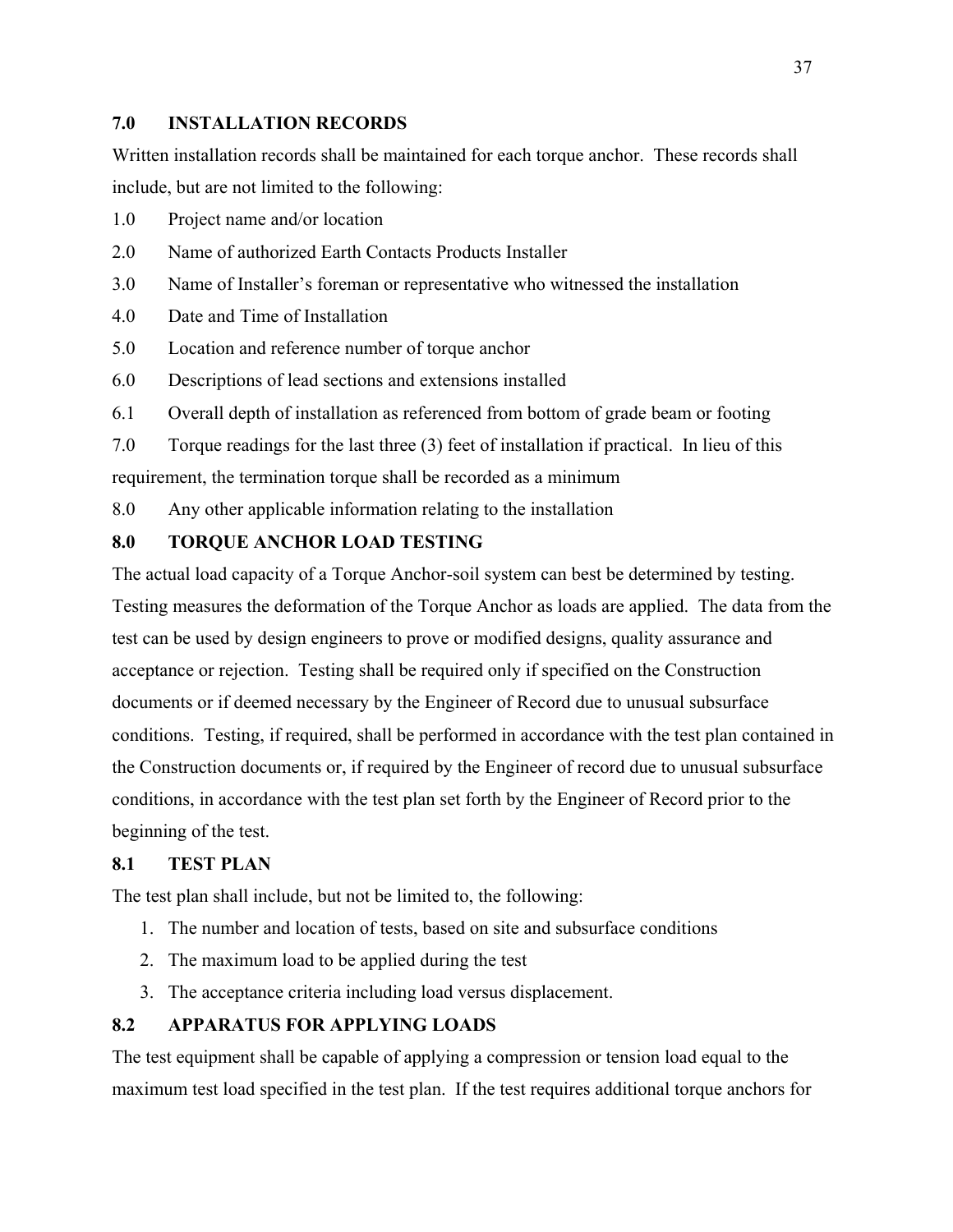reaction, these torque anchors shall be installed to the same torque requirements as the test torque anchor.

# **8.3 APPARATUS FOR MEASURING MOVEMENTS**

A suitable system for measuring movements of the Torque Anchor as it is loading is required. Reference beams and a wire support must be firmly embedded in the ground at a clear distance of not less than 8 ft from the test anchor. Reference beams shall be of sufficient stiffness to support instrumentation.

**8.3.1 Torque Anchor Tip Movements** The apparatus for measuring the axial movement of the anchor tip shall consist of a primary and secondary system.

**8.3.2 Dial Gauges** Dial gauges must have at least a 3-in. travel.

**8.3.3 Wire, Mirror, and Scale** The system is described in ASTM D3689, Standard Test Method for Individual Piles Under Static Axial Tensile Load.

**8.3.4 Surveyor's Level or Laser Beam** The system is described in ASTM D3689, Standard Test Method for Individual Piles Under Static Axial Tensile Load.

**8.3.5 Other Types of Measuring Apparatus** Any other type of measuring device such as electric or optical gages of proven reliability and that yield an accuracy of 0.001 in. may be used.

# **8.4 LOADING PROCEDURES**

The torque anchor shall be tested to the greater of the design load or its ultimate capacity, defined as the maximum load the torque anchor can resist at continuous creep conditions.

**8.4.1 General** Apply tensile test loads with a hydraulic jack in line with the central longitudinal axis of the anchor.

**8.4.2 Standard Loading Procedure** The standard loading procedure shall be as described in ASTM D3689, Standard Test Method for Individual Piles Under Static Axial Tensile Load, paragraph 7.2.

**8.4.3 Optional Loading Procedures** Optional loading procedures such as loading in excess of 200% of anchor design uplift capacity, constant time interval loading, constant rate of uplift and the quick load test method are available and are described in This system is described in ASTM d3689, Standard Test Method for Individual Piles Under Static Axial Tensile Load, paragraphs 7.6.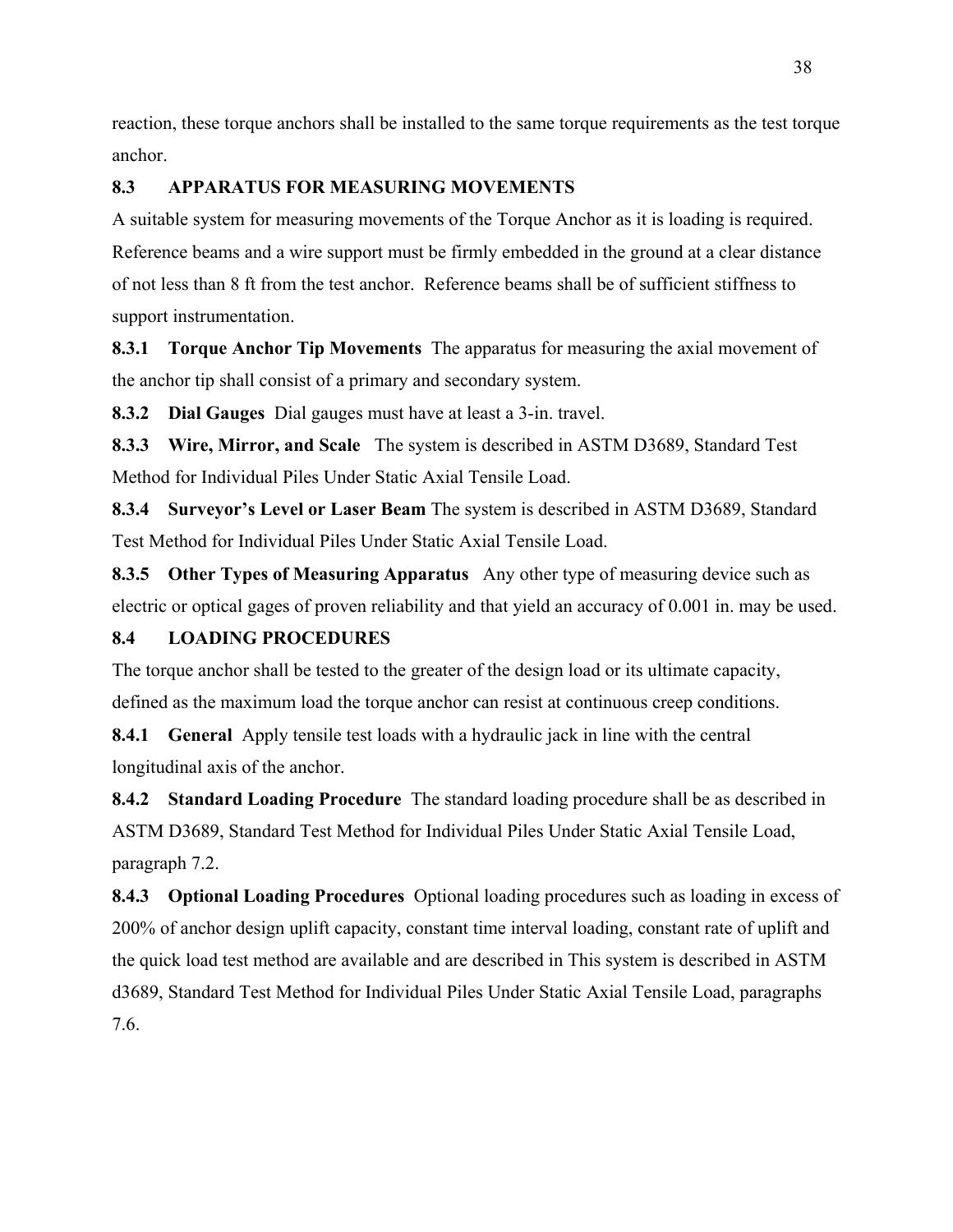### **8.5 PROCEDURE FOR MEASUREING ANCHOR MOVEMENTS**

Procedures for measuring anchor movements are presented in This system is described in ASTM d3689, Standard Test Method for Individual Piles Under Static Axial Tensile Load, paragraph 8.

# **8.6 TEST RECORDS**

Test records shall include the following when applicable:

# **8.6.1 General**

- **8.6.1.2** Project location
- **8.6.1.3** Test Site location
- **8.6.1.4** Owner
- **8.6.1.5** Structural Engineer
- **8.6.1.6** Geotechnical Engineer
- **8.6.1.7** Anchor Contractor
- **8.6.1.8** Test boring contractor
- **8.6.1.9** Designation and location of nearest test boring with reference to test anchor.
	- **8.6.1.10** Log of nearest test boring
	- **8.6.1.11** Horizontal control datum, and
	- **8.6.1.12** Vertical Control datum.

# **8.6.2 Anchor Installation Equipment**

- **8.6.2.1** Make, Model, Type and Size of Torque motor
- **8.6.2.2** Rated Energy of Torque motor

# **8.6.3 Test and Reaction Anchors**

- **8.6.3.1** Identification and location of test and reaction anchors
- **8.6.3.2** Design load of anchor
- **8.6.3.3** Length of test anchor
- **8.6.3.4** Number and sizes of helices
- **8.6.3.5** Embedded length of Torque Anchor

# **8.6.4 Anchor Installation**

- **8.6.4.1** Date Installed
- **8.6.4.2** Installation torque logs
- **8.6.4.3** final torque readings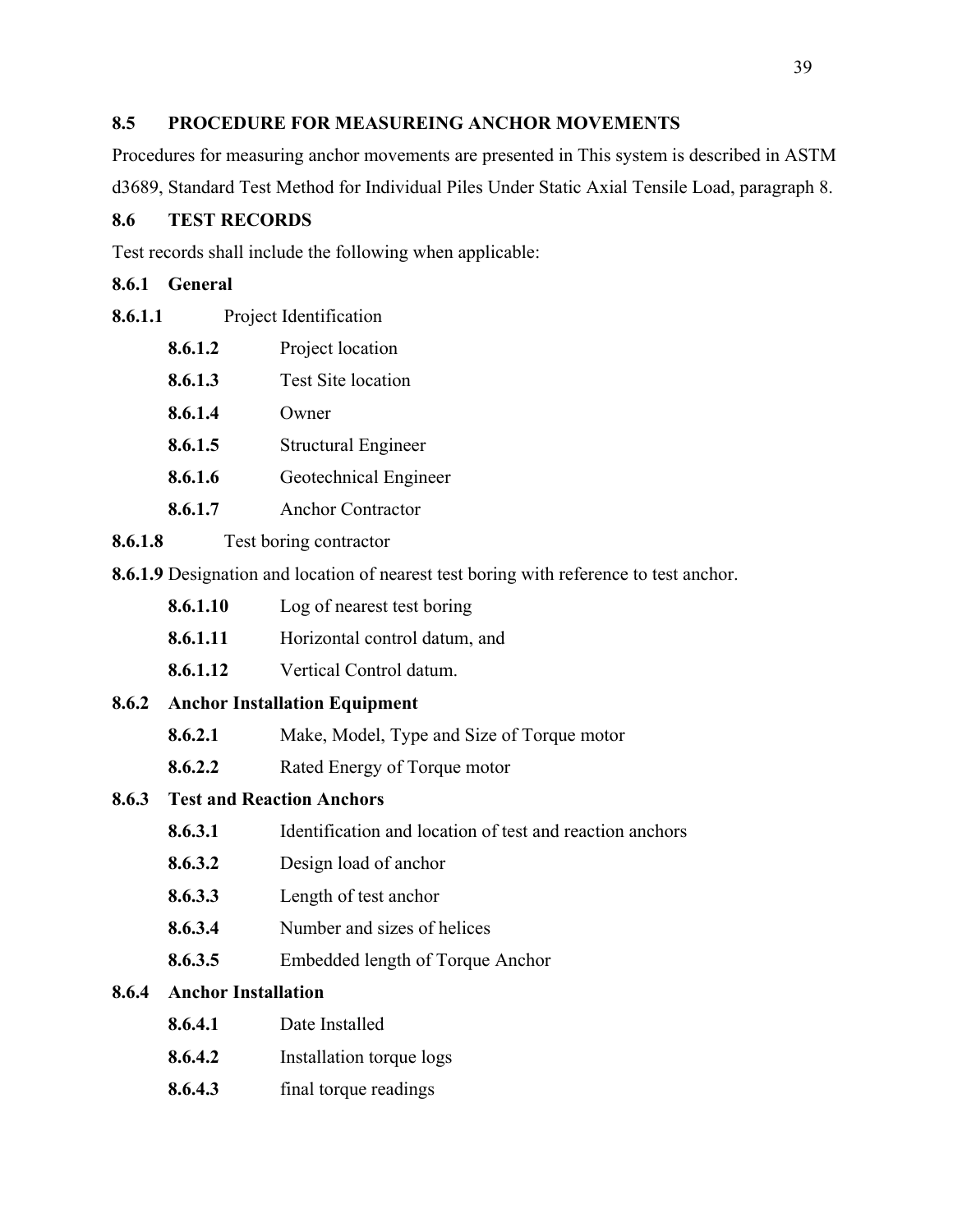# **8.6.5 Anchor Testing**

| 8.6.5.1 | Date Tested                                                     |
|---------|-----------------------------------------------------------------|
| 8.6.5.2 | <b>Type Tested</b>                                              |
| 8.6.5.3 | Sketch showing layout and spacing of anchors in group.          |
| 8.6.5.4 | Brief description of load apparatus                             |
| 8.6.5.5 | Description of instrumentation used to measure anchor movements |
|         | including location of gages or other reference points.          |
| 8.6.5.6 | Tabulation of all time, load and movement readings.             |
| 8.6.5.7 | Groundwater Level                                               |
| 8.6.5.8 | Notation of any unusual occurrences during testing              |
| 8.6.5.9 | Temperature and weather conditions during test.                 |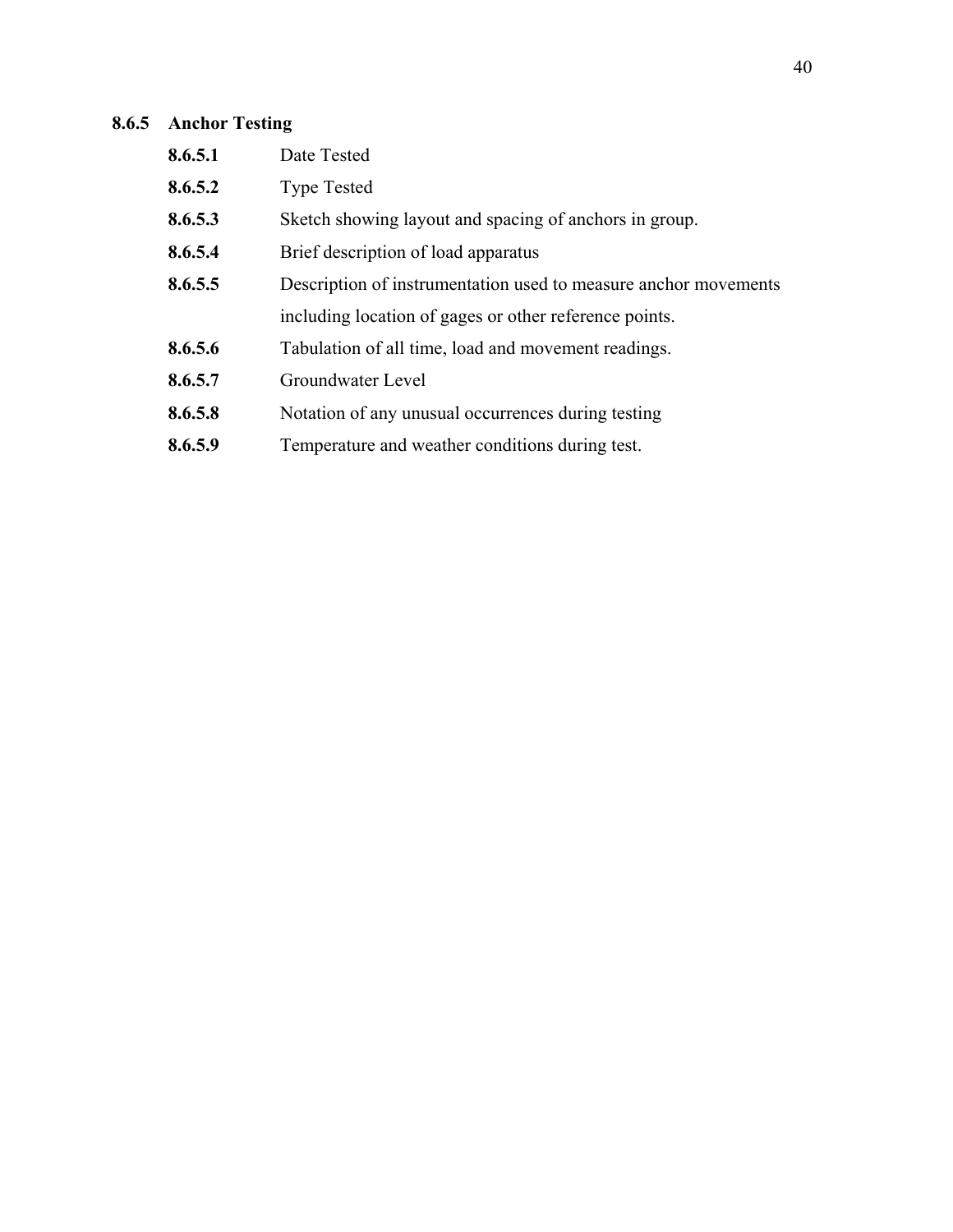# **9.0 MATERIAL SPECIFICATIONS**

# **9.1 Earth Contact Products Torque Anchor foundation Systems Components**

| <b>ECP Helix Diameters</b>                       |                                              |                     |  |
|--------------------------------------------------|----------------------------------------------|---------------------|--|
| Helical Torque Anchors 1-1/2" Solid Square Shaft |                                              |                     |  |
|                                                  | Torque Anchor Lead Units                     |                     |  |
| Part Number                                      | Description                                  | Weight Per Piece    |  |
| TAH-150-10"                                      | 1-1/2" Solid Square x 10" Length             | 6 lbs               |  |
| TAH-150-36"                                      | 1-1/2" Solid Square x 36" Length             | 23 lbs              |  |
| TAH-150-48"                                      | 1-1/2" Solid Square x 48" Length             | 31 lbs              |  |
| TAH-150-60"                                      | 1-1/2" Solid Square x 60" Length             | 38 lbs              |  |
| TAH-150-72"                                      | 1-1/2" Solid Square x 72" Length             | 46 lbs              |  |
| TAH-150-120"                                     | 1-1/2" Solid Square x 120" Length            | 77 lbs              |  |
|                                                  | Torque Anchor Flights                        |                     |  |
| TAF-Flight Sizes (50k<br>Material)               | Description                                  | Weight Per<br>Piece |  |
| $6"$ x $3/8"$ Thk                                | 6" Dia. x 3/8" Thk                           | 3 lbs               |  |
| $8"$ x $3/8"$ Thk                                | 8" Dia. x 3/8" Thk                           | 5 lbs               |  |
| $10"$ x $3/8"$ Thk                               | 10" Dia. x 3/8" Thk                          | 7 lbs               |  |
| 12" x 3/8" Thk                                   | 12" Dia. x 3/8" Thk                          | 11 lbs              |  |
| 14" x 3/8" Thk                                   | 14" Dia. x 3/8" Thk                          | 15 lbs              |  |
| HTAF-Flight Sizes (50k<br>Material)              | Description                                  | Weight Per<br>Piece |  |
| $10"$ x $1/2"$ Thk                               | 10" Dia. x 1/2" Thk                          | 10 lbs              |  |
| 12" x 1/2" Thk                                   | 12" Dia. x 1/2" Thk                          | 14 lbs              |  |
| 14" x 1/2" Thk                                   | 14" Dia. x 1/2" Thk                          |                     |  |
| Torque Anchor Extensions                         |                                              |                     |  |
| Part Number                                      | Description                                  | Weight Per Piece    |  |
| TAE-150-36"                                      | 1-1/2" Solid Square 36" Extension<br>28 lbs  |                     |  |
| TAE-150-60"                                      | 1-1/2" Solid Square 60" Extension            | 43 lbs              |  |
| TAE-150-84"                                      | 1-1/2" Solid Square 84" Extension            | 54 lbs              |  |
| TAE-150-120"                                     | 1-1/2" Solid Square 120" Extension<br>77 lbs |                     |  |

Table 9.1 Helical Torque Anchors 1-1/2" Solid Square Shafts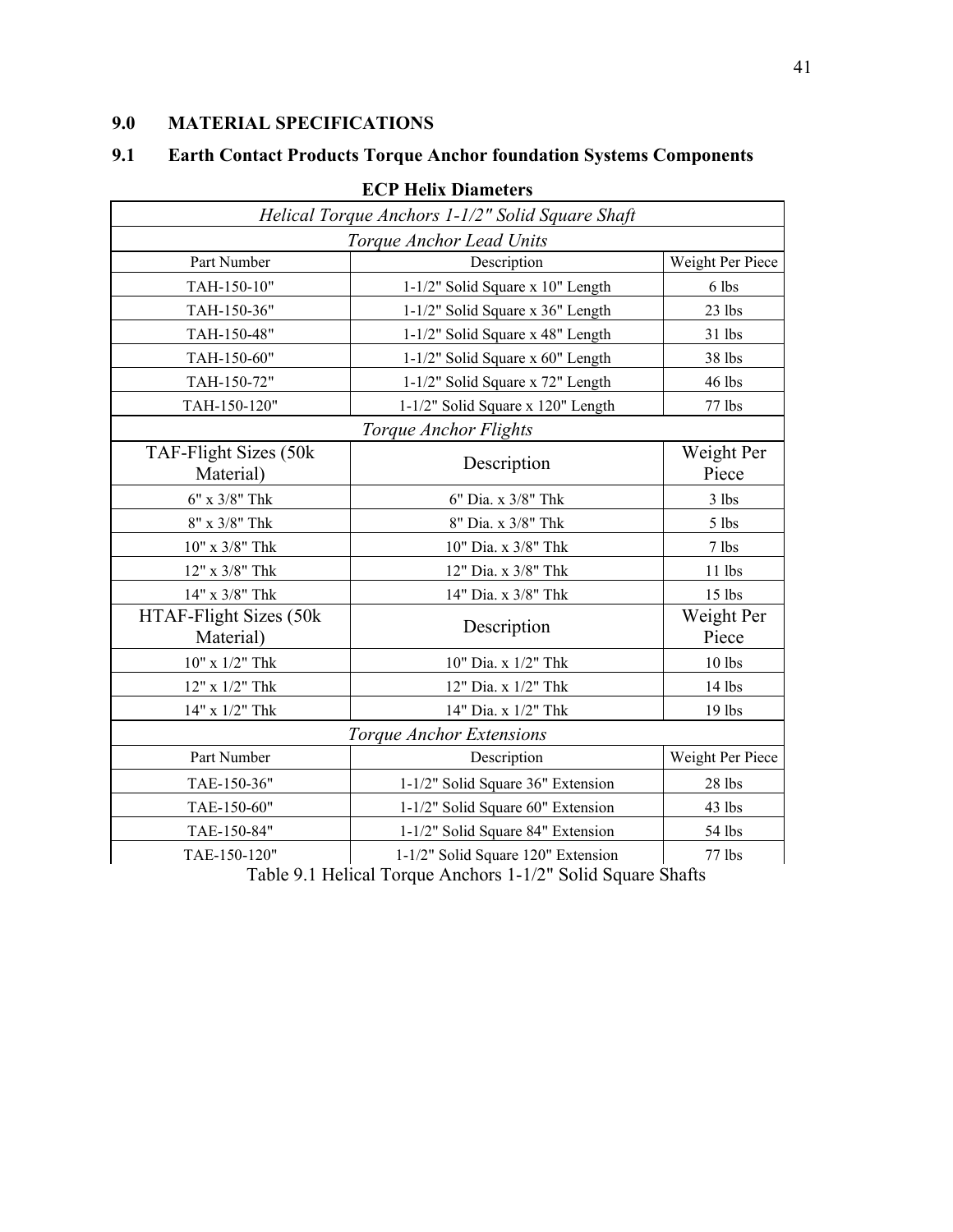| Helical Torque Anchors 1-3/4" Solid Square Shaft |                                              |           |  |
|--------------------------------------------------|----------------------------------------------|-----------|--|
| Torque Anchor Lead Units                         |                                              |           |  |
| Part Number                                      | Weight Per Piece<br>Description              |           |  |
| TAH-175-36"                                      | 1-3/4" Solid Square x 36" Length             | $31$ lbs  |  |
| TAH-175-48"                                      | 1-3/4" Solid Square x 48" Length<br>$42$ lbs |           |  |
| TAH-175-60"                                      | 1-3/4" Solid Square x 60" Length             | 52 lbs    |  |
| TAH-175-72"                                      | 1-3/4" Solid Square x 72" Length             | $62$ lbs  |  |
| TAH-175-120"                                     | 1-3/4" Solid Square x 120" Length            | $104$ lbs |  |

| Torque Anchor Flights            |                                                 |                  |  |
|----------------------------------|-------------------------------------------------|------------------|--|
| TAF-Flight Sizes (50k Material)  | Description                                     | Weight Per Piece |  |
| $8'' \times 3/8''$ Thk           | 8" Dia. x 3/8" Thk                              | $5$ lbs          |  |
| $10"$ x $3/8"$ Thk               | 10" Dia. x 3/8" Thk                             | $7$ lbs          |  |
| 12" x 3/8" Thk                   | 12" Dia. x 3/8" Thk                             | $11$ lbs         |  |
| 14" x 3/8" Thk                   | 14" Dia. x 3/8" Thk                             | $15$ lbs         |  |
|                                  |                                                 |                  |  |
| HTAF-Flight Sizes (50k Material) | Description                                     |                  |  |
| $10''$ x $1/2''$ Thk             | 10" Dia. x 1/2" Thk                             | $10$ lbs         |  |
| $12"$ x $1/2"$ Thk               | $12"$ Dia. x $1/2"$ Thk                         | $14$ lbs         |  |
| $14"$ x $1/2"$ Thk               | 14" Dia. x $1/2$ " Thk                          | $19$ lbs         |  |
| <i>Torque Anchor Extensions</i>  |                                                 |                  |  |
| Part Number                      | Description                                     | Weight Per Piece |  |
| TAE-175-36"                      | 1-3/4" Solid Square 36" Extension               | 31 lbs           |  |
| TAE-175-60"                      | 1-3/4" Solid Square 60" Extension<br>$52$ lbs   |                  |  |
| TAE-175-84"                      | 1-3/4" Solid Square 84" Extension<br>$73$ lbs   |                  |  |
| TAE-175-120"                     | $104$ lbs<br>1-3/4" Solid Square 120" Extension |                  |  |

Table 9.2 Helical Torque Anchors 1-3/4" Solid Square Shaft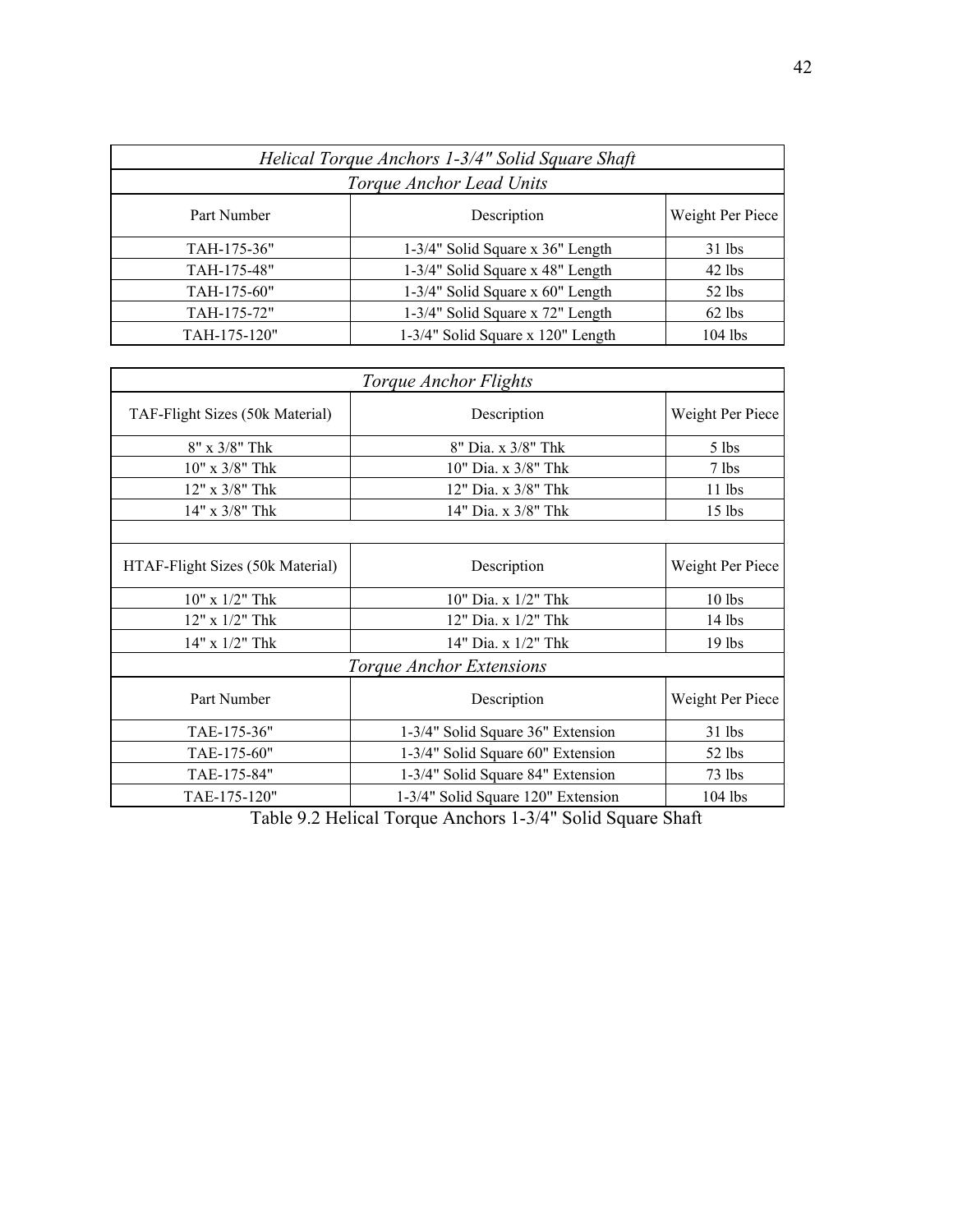| Helical Torque Anchors 2-7/8" O. D. Round Shaft |                                             |                  |  |  |
|-------------------------------------------------|---------------------------------------------|------------------|--|--|
| Torque Anchor Lead Units                        |                                             |                  |  |  |
| Part Number                                     | Description                                 | Weight Per Piece |  |  |
| TAH-288-48"                                     | 2-7/8" O. D. Round x 48" Length             | $29$ lbs         |  |  |
| TAH-288-60"                                     | 2-7/8" O. D. Round x 60" Length<br>$37$ lbs |                  |  |  |
| TAH-288-72"                                     | 2-7/8" O. D. Round x 72" Length<br>44 lbs   |                  |  |  |
|                                                 | Torque Anchor Flights                       |                  |  |  |
| TAF-Flight Sizes (50k Material)                 | Description                                 | Weight Per Piece |  |  |
| $10"$ x $3/8"$ Thk                              | 10" Dia. x 3/8" Thk                         | $7$ lbs          |  |  |
| $12"$ x $3/8"$ Thk                              | 12" Dia. x 3/8" Thk                         | $11$ lbs         |  |  |
| 14" x 3/8" Thk                                  | 14" Dia. x 3/8" Thk                         | $15$ lbs         |  |  |
| HTAF-Flight Sizes (50k Material)                | Description                                 | Weight Per Piece |  |  |
| $10"$ x $1/2"$ Thk                              | 10" Dia. x 1/2" Thk                         | $10$ lbs         |  |  |
| $12"$ x $1/2"$ Thk                              | 12" Dia. x 1/2" Thk                         | $14$ lbs         |  |  |
| 14" x 1/2" Thk                                  | 14" Dia. x 1/2" Thk                         | 19 lbs           |  |  |
| Torque Anchor Extensions                        |                                             |                  |  |  |
| Part Number                                     | Description                                 | Weight Per Piece |  |  |
| TAE-288-36"                                     | 2-7/8" O. D. Round x 36" Length<br>$22$ lbs |                  |  |  |
| TAE-288-60"                                     | 2-7/8" O. D. Round x 60" Length<br>37 lbs   |                  |  |  |
| TAE-288-84"                                     | 2-7/8" O. D. Round x 84" Length<br>51 lbs   |                  |  |  |
| TAE-288-120"                                    | 2-7/8" O. D. Round x 120" Length<br>73 lbs  |                  |  |  |

Table 9.3 Helical Torque Anchors 2-7/8" O. D. Round Shafts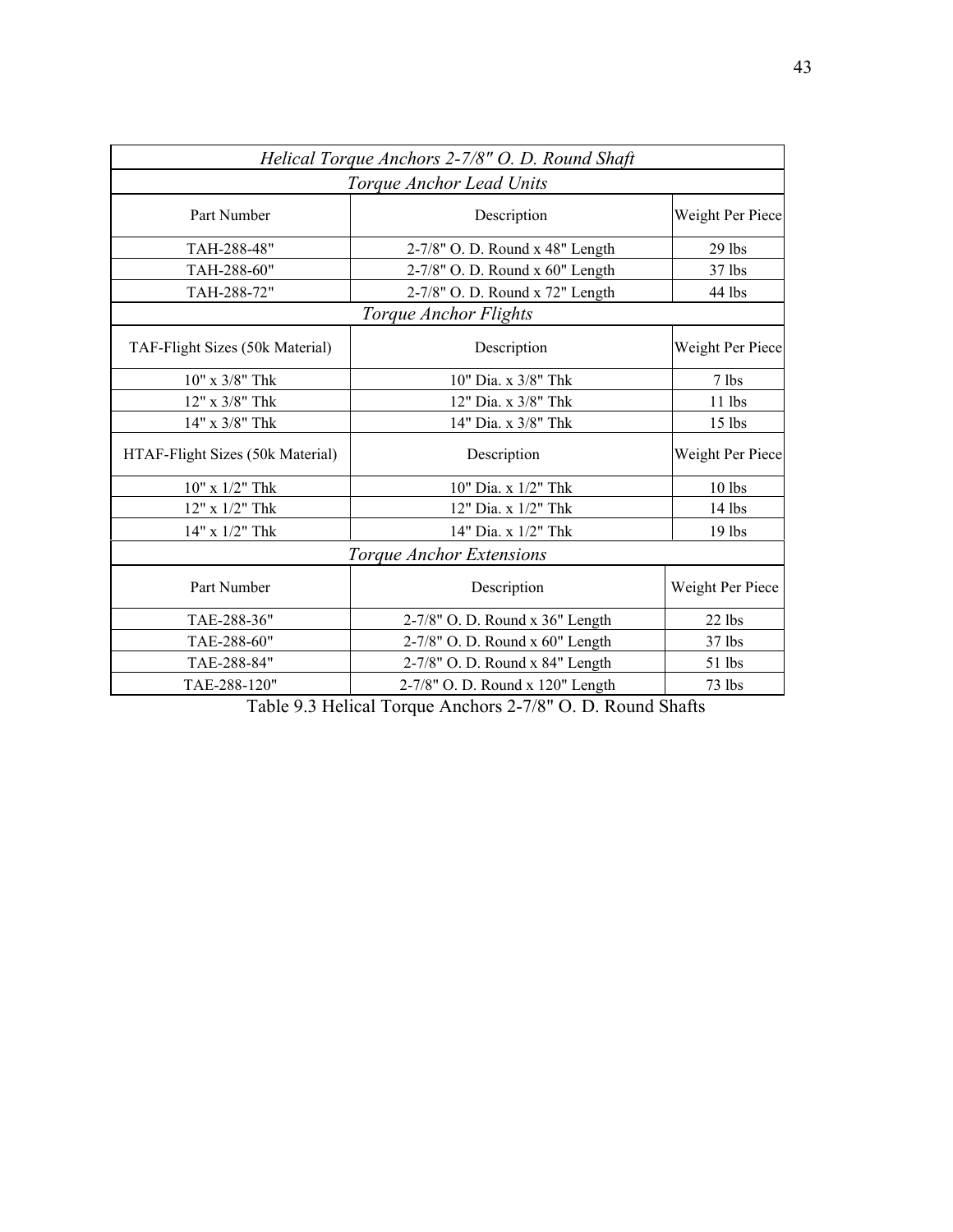| Helical Torque Anchors 3-1/2" O. D. Round Shaft |                                             |                  |  |  |
|-------------------------------------------------|---------------------------------------------|------------------|--|--|
| Torque Anchor Lead Units                        |                                             |                  |  |  |
| Part Number                                     | Description                                 | Weight Per Piece |  |  |
| TAH-350-48"                                     | 3-1/2" O. D. Round x 48" Length             | 39 lbs           |  |  |
| TAH-350-60"                                     | 3-1/2" O. D. Round x 60" Length<br>45 lbs   |                  |  |  |
| TAH-350-72"                                     | 3-1/2" O. D. Round x 72" Length<br>54 lbs   |                  |  |  |
|                                                 | Torque Anchor Flights                       |                  |  |  |
| TAF-Flight Sizes (50k Material)                 | Description                                 | Weight Per Piece |  |  |
| $10"$ x $3/8"$ Thk                              | 10" Dia. x 3/8" Thk<br>7 lbs                |                  |  |  |
| 12" x 3/8" Thk                                  | 12" Dia. x 3/8" Thk<br>11 lbs               |                  |  |  |
| 14" x 3/8" Thk                                  | 14" Dia. x 3/8" Thk                         | $15$ lbs         |  |  |
| HTAF-Flight Sizes (50k Material)                | Description                                 | Weight Per Piece |  |  |
| $10"$ x $1/2"$ Thk                              | 10" Dia. x 1/2" Thk<br>10 lbs               |                  |  |  |
| 12" x 1/2" Thk                                  | 12" Dia. x 1/2" Thk<br>14 lbs               |                  |  |  |
| 14" x 1/2" Thk                                  | 14" Dia. x 1/2" Thk<br>$19$ lbs             |                  |  |  |
| Torque Anchor Extensions                        |                                             |                  |  |  |
| Part Number                                     | Weight Per<br>Description<br>Piece          |                  |  |  |
| TAE-350-36"                                     | 3-1/2" O. D. Round x 36" Length<br>$26$ lbs |                  |  |  |
| TAE-350-60"                                     | 3-1/2" O. D. Round x 60" Length<br>$45$ lbs |                  |  |  |
| TAE-350-84"                                     | 3-1/2" O. D. Round x 84" Length<br>63 lbs   |                  |  |  |
| TAE-350-120"                                    | 3-1/2" O. D. Round x 120" Length<br>90 lbs  |                  |  |  |

Table 9.4 Helical Torque Anchors 3-1/2" O. D. Round Shafts